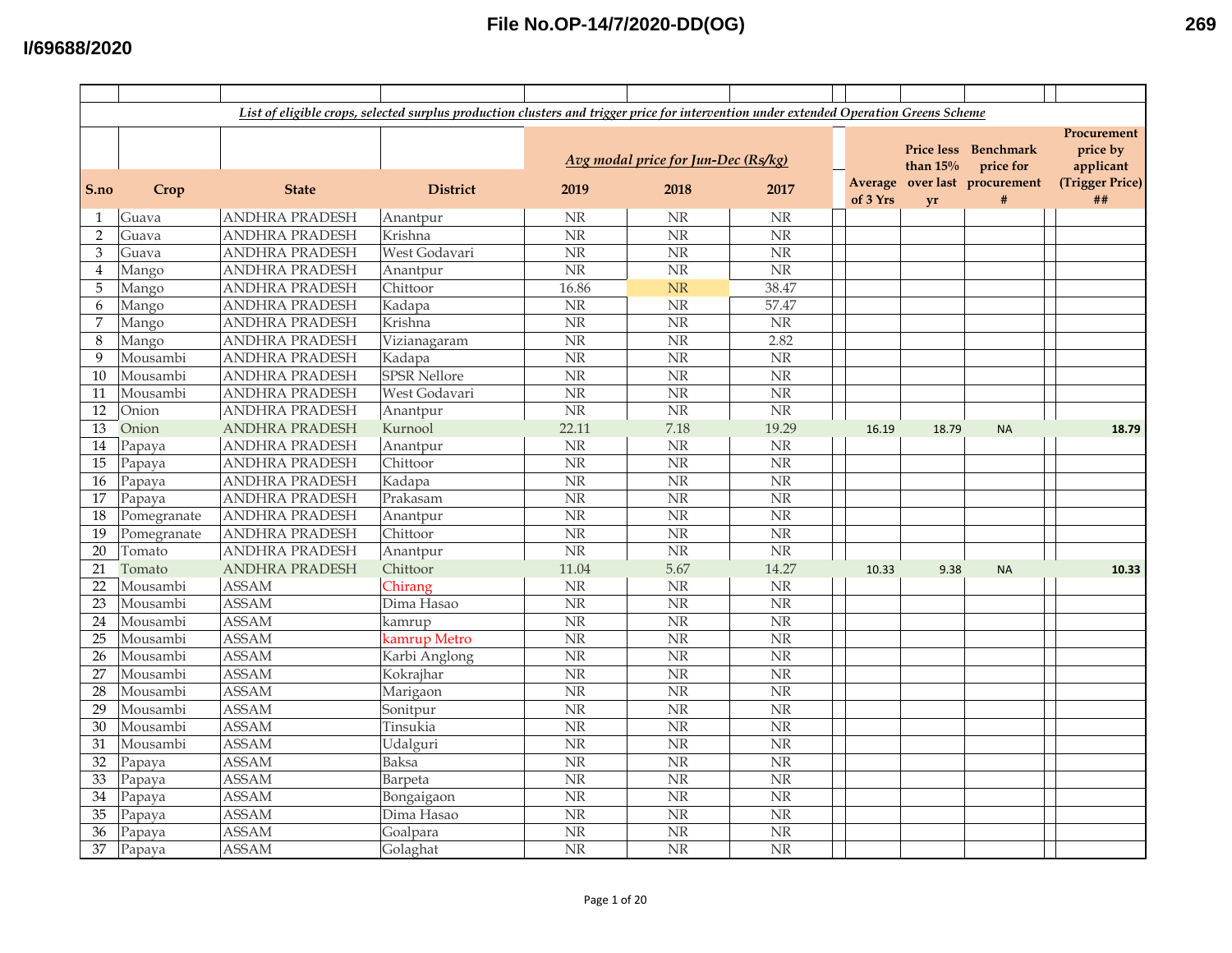|                 | List of eligible crops, selected surplus production clusters and trigger price for intervention under extended Operation Greens Scheme |              |                    |                        |                                     |                        |                     |                                  |                               |                                      |  |
|-----------------|----------------------------------------------------------------------------------------------------------------------------------------|--------------|--------------------|------------------------|-------------------------------------|------------------------|---------------------|----------------------------------|-------------------------------|--------------------------------------|--|
|                 |                                                                                                                                        |              |                    |                        | Avg modal price for Jun-Dec (Rs/kg) |                        |                     | <b>Price less</b><br>than $15\%$ | Benchmark<br>price for        | Procurement<br>price by<br>applicant |  |
| S.no            | Crop                                                                                                                                   | <b>State</b> | <b>District</b>    | 2019                   | 2018                                | 2017                   | Average<br>of 3 Yrs | yr                               | over last procurement<br>$\#$ | (Trigger Price)<br>##                |  |
| 38              | Papaya                                                                                                                                 | <b>ASSAM</b> | kamrup             | $\rm{NR}$              | <b>NR</b>                           | <b>NR</b>              |                     |                                  |                               |                                      |  |
| 39              | Papaya                                                                                                                                 | <b>ASSAM</b> | Karbi anglong      | $\overline{\text{NR}}$ | N <sub>R</sub>                      | $\overline{\text{NR}}$ |                     |                                  |                               |                                      |  |
| 40              | Papaya                                                                                                                                 | <b>ASSAM</b> | Kokrajhar          | $\overline{\text{NR}}$ | $\overline{\text{NR}}$              | $\overline{\text{NR}}$ |                     |                                  |                               |                                      |  |
| 41              | Papaya                                                                                                                                 | <b>ASSAM</b> | Nagaon             | $\rm{NR}$              | N <sub>R</sub>                      | $\overline{\text{NR}}$ |                     |                                  |                               |                                      |  |
| 42              | Papaya                                                                                                                                 | <b>ASSAM</b> | Nalbari            | $\overline{\text{NR}}$ | $\overline{\text{NR}}$              | $\overline{\text{NR}}$ |                     |                                  |                               |                                      |  |
| 43              | Papaya                                                                                                                                 | <b>ASSAM</b> | Sonitpur           | $\overline{\text{NR}}$ | <b>NR</b>                           | $\overline{\text{NR}}$ |                     |                                  |                               |                                      |  |
| 44              | Pineapple                                                                                                                              | <b>ASSAM</b> | Chirang            | NR                     | $\overline{\text{NR}}$              | NR                     |                     |                                  |                               |                                      |  |
| 45              | Pineapple                                                                                                                              | <b>ASSAM</b> | Cachar             | $\rm{NR}$              | NR                                  | NR                     |                     |                                  |                               |                                      |  |
| 46              | Pineapple                                                                                                                              | <b>ASSAM</b> | Dima Hasao         | NR                     | <b>NR</b>                           | $\overline{\text{NR}}$ |                     |                                  |                               |                                      |  |
| 47              | Pineapple                                                                                                                              | <b>ASSAM</b> | Hailakandi         | NR                     | <b>NR</b>                           | NR                     |                     |                                  |                               |                                      |  |
| 48              | Pineapple                                                                                                                              | <b>ASSAM</b> | kamrup             | NR                     | $\overline{\text{NR}}$              | $\overline{\text{NR}}$ |                     |                                  |                               |                                      |  |
| 49              | Pineapple                                                                                                                              | <b>ASSAM</b> | Karbi Anglong      | $\overline{\text{NR}}$ | $\overline{\text{NR}}$              | $\overline{\text{NR}}$ |                     |                                  |                               |                                      |  |
| 50              | Pineapple                                                                                                                              | <b>ASSAM</b> | Sonitpur           | $\overline{\text{NR}}$ | $\overline{\text{NR}}$              | $\overline{\text{NR}}$ |                     |                                  |                               |                                      |  |
| 51              | Pineapple                                                                                                                              | <b>ASSAM</b> | Udalguri           | $\overline{\text{NR}}$ | $\overline{\text{NR}}$              | $\overline{\text{NR}}$ |                     |                                  |                               |                                      |  |
| 52              | Potato                                                                                                                                 | <b>ASSAM</b> | Baksa              | $\overline{\text{NR}}$ | $\overline{\text{NR}}$              | $\overline{\text{NR}}$ |                     |                                  |                               |                                      |  |
| $\overline{53}$ | Potato                                                                                                                                 | <b>ASSAM</b> | Barpeta            | NR                     | 15.18                               | 7.64                   |                     |                                  |                               |                                      |  |
| 54              | Potato                                                                                                                                 | <b>ASSAM</b> | Chirang            | $\rm{NR}$              | NR                                  | NR                     |                     |                                  |                               |                                      |  |
| 55              | Potato                                                                                                                                 | <b>ASSAM</b> | Darrang            | NR                     | NR                                  | NR                     |                     |                                  |                               |                                      |  |
| 56              | Potato                                                                                                                                 | <b>ASSAM</b> | Dhubri             | NR                     | <b>NR</b>                           | <b>NR</b>              |                     |                                  |                               |                                      |  |
| 57              | Potato                                                                                                                                 | <b>ASSAM</b> | Kamrup             | NR                     | NR                                  | NR                     |                     |                                  |                               |                                      |  |
| 58              | Potato                                                                                                                                 | <b>ASSAM</b> | Kokrajhar          | NR                     | $\overline{\text{NR}}$              | $\overline{\text{NR}}$ |                     |                                  |                               |                                      |  |
| 59              | Potato                                                                                                                                 | <b>ASSAM</b> | Lakhimpur          | $\overline{\text{NR}}$ | NR                                  | $\overline{\text{NR}}$ |                     |                                  |                               |                                      |  |
| 60              | Potato                                                                                                                                 | <b>ASSAM</b> | Nagaon             | $\rm{NR}$              | <b>NR</b>                           | $\overline{\text{NR}}$ |                     |                                  |                               |                                      |  |
| 61              | Potato                                                                                                                                 | <b>ASSAM</b> | Nalbari            | $\overline{\text{NR}}$ | NR                                  | $\overline{\text{NR}}$ |                     |                                  |                               |                                      |  |
| 62              | Potato                                                                                                                                 | <b>ASSAM</b> | Sonitpur           | $\overline{\text{NR}}$ | $\overline{\text{NR}}$              | $\overline{\text{NR}}$ |                     |                                  |                               |                                      |  |
| 63              | Potato                                                                                                                                 | <b>ASSAM</b> | Udalguri           | $\overline{\text{NR}}$ | $\overline{\text{NR}}$              | $\overline{\text{NR}}$ |                     |                                  |                               |                                      |  |
| 64              | Guava                                                                                                                                  | <b>BIHAR</b> | Bhojpur            | $\overline{\text{NR}}$ | $\overline{\text{NR}}$              | $\overline{\text{NR}}$ |                     |                                  |                               |                                      |  |
| 65              | Guava                                                                                                                                  | <b>BIHAR</b> | Buxar              | $\overline{\text{NR}}$ | $\overline{\text{NR}}$              | $\overline{\text{NR}}$ |                     |                                  |                               |                                      |  |
| 66              | Guava                                                                                                                                  | <b>BIHAR</b> | Kaimur             | $\rm{NR}$              | NR                                  | NR                     |                     |                                  |                               |                                      |  |
| 67              | Guava                                                                                                                                  | <b>BIHAR</b> | Muzaffarpur        | NR                     | NR                                  | NR                     |                     |                                  |                               |                                      |  |
| 68              | Guava                                                                                                                                  | <b>BIHAR</b> | Nalanda            | NR                     | NR                                  | $\overline{\text{NR}}$ |                     |                                  |                               |                                      |  |
| 69              | Guava                                                                                                                                  | <b>BIHAR</b> | Pashchim Champaran | $\rm{NR}$              | <b>NR</b>                           | $\rm{NR}$              |                     |                                  |                               |                                      |  |
| 70              | Guava                                                                                                                                  | <b>BIHAR</b> | Purbi Champaran    | NR                     | <b>NR</b>                           | NR                     |                     |                                  |                               |                                      |  |
| 71              | Guava                                                                                                                                  | <b>BIHAR</b> | Rohtas             | $\overline{\text{NR}}$ | $\overline{\text{NR}}$              | $\overline{\text{NR}}$ |                     |                                  |                               |                                      |  |
| 72              | Guava                                                                                                                                  | <b>BIHAR</b> | Vaishali           | $\rm{NR}$              | $\overline{\text{NR}}$              | $\rm NR$               |                     |                                  |                               |                                      |  |
| 73              | Mango                                                                                                                                  | <b>BIHAR</b> | Banka              | $\rm{NR}$              | $\overline{\text{NR}}$              | $\overline{\text{NR}}$ |                     |                                  |                               |                                      |  |
| 74              | Mango                                                                                                                                  | <b>BIHAR</b> | Begusarai          | $\overline{\text{NR}}$ | $\overline{\text{NR}}$              | $\overline{\text{NR}}$ |                     |                                  |                               |                                      |  |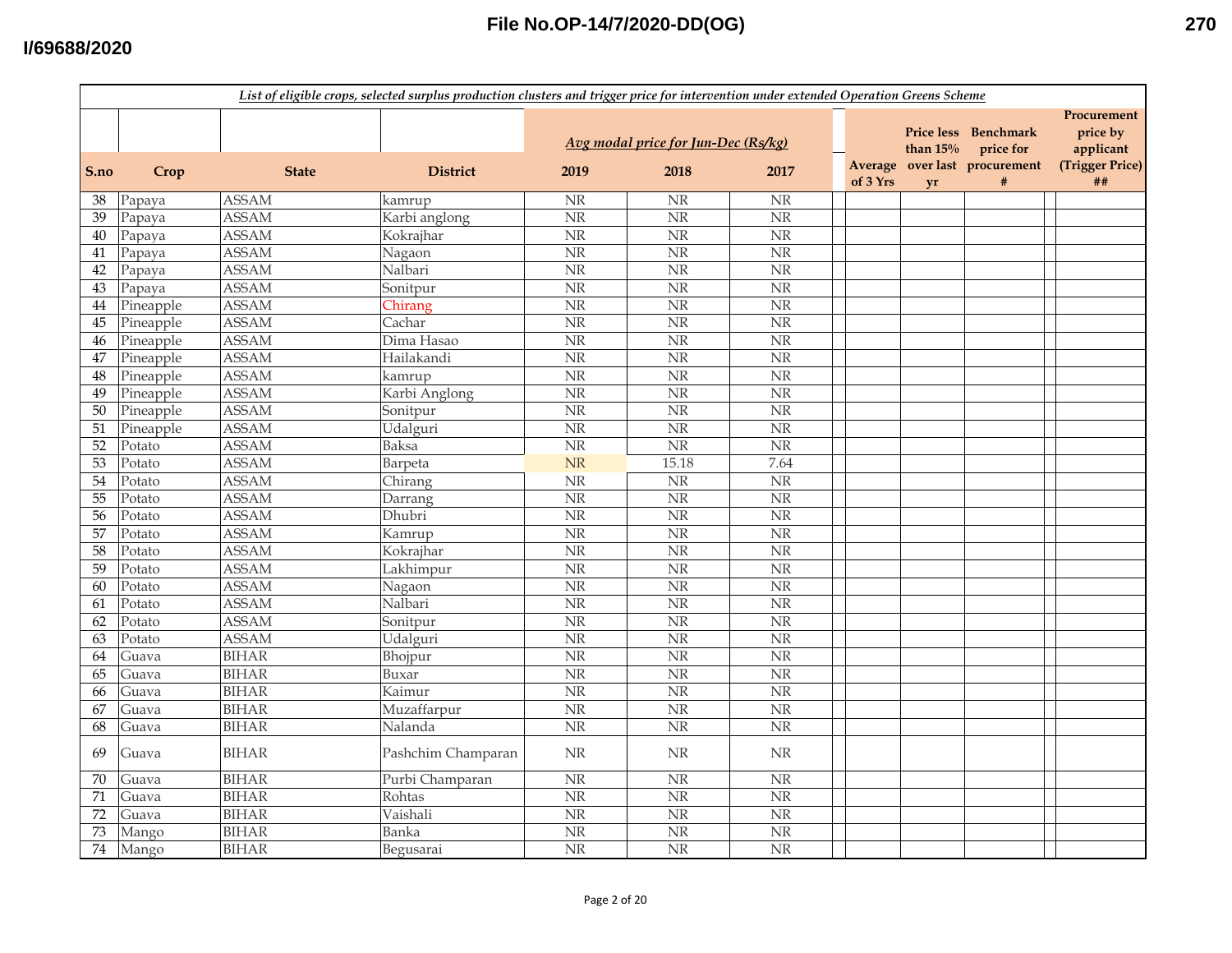#### **I/69688/2020**

| Procurement<br>Price less Benchmark<br>price by<br>Avg modal price for Jun-Dec (Rs/kg)<br>than $15%$<br>price for<br>applicant<br>Average over last procurement<br>(Trigger Price)<br><b>District</b><br>2019<br>2018<br>2017<br>S.no<br>Crop<br><b>State</b><br>of 3 Yrs<br>$\#$<br>##<br><b>vr</b><br>Mango<br><b>BIHAR</b><br>NR<br><b>NR</b><br>$\rm{NR}$<br>75<br>Bhagalpur<br><b>BIHAR</b><br>$\overline{\text{NR}}$<br>N <sub>R</sub><br>$\overline{\text{NR}}$<br>Mango<br>Bhojpur<br>76<br><b>BIHAR</b><br>NR<br>$\overline{\text{NR}}$<br>$\overline{\text{NR}}$<br>Darbhanga<br>77<br>Mango<br><b>BIHAR</b><br>$\overline{\text{NR}}$<br>$\overline{\text{NR}}$<br>$\overline{\text{NR}}$<br>78<br>Madhubani<br>Mango<br><b>BIHAR</b><br>$\overline{\text{NR}}$<br>NR<br>Muzaffarpur<br>NR<br>79<br>Mango<br><b>BIHAR</b><br>Pashchim Champaran<br><b>NR</b><br><b>NR</b><br><b>NR</b><br>80<br>Mango<br><b>BIHAR</b><br>NR<br>Patna<br>$\rm{NR}$<br>NR<br>81<br>Mango<br><b>BIHAR</b><br>$\overline{\text{NR}}$<br>N <sub>R</sub><br>$\overline{\text{NR}}$<br>Purbi Champaran<br>82<br>Mango<br><b>BIHAR</b><br>Rohtas<br>NR<br>NR<br>NR<br>83<br>Mango<br>$\overline{\text{NR}}$<br><b>BIHAR</b><br>NR<br>NR<br>84<br>Mango<br>Samastipur<br><b>BIHAR</b><br>$\overline{\text{NR}}$<br>$\overline{\text{NR}}$<br>$\overline{\text{NR}}$<br>85<br>Mango<br>Saran<br><b>BIHAR</b><br>Sitamarhi<br>$\overline{\text{NR}}$<br>$\overline{\text{NR}}$<br>$\overline{\text{NR}}$<br>86<br>Mango<br><b>BIHAR</b><br>Vaishali<br>$\overline{\text{NR}}$<br>N <sub>R</sub><br>$\overline{\text{NR}}$<br>87<br>Mango<br><b>BIHAR</b><br>$\overline{\text{NR}}$<br>NR<br>88<br>Mousambi<br>Aurangabad<br>$\overline{\text{NR}}$<br><b>BIHAR</b><br>$\overline{\text{NR}}$<br>$\overline{\text{NR}}$<br>$\overline{\text{NR}}$<br>Mousambi<br>89<br>Begusarai<br><b>BIHAR</b><br>$\overline{\text{NR}}$<br>$\overline{\text{NR}}$<br>90<br>Mousambi<br>Bhagalpur<br>NR<br>Mousambi<br><b>BIHAR</b><br>NR<br>$\rm NR$<br>$\rm{NR}$<br>Bhojpur<br>91<br><b>BIHAR</b><br>NR<br>NR<br>NR<br>92<br>Mousambi<br>Darbhanga<br><b>BIHAR</b><br>$\overline{\text{NR}}$<br>NR<br>$\rm{NR}$<br>93<br>Mousambi<br>Gaya<br><b>BIHAR</b><br>Mousambi<br>NR<br>NR<br><b>NR</b><br>94<br>Gopalganj<br><b>BIHAR</b><br>N <sub>R</sub><br>$\overline{\text{NR}}$<br>Katihar<br><b>NR</b><br>95<br>Mousambi<br><b>BIHAR</b><br><b>NR</b><br><b>NR</b><br>$\overline{\text{NR}}$<br>96<br>Mousambi<br>Madhubani<br><b>BIHAR</b><br>$\overline{\text{NR}}$<br>Mousambi<br>$\overline{\text{NR}}$<br>$\overline{\text{NR}}$<br>97<br>Muzaffarpur<br><b>BIHAR</b><br>$\overline{\text{NR}}$<br>NR<br>$\overline{\text{NR}}$<br>Mousambi<br>98<br>Nalanda<br><b>BIHAR</b><br>$\overline{\text{NR}}$<br>NR<br>NR<br>99<br>Mousambi<br>Nawada<br><b>BIHAR</b><br>Mousambi<br>Pashchim Champaran<br>$\ensuremath{\text{NR}}\xspace$<br>$\rm NR$<br><b>NR</b><br>100<br><b>BIHAR</b><br><b>NR</b><br>$\overline{\text{NR}}$<br>Mousambi<br>Purbi Champaran<br>NR<br>101<br>Mousambi<br><b>BIHAR</b><br>NR<br>$\rm NR$<br>102<br>Purunia<br>$\rm{NR}$<br>Mousambi<br><b>BIHAR</b><br>NR<br>$\rm{NR}$<br>$\rm{NR}$<br>103<br>Saharsa<br><b>BIHAR</b><br><b>NR</b><br>NR<br><b>NR</b><br>Mousambi<br>104<br>Samastipur<br><b>BIHAR</b><br>NR<br>NR<br><b>NR</b><br>105<br>Mousambi<br>Saran<br>Mousambi<br><b>BIHAR</b><br>Siwan<br>NR<br>$\overline{\text{NR}}$<br>NR<br>106<br><b>BIHAR</b><br>$\overline{\text{NR}}$<br>NR<br>$\overline{\text{NR}}$<br>107<br>Mousambi<br>Vaishali<br>$\overline{\text{NR}}$<br><b>BIHAR</b><br><b>NR</b><br>$\overline{\text{NR}}$<br>108<br>Onion<br>Araria<br>$\overline{\text{NR}}$<br>$\overline{\text{NR}}$<br><b>BIHAR</b><br>$\overline{\text{NR}}$<br>109<br>Onion<br>Begusarai |     | List of eligible crops, selected surplus production clusters and trigger price for intervention under extended Operation Greens Scheme |              |           |                        |                        |                        |  |  |  |  |  |
|-------------------------------------------------------------------------------------------------------------------------------------------------------------------------------------------------------------------------------------------------------------------------------------------------------------------------------------------------------------------------------------------------------------------------------------------------------------------------------------------------------------------------------------------------------------------------------------------------------------------------------------------------------------------------------------------------------------------------------------------------------------------------------------------------------------------------------------------------------------------------------------------------------------------------------------------------------------------------------------------------------------------------------------------------------------------------------------------------------------------------------------------------------------------------------------------------------------------------------------------------------------------------------------------------------------------------------------------------------------------------------------------------------------------------------------------------------------------------------------------------------------------------------------------------------------------------------------------------------------------------------------------------------------------------------------------------------------------------------------------------------------------------------------------------------------------------------------------------------------------------------------------------------------------------------------------------------------------------------------------------------------------------------------------------------------------------------------------------------------------------------------------------------------------------------------------------------------------------------------------------------------------------------------------------------------------------------------------------------------------------------------------------------------------------------------------------------------------------------------------------------------------------------------------------------------------------------------------------------------------------------------------------------------------------------------------------------------------------------------------------------------------------------------------------------------------------------------------------------------------------------------------------------------------------------------------------------------------------------------------------------------------------------------------------------------------------------------------------------------------------------------------------------------------------------------------------------------------------------------------------------------------------------------------------------------------------------------------------------------------------------------------------------------------------------------------------------------------------------------------------------------------------------------------------------------------------------------------------------------------------------------------------------------------------------------------------------------------------------------------------------------------------------------------------|-----|----------------------------------------------------------------------------------------------------------------------------------------|--------------|-----------|------------------------|------------------------|------------------------|--|--|--|--|--|
|                                                                                                                                                                                                                                                                                                                                                                                                                                                                                                                                                                                                                                                                                                                                                                                                                                                                                                                                                                                                                                                                                                                                                                                                                                                                                                                                                                                                                                                                                                                                                                                                                                                                                                                                                                                                                                                                                                                                                                                                                                                                                                                                                                                                                                                                                                                                                                                                                                                                                                                                                                                                                                                                                                                                                                                                                                                                                                                                                                                                                                                                                                                                                                                                                                                                                                                                                                                                                                                                                                                                                                                                                                                                                                                                                                                                 |     |                                                                                                                                        |              |           |                        |                        |                        |  |  |  |  |  |
|                                                                                                                                                                                                                                                                                                                                                                                                                                                                                                                                                                                                                                                                                                                                                                                                                                                                                                                                                                                                                                                                                                                                                                                                                                                                                                                                                                                                                                                                                                                                                                                                                                                                                                                                                                                                                                                                                                                                                                                                                                                                                                                                                                                                                                                                                                                                                                                                                                                                                                                                                                                                                                                                                                                                                                                                                                                                                                                                                                                                                                                                                                                                                                                                                                                                                                                                                                                                                                                                                                                                                                                                                                                                                                                                                                                                 |     |                                                                                                                                        |              |           |                        |                        |                        |  |  |  |  |  |
|                                                                                                                                                                                                                                                                                                                                                                                                                                                                                                                                                                                                                                                                                                                                                                                                                                                                                                                                                                                                                                                                                                                                                                                                                                                                                                                                                                                                                                                                                                                                                                                                                                                                                                                                                                                                                                                                                                                                                                                                                                                                                                                                                                                                                                                                                                                                                                                                                                                                                                                                                                                                                                                                                                                                                                                                                                                                                                                                                                                                                                                                                                                                                                                                                                                                                                                                                                                                                                                                                                                                                                                                                                                                                                                                                                                                 |     |                                                                                                                                        |              |           |                        |                        |                        |  |  |  |  |  |
|                                                                                                                                                                                                                                                                                                                                                                                                                                                                                                                                                                                                                                                                                                                                                                                                                                                                                                                                                                                                                                                                                                                                                                                                                                                                                                                                                                                                                                                                                                                                                                                                                                                                                                                                                                                                                                                                                                                                                                                                                                                                                                                                                                                                                                                                                                                                                                                                                                                                                                                                                                                                                                                                                                                                                                                                                                                                                                                                                                                                                                                                                                                                                                                                                                                                                                                                                                                                                                                                                                                                                                                                                                                                                                                                                                                                 |     |                                                                                                                                        |              |           |                        |                        |                        |  |  |  |  |  |
|                                                                                                                                                                                                                                                                                                                                                                                                                                                                                                                                                                                                                                                                                                                                                                                                                                                                                                                                                                                                                                                                                                                                                                                                                                                                                                                                                                                                                                                                                                                                                                                                                                                                                                                                                                                                                                                                                                                                                                                                                                                                                                                                                                                                                                                                                                                                                                                                                                                                                                                                                                                                                                                                                                                                                                                                                                                                                                                                                                                                                                                                                                                                                                                                                                                                                                                                                                                                                                                                                                                                                                                                                                                                                                                                                                                                 |     |                                                                                                                                        |              |           |                        |                        |                        |  |  |  |  |  |
|                                                                                                                                                                                                                                                                                                                                                                                                                                                                                                                                                                                                                                                                                                                                                                                                                                                                                                                                                                                                                                                                                                                                                                                                                                                                                                                                                                                                                                                                                                                                                                                                                                                                                                                                                                                                                                                                                                                                                                                                                                                                                                                                                                                                                                                                                                                                                                                                                                                                                                                                                                                                                                                                                                                                                                                                                                                                                                                                                                                                                                                                                                                                                                                                                                                                                                                                                                                                                                                                                                                                                                                                                                                                                                                                                                                                 |     |                                                                                                                                        |              |           |                        |                        |                        |  |  |  |  |  |
|                                                                                                                                                                                                                                                                                                                                                                                                                                                                                                                                                                                                                                                                                                                                                                                                                                                                                                                                                                                                                                                                                                                                                                                                                                                                                                                                                                                                                                                                                                                                                                                                                                                                                                                                                                                                                                                                                                                                                                                                                                                                                                                                                                                                                                                                                                                                                                                                                                                                                                                                                                                                                                                                                                                                                                                                                                                                                                                                                                                                                                                                                                                                                                                                                                                                                                                                                                                                                                                                                                                                                                                                                                                                                                                                                                                                 |     |                                                                                                                                        |              |           |                        |                        |                        |  |  |  |  |  |
|                                                                                                                                                                                                                                                                                                                                                                                                                                                                                                                                                                                                                                                                                                                                                                                                                                                                                                                                                                                                                                                                                                                                                                                                                                                                                                                                                                                                                                                                                                                                                                                                                                                                                                                                                                                                                                                                                                                                                                                                                                                                                                                                                                                                                                                                                                                                                                                                                                                                                                                                                                                                                                                                                                                                                                                                                                                                                                                                                                                                                                                                                                                                                                                                                                                                                                                                                                                                                                                                                                                                                                                                                                                                                                                                                                                                 |     |                                                                                                                                        |              |           |                        |                        |                        |  |  |  |  |  |
|                                                                                                                                                                                                                                                                                                                                                                                                                                                                                                                                                                                                                                                                                                                                                                                                                                                                                                                                                                                                                                                                                                                                                                                                                                                                                                                                                                                                                                                                                                                                                                                                                                                                                                                                                                                                                                                                                                                                                                                                                                                                                                                                                                                                                                                                                                                                                                                                                                                                                                                                                                                                                                                                                                                                                                                                                                                                                                                                                                                                                                                                                                                                                                                                                                                                                                                                                                                                                                                                                                                                                                                                                                                                                                                                                                                                 |     |                                                                                                                                        |              |           |                        |                        |                        |  |  |  |  |  |
|                                                                                                                                                                                                                                                                                                                                                                                                                                                                                                                                                                                                                                                                                                                                                                                                                                                                                                                                                                                                                                                                                                                                                                                                                                                                                                                                                                                                                                                                                                                                                                                                                                                                                                                                                                                                                                                                                                                                                                                                                                                                                                                                                                                                                                                                                                                                                                                                                                                                                                                                                                                                                                                                                                                                                                                                                                                                                                                                                                                                                                                                                                                                                                                                                                                                                                                                                                                                                                                                                                                                                                                                                                                                                                                                                                                                 |     |                                                                                                                                        |              |           |                        |                        |                        |  |  |  |  |  |
|                                                                                                                                                                                                                                                                                                                                                                                                                                                                                                                                                                                                                                                                                                                                                                                                                                                                                                                                                                                                                                                                                                                                                                                                                                                                                                                                                                                                                                                                                                                                                                                                                                                                                                                                                                                                                                                                                                                                                                                                                                                                                                                                                                                                                                                                                                                                                                                                                                                                                                                                                                                                                                                                                                                                                                                                                                                                                                                                                                                                                                                                                                                                                                                                                                                                                                                                                                                                                                                                                                                                                                                                                                                                                                                                                                                                 |     |                                                                                                                                        |              |           |                        |                        |                        |  |  |  |  |  |
|                                                                                                                                                                                                                                                                                                                                                                                                                                                                                                                                                                                                                                                                                                                                                                                                                                                                                                                                                                                                                                                                                                                                                                                                                                                                                                                                                                                                                                                                                                                                                                                                                                                                                                                                                                                                                                                                                                                                                                                                                                                                                                                                                                                                                                                                                                                                                                                                                                                                                                                                                                                                                                                                                                                                                                                                                                                                                                                                                                                                                                                                                                                                                                                                                                                                                                                                                                                                                                                                                                                                                                                                                                                                                                                                                                                                 |     |                                                                                                                                        |              |           |                        |                        |                        |  |  |  |  |  |
|                                                                                                                                                                                                                                                                                                                                                                                                                                                                                                                                                                                                                                                                                                                                                                                                                                                                                                                                                                                                                                                                                                                                                                                                                                                                                                                                                                                                                                                                                                                                                                                                                                                                                                                                                                                                                                                                                                                                                                                                                                                                                                                                                                                                                                                                                                                                                                                                                                                                                                                                                                                                                                                                                                                                                                                                                                                                                                                                                                                                                                                                                                                                                                                                                                                                                                                                                                                                                                                                                                                                                                                                                                                                                                                                                                                                 |     |                                                                                                                                        |              |           |                        |                        |                        |  |  |  |  |  |
|                                                                                                                                                                                                                                                                                                                                                                                                                                                                                                                                                                                                                                                                                                                                                                                                                                                                                                                                                                                                                                                                                                                                                                                                                                                                                                                                                                                                                                                                                                                                                                                                                                                                                                                                                                                                                                                                                                                                                                                                                                                                                                                                                                                                                                                                                                                                                                                                                                                                                                                                                                                                                                                                                                                                                                                                                                                                                                                                                                                                                                                                                                                                                                                                                                                                                                                                                                                                                                                                                                                                                                                                                                                                                                                                                                                                 |     |                                                                                                                                        |              |           |                        |                        |                        |  |  |  |  |  |
|                                                                                                                                                                                                                                                                                                                                                                                                                                                                                                                                                                                                                                                                                                                                                                                                                                                                                                                                                                                                                                                                                                                                                                                                                                                                                                                                                                                                                                                                                                                                                                                                                                                                                                                                                                                                                                                                                                                                                                                                                                                                                                                                                                                                                                                                                                                                                                                                                                                                                                                                                                                                                                                                                                                                                                                                                                                                                                                                                                                                                                                                                                                                                                                                                                                                                                                                                                                                                                                                                                                                                                                                                                                                                                                                                                                                 |     |                                                                                                                                        |              |           |                        |                        |                        |  |  |  |  |  |
|                                                                                                                                                                                                                                                                                                                                                                                                                                                                                                                                                                                                                                                                                                                                                                                                                                                                                                                                                                                                                                                                                                                                                                                                                                                                                                                                                                                                                                                                                                                                                                                                                                                                                                                                                                                                                                                                                                                                                                                                                                                                                                                                                                                                                                                                                                                                                                                                                                                                                                                                                                                                                                                                                                                                                                                                                                                                                                                                                                                                                                                                                                                                                                                                                                                                                                                                                                                                                                                                                                                                                                                                                                                                                                                                                                                                 |     |                                                                                                                                        |              |           |                        |                        |                        |  |  |  |  |  |
|                                                                                                                                                                                                                                                                                                                                                                                                                                                                                                                                                                                                                                                                                                                                                                                                                                                                                                                                                                                                                                                                                                                                                                                                                                                                                                                                                                                                                                                                                                                                                                                                                                                                                                                                                                                                                                                                                                                                                                                                                                                                                                                                                                                                                                                                                                                                                                                                                                                                                                                                                                                                                                                                                                                                                                                                                                                                                                                                                                                                                                                                                                                                                                                                                                                                                                                                                                                                                                                                                                                                                                                                                                                                                                                                                                                                 |     |                                                                                                                                        |              |           |                        |                        |                        |  |  |  |  |  |
|                                                                                                                                                                                                                                                                                                                                                                                                                                                                                                                                                                                                                                                                                                                                                                                                                                                                                                                                                                                                                                                                                                                                                                                                                                                                                                                                                                                                                                                                                                                                                                                                                                                                                                                                                                                                                                                                                                                                                                                                                                                                                                                                                                                                                                                                                                                                                                                                                                                                                                                                                                                                                                                                                                                                                                                                                                                                                                                                                                                                                                                                                                                                                                                                                                                                                                                                                                                                                                                                                                                                                                                                                                                                                                                                                                                                 |     |                                                                                                                                        |              |           |                        |                        |                        |  |  |  |  |  |
|                                                                                                                                                                                                                                                                                                                                                                                                                                                                                                                                                                                                                                                                                                                                                                                                                                                                                                                                                                                                                                                                                                                                                                                                                                                                                                                                                                                                                                                                                                                                                                                                                                                                                                                                                                                                                                                                                                                                                                                                                                                                                                                                                                                                                                                                                                                                                                                                                                                                                                                                                                                                                                                                                                                                                                                                                                                                                                                                                                                                                                                                                                                                                                                                                                                                                                                                                                                                                                                                                                                                                                                                                                                                                                                                                                                                 |     |                                                                                                                                        |              |           |                        |                        |                        |  |  |  |  |  |
|                                                                                                                                                                                                                                                                                                                                                                                                                                                                                                                                                                                                                                                                                                                                                                                                                                                                                                                                                                                                                                                                                                                                                                                                                                                                                                                                                                                                                                                                                                                                                                                                                                                                                                                                                                                                                                                                                                                                                                                                                                                                                                                                                                                                                                                                                                                                                                                                                                                                                                                                                                                                                                                                                                                                                                                                                                                                                                                                                                                                                                                                                                                                                                                                                                                                                                                                                                                                                                                                                                                                                                                                                                                                                                                                                                                                 |     |                                                                                                                                        |              |           |                        |                        |                        |  |  |  |  |  |
|                                                                                                                                                                                                                                                                                                                                                                                                                                                                                                                                                                                                                                                                                                                                                                                                                                                                                                                                                                                                                                                                                                                                                                                                                                                                                                                                                                                                                                                                                                                                                                                                                                                                                                                                                                                                                                                                                                                                                                                                                                                                                                                                                                                                                                                                                                                                                                                                                                                                                                                                                                                                                                                                                                                                                                                                                                                                                                                                                                                                                                                                                                                                                                                                                                                                                                                                                                                                                                                                                                                                                                                                                                                                                                                                                                                                 |     |                                                                                                                                        |              |           |                        |                        |                        |  |  |  |  |  |
|                                                                                                                                                                                                                                                                                                                                                                                                                                                                                                                                                                                                                                                                                                                                                                                                                                                                                                                                                                                                                                                                                                                                                                                                                                                                                                                                                                                                                                                                                                                                                                                                                                                                                                                                                                                                                                                                                                                                                                                                                                                                                                                                                                                                                                                                                                                                                                                                                                                                                                                                                                                                                                                                                                                                                                                                                                                                                                                                                                                                                                                                                                                                                                                                                                                                                                                                                                                                                                                                                                                                                                                                                                                                                                                                                                                                 |     |                                                                                                                                        |              |           |                        |                        |                        |  |  |  |  |  |
|                                                                                                                                                                                                                                                                                                                                                                                                                                                                                                                                                                                                                                                                                                                                                                                                                                                                                                                                                                                                                                                                                                                                                                                                                                                                                                                                                                                                                                                                                                                                                                                                                                                                                                                                                                                                                                                                                                                                                                                                                                                                                                                                                                                                                                                                                                                                                                                                                                                                                                                                                                                                                                                                                                                                                                                                                                                                                                                                                                                                                                                                                                                                                                                                                                                                                                                                                                                                                                                                                                                                                                                                                                                                                                                                                                                                 |     |                                                                                                                                        |              |           |                        |                        |                        |  |  |  |  |  |
|                                                                                                                                                                                                                                                                                                                                                                                                                                                                                                                                                                                                                                                                                                                                                                                                                                                                                                                                                                                                                                                                                                                                                                                                                                                                                                                                                                                                                                                                                                                                                                                                                                                                                                                                                                                                                                                                                                                                                                                                                                                                                                                                                                                                                                                                                                                                                                                                                                                                                                                                                                                                                                                                                                                                                                                                                                                                                                                                                                                                                                                                                                                                                                                                                                                                                                                                                                                                                                                                                                                                                                                                                                                                                                                                                                                                 |     |                                                                                                                                        |              |           |                        |                        |                        |  |  |  |  |  |
|                                                                                                                                                                                                                                                                                                                                                                                                                                                                                                                                                                                                                                                                                                                                                                                                                                                                                                                                                                                                                                                                                                                                                                                                                                                                                                                                                                                                                                                                                                                                                                                                                                                                                                                                                                                                                                                                                                                                                                                                                                                                                                                                                                                                                                                                                                                                                                                                                                                                                                                                                                                                                                                                                                                                                                                                                                                                                                                                                                                                                                                                                                                                                                                                                                                                                                                                                                                                                                                                                                                                                                                                                                                                                                                                                                                                 |     |                                                                                                                                        |              |           |                        |                        |                        |  |  |  |  |  |
|                                                                                                                                                                                                                                                                                                                                                                                                                                                                                                                                                                                                                                                                                                                                                                                                                                                                                                                                                                                                                                                                                                                                                                                                                                                                                                                                                                                                                                                                                                                                                                                                                                                                                                                                                                                                                                                                                                                                                                                                                                                                                                                                                                                                                                                                                                                                                                                                                                                                                                                                                                                                                                                                                                                                                                                                                                                                                                                                                                                                                                                                                                                                                                                                                                                                                                                                                                                                                                                                                                                                                                                                                                                                                                                                                                                                 |     |                                                                                                                                        |              |           |                        |                        |                        |  |  |  |  |  |
|                                                                                                                                                                                                                                                                                                                                                                                                                                                                                                                                                                                                                                                                                                                                                                                                                                                                                                                                                                                                                                                                                                                                                                                                                                                                                                                                                                                                                                                                                                                                                                                                                                                                                                                                                                                                                                                                                                                                                                                                                                                                                                                                                                                                                                                                                                                                                                                                                                                                                                                                                                                                                                                                                                                                                                                                                                                                                                                                                                                                                                                                                                                                                                                                                                                                                                                                                                                                                                                                                                                                                                                                                                                                                                                                                                                                 |     |                                                                                                                                        |              |           |                        |                        |                        |  |  |  |  |  |
|                                                                                                                                                                                                                                                                                                                                                                                                                                                                                                                                                                                                                                                                                                                                                                                                                                                                                                                                                                                                                                                                                                                                                                                                                                                                                                                                                                                                                                                                                                                                                                                                                                                                                                                                                                                                                                                                                                                                                                                                                                                                                                                                                                                                                                                                                                                                                                                                                                                                                                                                                                                                                                                                                                                                                                                                                                                                                                                                                                                                                                                                                                                                                                                                                                                                                                                                                                                                                                                                                                                                                                                                                                                                                                                                                                                                 |     |                                                                                                                                        |              |           |                        |                        |                        |  |  |  |  |  |
|                                                                                                                                                                                                                                                                                                                                                                                                                                                                                                                                                                                                                                                                                                                                                                                                                                                                                                                                                                                                                                                                                                                                                                                                                                                                                                                                                                                                                                                                                                                                                                                                                                                                                                                                                                                                                                                                                                                                                                                                                                                                                                                                                                                                                                                                                                                                                                                                                                                                                                                                                                                                                                                                                                                                                                                                                                                                                                                                                                                                                                                                                                                                                                                                                                                                                                                                                                                                                                                                                                                                                                                                                                                                                                                                                                                                 |     |                                                                                                                                        |              |           |                        |                        |                        |  |  |  |  |  |
|                                                                                                                                                                                                                                                                                                                                                                                                                                                                                                                                                                                                                                                                                                                                                                                                                                                                                                                                                                                                                                                                                                                                                                                                                                                                                                                                                                                                                                                                                                                                                                                                                                                                                                                                                                                                                                                                                                                                                                                                                                                                                                                                                                                                                                                                                                                                                                                                                                                                                                                                                                                                                                                                                                                                                                                                                                                                                                                                                                                                                                                                                                                                                                                                                                                                                                                                                                                                                                                                                                                                                                                                                                                                                                                                                                                                 |     |                                                                                                                                        |              |           |                        |                        |                        |  |  |  |  |  |
|                                                                                                                                                                                                                                                                                                                                                                                                                                                                                                                                                                                                                                                                                                                                                                                                                                                                                                                                                                                                                                                                                                                                                                                                                                                                                                                                                                                                                                                                                                                                                                                                                                                                                                                                                                                                                                                                                                                                                                                                                                                                                                                                                                                                                                                                                                                                                                                                                                                                                                                                                                                                                                                                                                                                                                                                                                                                                                                                                                                                                                                                                                                                                                                                                                                                                                                                                                                                                                                                                                                                                                                                                                                                                                                                                                                                 |     |                                                                                                                                        |              |           |                        |                        |                        |  |  |  |  |  |
|                                                                                                                                                                                                                                                                                                                                                                                                                                                                                                                                                                                                                                                                                                                                                                                                                                                                                                                                                                                                                                                                                                                                                                                                                                                                                                                                                                                                                                                                                                                                                                                                                                                                                                                                                                                                                                                                                                                                                                                                                                                                                                                                                                                                                                                                                                                                                                                                                                                                                                                                                                                                                                                                                                                                                                                                                                                                                                                                                                                                                                                                                                                                                                                                                                                                                                                                                                                                                                                                                                                                                                                                                                                                                                                                                                                                 |     |                                                                                                                                        |              |           |                        |                        |                        |  |  |  |  |  |
|                                                                                                                                                                                                                                                                                                                                                                                                                                                                                                                                                                                                                                                                                                                                                                                                                                                                                                                                                                                                                                                                                                                                                                                                                                                                                                                                                                                                                                                                                                                                                                                                                                                                                                                                                                                                                                                                                                                                                                                                                                                                                                                                                                                                                                                                                                                                                                                                                                                                                                                                                                                                                                                                                                                                                                                                                                                                                                                                                                                                                                                                                                                                                                                                                                                                                                                                                                                                                                                                                                                                                                                                                                                                                                                                                                                                 |     |                                                                                                                                        |              |           |                        |                        |                        |  |  |  |  |  |
|                                                                                                                                                                                                                                                                                                                                                                                                                                                                                                                                                                                                                                                                                                                                                                                                                                                                                                                                                                                                                                                                                                                                                                                                                                                                                                                                                                                                                                                                                                                                                                                                                                                                                                                                                                                                                                                                                                                                                                                                                                                                                                                                                                                                                                                                                                                                                                                                                                                                                                                                                                                                                                                                                                                                                                                                                                                                                                                                                                                                                                                                                                                                                                                                                                                                                                                                                                                                                                                                                                                                                                                                                                                                                                                                                                                                 |     |                                                                                                                                        |              |           |                        |                        |                        |  |  |  |  |  |
|                                                                                                                                                                                                                                                                                                                                                                                                                                                                                                                                                                                                                                                                                                                                                                                                                                                                                                                                                                                                                                                                                                                                                                                                                                                                                                                                                                                                                                                                                                                                                                                                                                                                                                                                                                                                                                                                                                                                                                                                                                                                                                                                                                                                                                                                                                                                                                                                                                                                                                                                                                                                                                                                                                                                                                                                                                                                                                                                                                                                                                                                                                                                                                                                                                                                                                                                                                                                                                                                                                                                                                                                                                                                                                                                                                                                 |     |                                                                                                                                        |              |           |                        |                        |                        |  |  |  |  |  |
|                                                                                                                                                                                                                                                                                                                                                                                                                                                                                                                                                                                                                                                                                                                                                                                                                                                                                                                                                                                                                                                                                                                                                                                                                                                                                                                                                                                                                                                                                                                                                                                                                                                                                                                                                                                                                                                                                                                                                                                                                                                                                                                                                                                                                                                                                                                                                                                                                                                                                                                                                                                                                                                                                                                                                                                                                                                                                                                                                                                                                                                                                                                                                                                                                                                                                                                                                                                                                                                                                                                                                                                                                                                                                                                                                                                                 |     |                                                                                                                                        |              |           |                        |                        |                        |  |  |  |  |  |
|                                                                                                                                                                                                                                                                                                                                                                                                                                                                                                                                                                                                                                                                                                                                                                                                                                                                                                                                                                                                                                                                                                                                                                                                                                                                                                                                                                                                                                                                                                                                                                                                                                                                                                                                                                                                                                                                                                                                                                                                                                                                                                                                                                                                                                                                                                                                                                                                                                                                                                                                                                                                                                                                                                                                                                                                                                                                                                                                                                                                                                                                                                                                                                                                                                                                                                                                                                                                                                                                                                                                                                                                                                                                                                                                                                                                 |     |                                                                                                                                        |              |           |                        |                        |                        |  |  |  |  |  |
|                                                                                                                                                                                                                                                                                                                                                                                                                                                                                                                                                                                                                                                                                                                                                                                                                                                                                                                                                                                                                                                                                                                                                                                                                                                                                                                                                                                                                                                                                                                                                                                                                                                                                                                                                                                                                                                                                                                                                                                                                                                                                                                                                                                                                                                                                                                                                                                                                                                                                                                                                                                                                                                                                                                                                                                                                                                                                                                                                                                                                                                                                                                                                                                                                                                                                                                                                                                                                                                                                                                                                                                                                                                                                                                                                                                                 | 110 | Onion                                                                                                                                  | <b>BIHAR</b> | Bhagalpur | $\overline{\text{NR}}$ | $\overline{\text{NR}}$ | $\overline{\text{NR}}$ |  |  |  |  |  |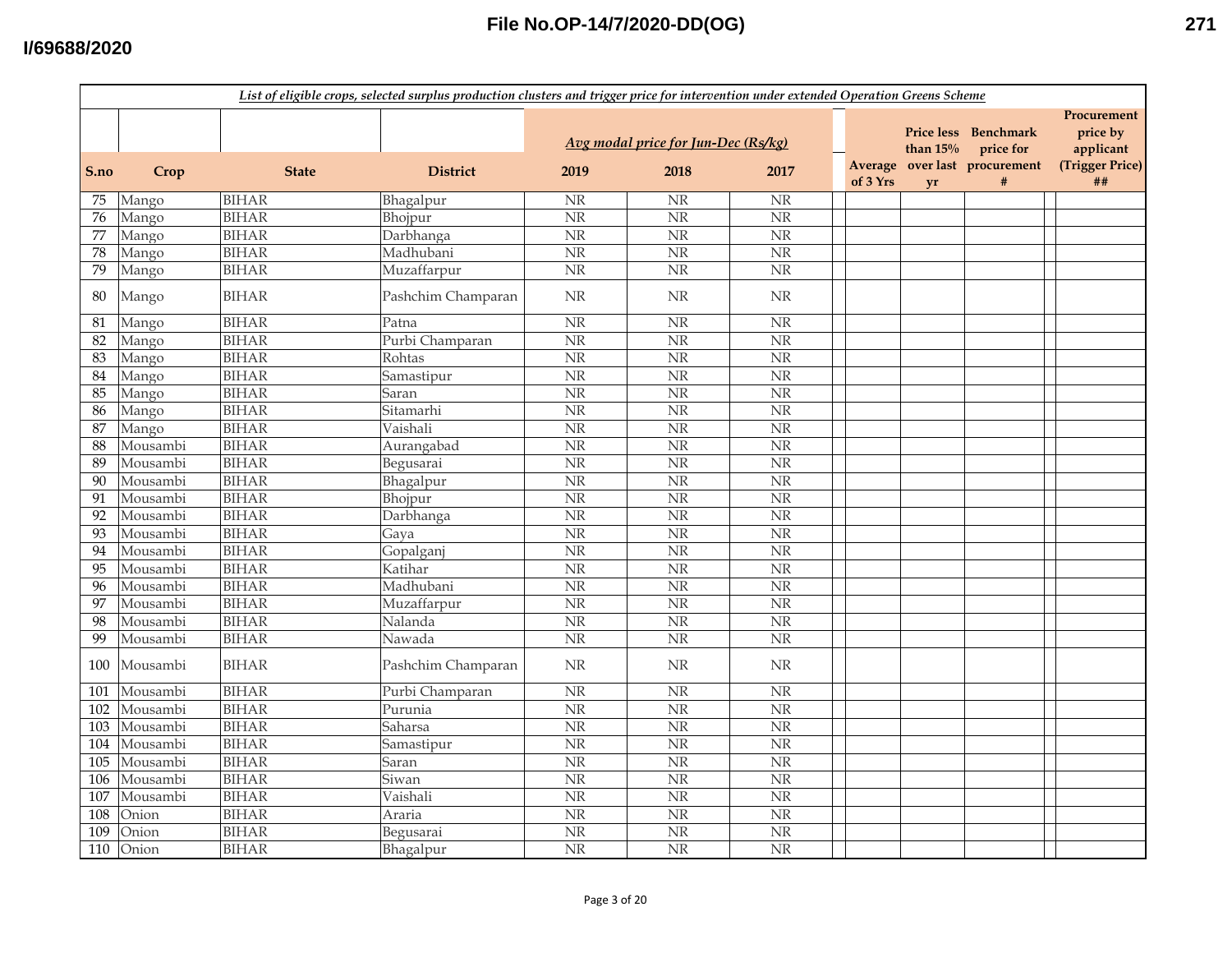#### **I/69688/2020**

|                   | List of eligible crops, selected surplus production clusters and trigger price for intervention under extended Operation Greens Scheme |              |                    |                        |                                             |                        |                     |                         |                                                                    |                                                               |  |
|-------------------|----------------------------------------------------------------------------------------------------------------------------------------|--------------|--------------------|------------------------|---------------------------------------------|------------------------|---------------------|-------------------------|--------------------------------------------------------------------|---------------------------------------------------------------|--|
| S.no              | Crop                                                                                                                                   | <b>State</b> | <b>District</b>    | 2019                   | Avg modal price for Jun-Dec (Rs/kg)<br>2018 | 2017                   | Average<br>of 3 Yrs | than $15%$<br><b>vr</b> | Price less Benchmark<br>price for<br>over last procurement<br>$\#$ | Procurement<br>price by<br>applicant<br>(Trigger Price)<br>## |  |
|                   | 111 Onion                                                                                                                              | <b>BIHAR</b> | Bhojpur            | NR                     | <b>NR</b>                                   | $\rm{NR}$              |                     |                         |                                                                    |                                                               |  |
| 112               | Onion                                                                                                                                  | <b>BIHAR</b> | Katihar            | $\overline{\text{NR}}$ | $\overline{\text{NR}}$                      | N <sub>R</sub>         |                     |                         |                                                                    |                                                               |  |
| $\overline{113}$  | Onion                                                                                                                                  | <b>BIHAR</b> | Kishanganj         | $\overline{\text{NR}}$ | NR                                          | $\overline{\text{NR}}$ |                     |                         |                                                                    |                                                               |  |
| 114               | Onion                                                                                                                                  | <b>BIHAR</b> | Munger             | $\overline{\text{NR}}$ | $\overline{\text{NR}}$                      | NR                     |                     |                         |                                                                    |                                                               |  |
| $\frac{115}{115}$ | Onion                                                                                                                                  | <b>BIHAR</b> | Muzaffarpur        | $\overline{\text{NR}}$ | NR                                          | NR                     |                     |                         |                                                                    |                                                               |  |
| 116               | Onion                                                                                                                                  | <b>BIHAR</b> | Nalanda            | NR                     | NR                                          | NR                     |                     |                         |                                                                    |                                                               |  |
| 117               | Onion                                                                                                                                  | <b>BIHAR</b> | Paschiim Champaran | $\rm{NR}$              | <b>NR</b>                                   | <b>NR</b>              |                     |                         |                                                                    |                                                               |  |
| 118               | Onion                                                                                                                                  | <b>BIHAR</b> | Patna              | NR                     | NR                                          | NR                     |                     |                         |                                                                    |                                                               |  |
| 119               | Onion                                                                                                                                  | <b>BIHAR</b> | Purbi Champaran    | NR                     | NR                                          | NR                     |                     |                         |                                                                    |                                                               |  |
| 120               | Onion                                                                                                                                  | <b>BIHAR</b> | Purnia             | NR                     | NR                                          | $\overline{\text{NR}}$ |                     |                         |                                                                    |                                                               |  |
| 121               | Onion                                                                                                                                  | <b>BIHAR</b> | Rohtas             | $\overline{\text{NR}}$ | $\overline{\text{NR}}$                      | $\overline{\text{NR}}$ |                     |                         |                                                                    |                                                               |  |
| 122               | Onion                                                                                                                                  | <b>BIHAR</b> | Samastipur         | $\overline{\text{NR}}$ | $\overline{\text{NR}}$                      | $\overline{\text{NR}}$ |                     |                         |                                                                    |                                                               |  |
| 123               | Onion                                                                                                                                  | <b>BIHAR</b> | Sheikhpura         | $\overline{\text{NR}}$ | $\overline{\text{NR}}$                      | N <sub>R</sub>         |                     |                         |                                                                    |                                                               |  |
| 124               | Onion                                                                                                                                  | <b>BIHAR</b> | Sitamarhi          | $\overline{\text{NR}}$ | $\overline{\text{NR}}$                      | NR                     |                     |                         |                                                                    |                                                               |  |
| $\overline{125}$  | Onion                                                                                                                                  | <b>BIHAR</b> | Vaishali           | $\overline{\text{NR}}$ | <b>NR</b>                                   | $\overline{\text{NR}}$ |                     |                         |                                                                    |                                                               |  |
| 126               | Pineapple                                                                                                                              | <b>BIHAR</b> | Kishanganj         | $\overline{\text{NR}}$ | $\overline{\text{NR}}$                      | $\overline{\text{NR}}$ |                     |                         |                                                                    |                                                               |  |
| 127               | Pineapple                                                                                                                              | <b>BIHAR</b> | Purunia Purnia     | NR                     | NR                                          | NR                     |                     |                         |                                                                    |                                                               |  |
| 128               | Potato                                                                                                                                 | <b>BIHAR</b> | Begusarai          | NR                     | NR                                          | NR                     |                     |                         |                                                                    |                                                               |  |
| 129               | Potato                                                                                                                                 | <b>BIHAR</b> | Bhagalpur          | <b>NR</b>              | NR                                          | NR                     |                     |                         |                                                                    |                                                               |  |
| 130               | Potato                                                                                                                                 | <b>BIHAR</b> | Bhojpur            | $\overline{\text{NR}}$ | $\overline{\text{NR}}$                      | $\overline{\text{NR}}$ |                     |                         |                                                                    |                                                               |  |
| 131               | Potato                                                                                                                                 | <b>BIHAR</b> | Darbhanga          | $\overline{\text{NR}}$ | N <sub>R</sub>                              | $\overline{\text{NR}}$ |                     |                         |                                                                    |                                                               |  |
| 132               | Potato                                                                                                                                 | <b>BIHAR</b> | Gopalganj          | NR                     | $\overline{\text{NR}}$                      | $\overline{\text{NR}}$ |                     |                         |                                                                    |                                                               |  |
| 133               | Potato                                                                                                                                 | <b>BIHAR</b> | Kahtihar           | $\overline{\text{NR}}$ | $\overline{\text{NR}}$                      | $\overline{\text{NR}}$ |                     |                         |                                                                    |                                                               |  |
| 134               | Potato                                                                                                                                 | <b>BIHAR</b> | Madhubani          | $\overline{\text{NR}}$ | $\overline{\text{NR}}$                      | $\overline{\text{NR}}$ |                     |                         |                                                                    |                                                               |  |
| $\frac{135}{2}$   | Potato                                                                                                                                 | <b>BIHAR</b> | Munger             | $\overline{\text{NR}}$ | $\overline{\text{NR}}$                      | N <sub>R</sub>         |                     |                         |                                                                    |                                                               |  |
| 136               | Potato                                                                                                                                 | <b>BIHAR</b> | Muzaffarpur        | $\overline{\text{NR}}$ | $\overline{\text{NR}}$                      | NR                     |                     |                         |                                                                    |                                                               |  |
| 137               | Potato                                                                                                                                 | <b>BIHAR</b> | Nalanda            | $\overline{\text{NR}}$ | $\overline{\text{NR}}$                      | $\overline{\text{NR}}$ |                     |                         |                                                                    |                                                               |  |
| 138               | Potato                                                                                                                                 | <b>BIHAR</b> | Paschim Champaran  | $\rm{NR}$              | $\rm NR$                                    | $\rm{NR}$              |                     |                         |                                                                    |                                                               |  |
| 139               | Potato                                                                                                                                 | <b>BIHAR</b> | Patna              | $\rm{NR}$              | $\rm{NR}$                                   | $\rm{NR}$              |                     |                         |                                                                    |                                                               |  |
| 140               | Potato                                                                                                                                 | <b>BIHAR</b> | Purbi Champaran    | NR                     | <b>NR</b>                                   | NR                     |                     |                         |                                                                    |                                                               |  |
| 141               | Potato                                                                                                                                 | <b>BIHAR</b> | Rohtas             | NR                     | NR                                          | NR                     |                     |                         |                                                                    |                                                               |  |
| 142               | Potato                                                                                                                                 | <b>BIHAR</b> | Saharsa            | NR                     | NR                                          | NR                     |                     |                         |                                                                    |                                                               |  |
| 143               | Potato                                                                                                                                 | <b>BIHAR</b> | Samastipur         | NR                     | $\overline{\text{NR}}$                      | $\overline{\text{NR}}$ |                     |                         |                                                                    |                                                               |  |
| 144               | Potato                                                                                                                                 | <b>BIHAR</b> | Saran              | <b>NR</b>              | $\overline{\text{NR}}$                      | $\overline{\text{NR}}$ |                     |                         |                                                                    |                                                               |  |
| 145               | Potato                                                                                                                                 | <b>BIHAR</b> | Siwan              | $\overline{\text{NR}}$ | $\overline{\text{NR}}$                      | $\overline{\text{NR}}$ |                     |                         |                                                                    |                                                               |  |
| 146               | Potato                                                                                                                                 | <b>BIHAR</b> | Vaishali           | $\overline{\text{NR}}$ | $\overline{\text{NR}}$                      | $\overline{\text{NR}}$ |                     |                         |                                                                    |                                                               |  |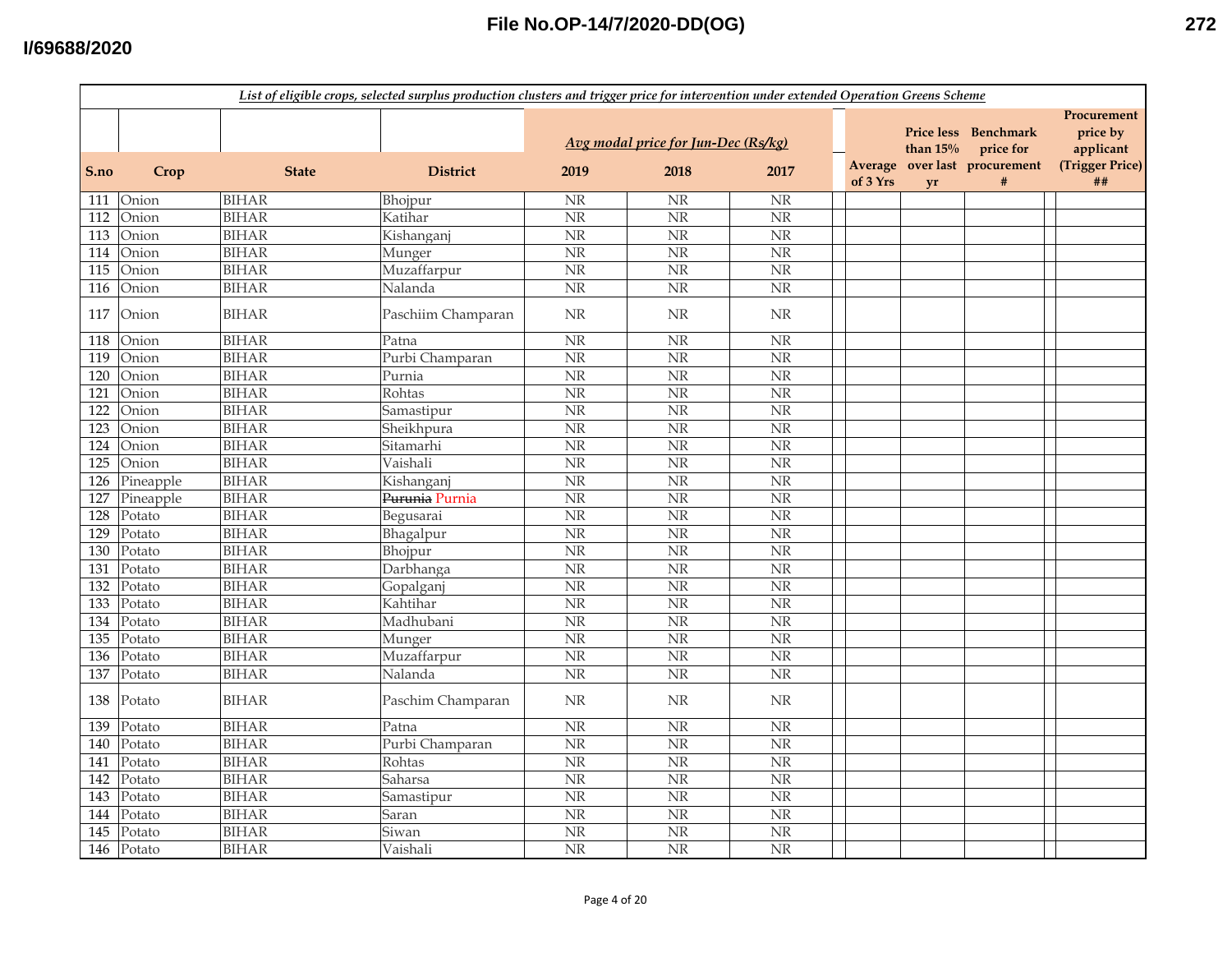|      | List of eligible crops, selected surplus production clusters and trigger price for intervention under extended Operation Greens Scheme |              |                 |                                     |                        |                        |                     |                                 |                            |                                      |  |
|------|----------------------------------------------------------------------------------------------------------------------------------------|--------------|-----------------|-------------------------------------|------------------------|------------------------|---------------------|---------------------------------|----------------------------|--------------------------------------|--|
|      |                                                                                                                                        |              |                 | Avg modal price for Jun-Dec (Rs/kg) |                        |                        |                     | <b>Price less</b><br>than $15%$ | Benchmark<br>price for     | Procurement<br>price by<br>applicant |  |
| S.no | Crop                                                                                                                                   | <b>State</b> | <b>District</b> | 2019                                | 2018                   | 2017                   | Average<br>of 3 Yrs | yr                              | over last procurement<br># | (Trigger Price)<br>##                |  |
| 147  | Tomato                                                                                                                                 | <b>BIHAR</b> | Aurangabad      | NR                                  | <b>NR</b>              | <b>NR</b>              |                     |                                 |                            |                                      |  |
| 148  | Tomato                                                                                                                                 | <b>BIHAR</b> | Begusarai       | $\overline{\text{NR}}$              | $\overline{\text{NR}}$ | $\overline{\text{NR}}$ |                     |                                 |                            |                                      |  |
| 149  | Tomato                                                                                                                                 | <b>BIHAR</b> | Bhagalpur       | $\overline{\text{NR}}$              | $\overline{\text{NR}}$ | $\overline{\text{NR}}$ |                     |                                 |                            |                                      |  |
| 150  | Tomato                                                                                                                                 | <b>BIHAR</b> | Darbhanga       | NR                                  | N <sub>R</sub>         | $\overline{\text{NR}}$ |                     |                                 |                            |                                      |  |
| 151  | Tomato                                                                                                                                 | <b>BIHAR</b> | Gopalganj       | $\overline{\text{NR}}$              | $\overline{\text{NR}}$ | $\overline{\text{NR}}$ |                     |                                 |                            |                                      |  |
| 152  | Tomato                                                                                                                                 | <b>BIHAR</b> | Katihar         | $\overline{\text{NR}}$              | $\overline{\text{NR}}$ | $\overline{\text{NR}}$ |                     |                                 |                            |                                      |  |
| 153  | Tomato                                                                                                                                 | <b>BIHAR</b> | madhubani       | NR                                  | $\overline{\text{NR}}$ | NR                     |                     |                                 |                            |                                      |  |
| 154  | Tomato                                                                                                                                 | <b>BIHAR</b> | Mzaffarpur      | NR                                  | $\rm NR$               | NR                     |                     |                                 |                            |                                      |  |
| 155  | Tomato                                                                                                                                 | <b>BIHAR</b> | Nalanda         | NR                                  | <b>NR</b>              | NR                     |                     |                                 |                            |                                      |  |
| 156  | Tomato                                                                                                                                 | <b>BIHAR</b> | Patna           | NR                                  | NR                     | NR                     |                     |                                 |                            |                                      |  |
| 157  | Tomato                                                                                                                                 | <b>BIHAR</b> | Purbi Champaran | NR                                  | NR                     | $\overline{\text{NR}}$ |                     |                                 |                            |                                      |  |
| 158  | Tomato                                                                                                                                 | <b>BIHAR</b> | Saharsa         | $\overline{\text{NR}}$              | NR                     | $\overline{\text{NR}}$ |                     |                                 |                            |                                      |  |
| 159  | Tomato                                                                                                                                 | <b>BIHAR</b> | Samastipur      | $\overline{\text{NR}}$              | $\overline{\text{NR}}$ | N <sub>R</sub>         |                     |                                 |                            |                                      |  |
| 160  | Tomato                                                                                                                                 | <b>BIHAR</b> | Saran           | $\overline{\text{NR}}$              | <b>NR</b>              | NR                     |                     |                                 |                            |                                      |  |
| 161  | Tomato                                                                                                                                 | <b>BIHAR</b> | Sitamarhi       | $\overline{\text{NR}}$              | $\overline{\text{NR}}$ | $\overline{\text{NR}}$ |                     |                                 |                            |                                      |  |
| 162  | Tomato                                                                                                                                 | <b>BIHAR</b> | Siwan           | $\overline{\text{NR}}$              | NR                     | $\overline{\text{NR}}$ |                     |                                 |                            |                                      |  |
| 163  | Tomato                                                                                                                                 | <b>BIHAR</b> | Vaishali        | NR                                  | NR                     | NR                     |                     |                                 |                            |                                      |  |
| 164  | Guava                                                                                                                                  | Chattisgarh  | Bilaspur        | NR                                  | NR                     | NR                     |                     |                                 |                            |                                      |  |
| 165  | Guava                                                                                                                                  | Chattisgarh  | Janjgir-Champa  | NR                                  | <b>NR</b>              | NR                     |                     |                                 |                            |                                      |  |
| 166  | Guava                                                                                                                                  | Chattisgarh  | Kabirdham       | NR                                  | NR                     | NR                     |                     |                                 |                            |                                      |  |
| 167  | Guava                                                                                                                                  | Chattisgarh  | Kanker          | NR                                  | $\overline{\text{NR}}$ | $\overline{\text{NR}}$ |                     |                                 |                            |                                      |  |
| 168  | Guava                                                                                                                                  | Chattisgarh  | Korba           | $\overline{\text{NR}}$              | $\overline{\text{NR}}$ | $\overline{\text{NR}}$ |                     |                                 |                            |                                      |  |
| 169  | Guava                                                                                                                                  | Chattisgarh  | Korea           | NR                                  | NR                     | NR                     |                     |                                 |                            |                                      |  |
| 170  | Guava                                                                                                                                  | Chattisgarh  | Mahasamund      | $\overline{\text{NR}}$              | N <sub>R</sub>         | $\overline{\text{NR}}$ |                     |                                 |                            |                                      |  |
| 171  | Guava                                                                                                                                  | Chattisgarh  | Raigarh         | $\overline{\text{NR}}$              | $\overline{\text{NR}}$ | $\overline{\text{NR}}$ |                     |                                 |                            |                                      |  |
| 172  | Guava                                                                                                                                  | Chattisgarh  | Raipur          | $\overline{\text{NR}}$              | $\overline{\text{NR}}$ | $\overline{\text{NR}}$ |                     |                                 |                            |                                      |  |
| 173  | Guava                                                                                                                                  | Chattisgarh  | Surguja         | $\overline{\text{NR}}$              | $\overline{\text{NR}}$ | NR                     |                     |                                 |                            |                                      |  |
| 174  | Papaya                                                                                                                                 | Chattisgarh  | Baloda Bazar    | $\overline{\text{NR}}$              | $\overline{\text{NR}}$ | $\overline{\text{NR}}$ |                     |                                 |                            |                                      |  |
| 175  | Papaya                                                                                                                                 | Chattisgarh  | Balrampur       | NR                                  | NR                     | NR                     |                     |                                 |                            |                                      |  |
| 176  | Papaya                                                                                                                                 | Chattisgarh  | Bemetara        | NR                                  | NR                     | NR                     |                     |                                 |                            |                                      |  |
| 177  | Papaya                                                                                                                                 | Chattisgarh  | Bilaspur        | NR                                  | <b>NR</b>              | NR                     |                     |                                 |                            |                                      |  |
| 178  | Papaya                                                                                                                                 | Chattisgarh  | Durg            | NR                                  | NR                     | NR                     |                     |                                 |                            |                                      |  |
| 179  | Papaya                                                                                                                                 | Chattisgarh  | Janjgir-Champa  | NR                                  | NR                     | NR                     |                     |                                 |                            |                                      |  |
| 180  | Papaya                                                                                                                                 | Chattisgarh  | Mahasamund      | NR                                  | $\overline{\text{NR}}$ | $\overline{\text{NR}}$ |                     |                                 |                            |                                      |  |
| 181  | Papaya                                                                                                                                 | Chattisgarh  | Raipur          | $\overline{\text{NR}}$              | $\overline{\text{NR}}$ | $\overline{\text{NR}}$ |                     |                                 |                            |                                      |  |
| 182  | Tomato                                                                                                                                 | Chattisgarh  | Balod           | $\overline{\text{NR}}$              | $\rm{NR}$              | $\overline{\text{NR}}$ |                     |                                 |                            |                                      |  |
| 183  | Tomato                                                                                                                                 | Chattisgarh  | Bilaspur        | NR                                  | 7.74                   | 10.06                  |                     |                                 |                            |                                      |  |
| 184  | Tomato                                                                                                                                 | Chattisgarh  | Durg            | <b>NR</b>                           | 9.73                   | 9.91                   |                     |                                 |                            |                                      |  |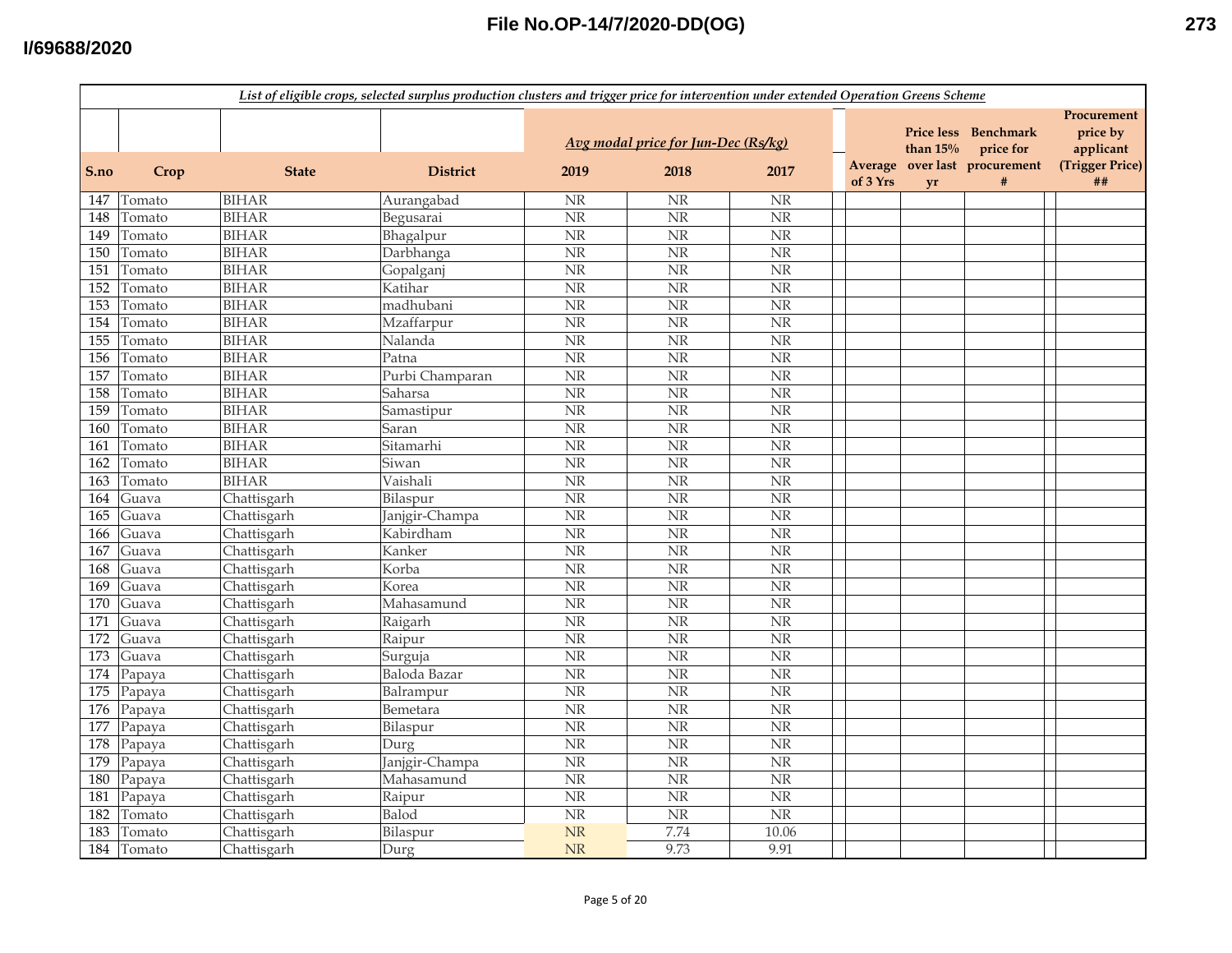|      | List of eligible crops, selected surplus production clusters and trigger price for intervention under extended Operation Greens Scheme |                |                   |                                 |                                             |                        |          |                                       |                                                                 |                                                               |
|------|----------------------------------------------------------------------------------------------------------------------------------------|----------------|-------------------|---------------------------------|---------------------------------------------|------------------------|----------|---------------------------------------|-----------------------------------------------------------------|---------------------------------------------------------------|
| S.no | Crop                                                                                                                                   | <b>State</b>   | <b>District</b>   | 2019                            | Avg modal price for Jun-Dec (Rs/kg)<br>2018 | 2017                   | of 3 Yrs | <b>Price less</b><br>than $15%$<br>yr | Benchmark<br>price for<br>Average over last procurement<br>$\#$ | Procurement<br>price by<br>applicant<br>(Trigger Price)<br>## |
| 185  | Tomato                                                                                                                                 | Chattisgarh    | Janjgir-Champa    | <b>NR</b>                       | <b>NR</b>                                   | <b>NR</b>              |          |                                       |                                                                 |                                                               |
| 186  | Tomato                                                                                                                                 | Chattisgarh    | Jashpur           | $\overline{\text{NR}}$          | N <sub>R</sub>                              | $\overline{\text{NR}}$ |          |                                       |                                                                 |                                                               |
| 187  | Tomato                                                                                                                                 | Chattisgarh    | Mahasamund        | N <sub>R</sub>                  | $\overline{\text{NR}}$                      | $\overline{\text{NR}}$ |          |                                       |                                                                 |                                                               |
| 188  | Tomato                                                                                                                                 | Chattisgarh    | <b>MB</b> emetara | $\rm{NR}$                       | $\overline{\text{NR}}$                      | NR                     |          |                                       |                                                                 |                                                               |
| 189  | Tomato                                                                                                                                 | Chattisgarh    | Mungeli           | NR                              | $\overline{\text{NR}}$                      | $\overline{\text{NR}}$ |          |                                       |                                                                 |                                                               |
| 190  | Tomato                                                                                                                                 | Chattisgarh    | Raigarh           | NR                              | 10.94                                       | 20.16                  |          |                                       |                                                                 |                                                               |
| 191  | Tomato                                                                                                                                 | Chattisgarh    | Raipur            | $\rm{NR}$                       | $\rm{NR}$                                   | $\rm{NR}$              |          |                                       |                                                                 |                                                               |
| 192  | Guava                                                                                                                                  | <b>GUJARAT</b> | Bhavnagar         | NR                              | NR                                          | NR                     |          |                                       |                                                                 |                                                               |
| 193  | Guava                                                                                                                                  | <b>GUJARAT</b> | Chhota Udaipur    | NR                              | <b>NR</b>                                   | $\overline{\text{NR}}$ |          |                                       |                                                                 |                                                               |
| 194  | Guava                                                                                                                                  | <b>GUJARAT</b> | Gandhinagar       | NR                              | <b>NR</b>                                   | NR                     |          |                                       |                                                                 |                                                               |
| 195  | Guava                                                                                                                                  | <b>GUJARAT</b> | Kheda             | <b>NR</b>                       | $\overline{\text{NR}}$                      | $\overline{\text{NR}}$ |          |                                       |                                                                 |                                                               |
| 196  | Guava                                                                                                                                  | <b>GUJARAT</b> | Kachchh           | $\rm{NR}$                       | $\overline{\text{NR}}$                      | $\overline{\text{NR}}$ |          |                                       |                                                                 |                                                               |
| 197  | Guava                                                                                                                                  | <b>GUJARAT</b> | Mehsana           | $\overline{\text{NR}}$          | $\overline{\text{NR}}$                      | $\overline{\text{NR}}$ |          |                                       |                                                                 |                                                               |
| 198  | Guava                                                                                                                                  | <b>GUJARAT</b> | Vadodara          | <b>NR</b>                       | $\overline{\text{NR}}$                      | $\rm{NR}$              |          |                                       |                                                                 |                                                               |
| 199  | Mango                                                                                                                                  | <b>GUJARAT</b> | Gir Somnath       | $\overline{\text{NR}}$          | N <sub>R</sub>                              | $\overline{\text{NR}}$ |          |                                       |                                                                 |                                                               |
| 200  | Mango                                                                                                                                  | <b>GUJARAT</b> | Junagadh          | NR                              | $\overline{\text{NR}}$                      | NR                     |          |                                       |                                                                 |                                                               |
| 201  | Mango                                                                                                                                  | <b>GUJARAT</b> | Kachchh           | 17.51                           | NR                                          | $\overline{\text{NR}}$ |          |                                       |                                                                 |                                                               |
| 202  | Mango                                                                                                                                  | <b>GUJARAT</b> | Navsari           | 36.05                           | 34.12                                       | 30.14                  | 33.44    | 30.64                                 | <b>NA</b>                                                       | 33.44                                                         |
| 203  | Mango                                                                                                                                  | <b>GUJARAT</b> | Surat             | 20.91                           | 20.78                                       | 16.90                  | 19.53    | 17.77                                 | <b>NA</b>                                                       | 19.53                                                         |
|      | 204 Mango                                                                                                                              | <b>GUJARAT</b> | Valsad            | 41.94                           | 26.62                                       | 22.63                  | 30.40    | 35.65                                 | <b>NA</b>                                                       | 35.65                                                         |
| 205  | Mousambi                                                                                                                               | <b>GUJARAT</b> | Anand             | $\rm{NR}$                       | $\rm NR$                                    | $\rm{NR}$              |          |                                       |                                                                 |                                                               |
| 206  | Mousambi                                                                                                                               | <b>GUJARAT</b> | Bhavnagar         | <b>NR</b>                       | NR                                          | $\overline{\text{NR}}$ |          |                                       |                                                                 |                                                               |
| 207  | Mousambi                                                                                                                               | <b>GUJARAT</b> | Gandhinagar       | NR                              | <b>NR</b>                                   | $\overline{\text{NR}}$ |          |                                       |                                                                 |                                                               |
| 208  | Mousambi                                                                                                                               | <b>GUJARAT</b> | Kheda             | $\rm{NR}$                       | $\overline{\text{NR}}$                      | $\rm NR$               |          |                                       |                                                                 |                                                               |
| 209  | Mousambi                                                                                                                               | <b>GUJARAT</b> | Mehsana           | <b>NR</b>                       | $\overline{\text{NR}}$                      | $\overline{\text{NR}}$ |          |                                       |                                                                 |                                                               |
| 210  | Mousambi                                                                                                                               | <b>GUJARAT</b> | Vadodara          | $\rm{NR}$                       | NR                                          | $\overline{\text{NR}}$ |          |                                       |                                                                 |                                                               |
| 211  | Onion                                                                                                                                  | <b>GUJARAT</b> | Amreli            | NR                              | <b>NR</b>                                   | $\overline{\text{NR}}$ |          |                                       |                                                                 |                                                               |
| 212  | Onion                                                                                                                                  | <b>GUJARAT</b> | Bhavnagar         | <b>NR</b>                       | 7.53                                        | 16.37                  |          |                                       |                                                                 |                                                               |
| 213  | Papaya                                                                                                                                 | <b>GUJARAT</b> | Aravalli          | $\rm NR$                        | NR                                          | NR                     |          |                                       |                                                                 |                                                               |
| 214  | Papaya                                                                                                                                 | <b>GUJARAT</b> | Banaskantha       | $\ensuremath{\text{NR}}\xspace$ | <b>NR</b>                                   | $\rm NR$               |          |                                       |                                                                 |                                                               |
| 215  | Papaya                                                                                                                                 | <b>GUJARAT</b> | Bharuch           | NR                              | NR                                          | NR                     |          |                                       |                                                                 |                                                               |
| 216  | Papaya                                                                                                                                 | <b>GUJARAT</b> | Chhota Udaipur    | NR                              | NR                                          | NR                     |          |                                       |                                                                 |                                                               |
|      | 217 Papaya                                                                                                                             | <b>GUJARAT</b> | Kachchh           | <b>NR</b>                       | <b>NR</b>                                   | NR                     |          |                                       |                                                                 |                                                               |
| 218  | Papaya                                                                                                                                 | <b>GUJARAT</b> | Mehsana           | NR                              | <b>NR</b>                                   | $\overline{\text{NR}}$ |          |                                       |                                                                 |                                                               |
| 219  | Papaya                                                                                                                                 | <b>GUJARAT</b> | Sabarkantha       | <b>NR</b>                       | NR                                          | $\overline{\text{NR}}$ |          |                                       |                                                                 |                                                               |
| 220  | Papaya                                                                                                                                 | <b>GUJARAT</b> | Surat             | $\ensuremath{\text{NR}}\xspace$ | <b>NR</b>                                   | $\rm NR$               |          |                                       |                                                                 |                                                               |
| 221  | Papaya                                                                                                                                 | <b>GUJARAT</b> | Tapi              | $\rm{NR}$                       | $\rm{NR}$                                   | NR                     |          |                                       |                                                                 |                                                               |
|      | 222 Papaya                                                                                                                             | <b>GUJARAT</b> | Vadodara          | $\rm{NR}$                       | $\overline{\text{NR}}$                      | $\overline{\text{NR}}$ |          |                                       |                                                                 |                                                               |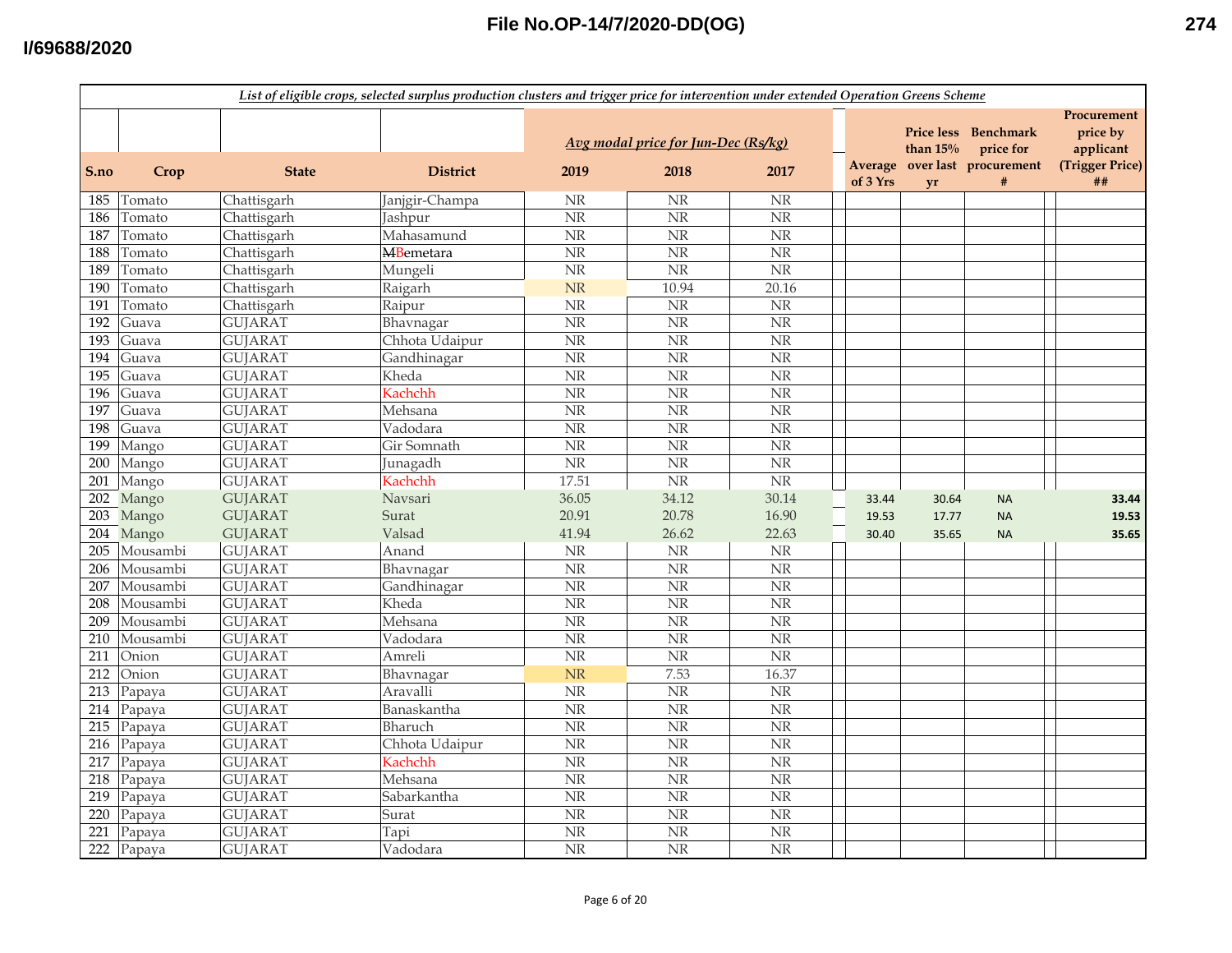|      | List of eligible crops, selected surplus production clusters and trigger price for intervention under extended Operation Greens Scheme |                |                 |                        |                                     |                        |                     |                                  |                               |                                      |
|------|----------------------------------------------------------------------------------------------------------------------------------------|----------------|-----------------|------------------------|-------------------------------------|------------------------|---------------------|----------------------------------|-------------------------------|--------------------------------------|
|      |                                                                                                                                        |                |                 |                        | Avg modal price for Jun-Dec (Rs/kg) |                        |                     | <b>Price less</b><br>than $15\%$ | <b>Benchmark</b><br>price for | Procurement<br>price by<br>applicant |
| S.no | Crop                                                                                                                                   | <b>State</b>   | <b>District</b> | 2019                   | 2018                                | 2017                   | Average<br>of 3 Yrs | yr                               | over last procurement<br>#    | (Trigger Price)<br>##                |
| 223  | Pomegranate                                                                                                                            | <b>GUJARAT</b> | Banaskantha     | <b>NR</b>              | <b>NR</b>                           | <b>NR</b>              |                     |                                  |                               |                                      |
| 224  | Pomegranate                                                                                                                            | <b>GUJARAT</b> | Kachchh         | $\rm{NR}$              | $\overline{\text{NR}}$              | $\overline{\text{NR}}$ |                     |                                  |                               |                                      |
| 225  | Pomegranate                                                                                                                            | <b>GUJARAT</b> | Mehsana         | $\overline{\text{NR}}$ | $\overline{\text{NR}}$              | $\overline{\text{NR}}$ |                     |                                  |                               |                                      |
| 226  | Potato                                                                                                                                 | <b>GUJARAT</b> | Aravalli        | $\rm{NR}$              | N <sub>R</sub>                      | $\overline{\text{NR}}$ |                     |                                  |                               |                                      |
| 227  | Potato                                                                                                                                 | <b>GUJARAT</b> | Banaskantha     | $\overline{\text{NR}}$ | $\overline{\text{NR}}$              | $\overline{\text{NR}}$ |                     |                                  |                               |                                      |
| 228  | Potato                                                                                                                                 | <b>GUJARAT</b> | Sabarkantha     | NR                     | <b>NR</b>                           | $\overline{\text{NR}}$ |                     |                                  |                               |                                      |
| 229  | Tomato                                                                                                                                 | <b>GUJARAT</b> | Ahmedabad       | NR                     | $\overline{\text{NR}}$              | NR                     |                     |                                  |                               |                                      |
| 230  | Tomato                                                                                                                                 | <b>GUJARAT</b> | Anand           | $\rm{NR}$              | $\rm NR$                            | NR                     |                     |                                  |                               |                                      |
| 231  | Tomato                                                                                                                                 | <b>GUJARAT</b> | Banaskantha     | NR                     | <b>NR</b>                           | NR                     |                     |                                  |                               |                                      |
| 232  | Tomato                                                                                                                                 | <b>GUJARAT</b> | Chhotaudepur    | $\rm{NR}$              | <b>NR</b>                           | NR                     |                     |                                  |                               |                                      |
| 233  | Tomato                                                                                                                                 | <b>GUJARAT</b> | Kheda           | $\overline{\text{NR}}$ | <b>NR</b>                           | $\overline{\text{NR}}$ |                     |                                  |                               |                                      |
| 234  | Tomato                                                                                                                                 | <b>GUJARAT</b> | Kutch           | $\overline{\text{NR}}$ | $\overline{\text{NR}}$              | $\overline{\text{NR}}$ |                     |                                  |                               |                                      |
| 235  | Tomato                                                                                                                                 | <b>GUJARAT</b> | Mehsana         | $\overline{\text{NR}}$ | <b>NR</b>                           | $\overline{\text{NR}}$ |                     |                                  |                               |                                      |
| 236  | Tomato                                                                                                                                 | <b>GUJARAT</b> | Sabarkantha     | $\overline{\text{NR}}$ | $\overline{\text{NR}}$              | NR                     |                     |                                  |                               |                                      |
| 237  | Tomato                                                                                                                                 | <b>GUJARAT</b> | Vadodara        | $\rm{NR}$              | $\overline{\text{NR}}$              | $\overline{\text{NR}}$ |                     |                                  |                               |                                      |
| 238  | Tomato                                                                                                                                 | <b>GUJARAT</b> | Valsad          | $\overline{\text{NR}}$ | N <sub>R</sub>                      | $\overline{\text{NR}}$ |                     |                                  |                               |                                      |
| 239  | Guava                                                                                                                                  | <b>HARYANA</b> | Ambala          | NR                     | 35.58                               | 30.58                  |                     |                                  |                               |                                      |
| 240  | Guava                                                                                                                                  | <b>HARYANA</b> | Fatehabad       | 21.32                  | 14.10                               | 16.05                  | 17.16               | 18.12                            | <b>NA</b>                     | 18.12                                |
| 241  | Guava                                                                                                                                  | <b>HARYANA</b> | Hisar           | 23.35                  | 21.50                               | 18.99                  | 21.28               | 19.85                            | <b>NA</b>                     | 21.28                                |
| 242  | Guava                                                                                                                                  | <b>HARYANA</b> | Jhajjar         | $\rm{NR}$              | $\rm{NR}$                           | $\rm NR$               |                     |                                  |                               |                                      |
| 243  | Guava                                                                                                                                  | <b>HARYANA</b> | Jind            | NR                     | $\overline{\text{NR}}$              | NR                     |                     |                                  |                               |                                      |
| 244  | Guava                                                                                                                                  | <b>HARYANA</b> | Karnal          | $\overline{\text{NR}}$ | $\overline{\text{NR}}$              | $\overline{\text{NR}}$ |                     |                                  |                               |                                      |
| 245  | Guava                                                                                                                                  | <b>HARYANA</b> | Panipat         | $\rm{NR}$              | NR                                  | $\overline{\text{NR}}$ |                     |                                  |                               |                                      |
| 246  | Guava                                                                                                                                  | <b>HARYANA</b> | Sonipat         | 27.04                  | <b>NR</b>                           | 23.18                  |                     |                                  |                               |                                      |
| 247  | Guava                                                                                                                                  | <b>HARYANA</b> | Yamuna Nagar    | NR                     | 22.86                               | 31.34                  |                     |                                  |                               |                                      |
| 248  | Mousambi                                                                                                                               | <b>HARYANA</b> | Fatehabad       | $\rm{NR}$              | N <sub>R</sub>                      | $\overline{\text{NR}}$ |                     |                                  |                               |                                      |
| 249  | Mousambi                                                                                                                               | <b>HARYANA</b> | <b>Sirsa</b>    | $\overline{\text{NR}}$ | $\overline{\text{NR}}$              | $\overline{\text{NR}}$ |                     |                                  |                               |                                      |
| 250  | Onion                                                                                                                                  | <b>HARYANA</b> | Ambala          | 41.47                  | 13.47                               | 23.58                  | 26.17               | 35.25                            | <b>NA</b>                     | 35.25                                |
| 251  | Onion                                                                                                                                  | <b>HARYANA</b> | <b>Jhajjar</b>  | $\rm{NR}$              | $\rm NR$                            | 26.20                  |                     |                                  |                               |                                      |
| 252  | Onion                                                                                                                                  | <b>HARYANA</b> | Karnal          | 33.67                  | 13.98                               | 23.27                  | 23.64               | 28.62                            | <b>NA</b>                     | 28.62                                |
| 253  | Onion                                                                                                                                  | <b>HARYANA</b> | Mewat           | $\rm{NR}$              | $\rm NR$                            | $\rm{NR}$              |                     |                                  |                               |                                      |
| 254  | Onion                                                                                                                                  | <b>HARYANA</b> | Panchkula       | NR                     | 18.18                               | 30.26                  |                     |                                  |                               |                                      |
| 255  | Onion                                                                                                                                  | <b>HARYANA</b> | Sonipat         | 29.78                  | 12.90                               | 22.26                  | 21.65               | 25.31                            | <b>NA</b>                     | 25.31                                |
| 256  | Onion                                                                                                                                  | <b>HARYANA</b> | Yamuna Nagar    | 39.35                  | 14.80                               | 28.06                  | 27.40               | 33.44                            | <b>NA</b>                     | 33.44                                |
| 257  | Potato                                                                                                                                 | <b>HARYANA</b> | Ambala          | $\rm{NR}$              | NR                                  | <b>NR</b>              |                     |                                  |                               |                                      |
| 258  | Potato                                                                                                                                 | <b>HARYANA</b> | Karnal          | $\rm{NR}$              | $\rm{NR}$                           | $\rm NR$               |                     |                                  |                               |                                      |
| 259  | Potato                                                                                                                                 | <b>HARYANA</b> | kurukshetra     | $\rm{NR}$              | $\overline{\text{NR}}$              | $\overline{\text{NR}}$ |                     |                                  |                               |                                      |
| 260  | Potato                                                                                                                                 | <b>HARYANA</b> | Sonipat         | $\overline{\text{NR}}$ | $\overline{\text{NR}}$              | $\overline{\text{NR}}$ |                     |                                  |                               |                                      |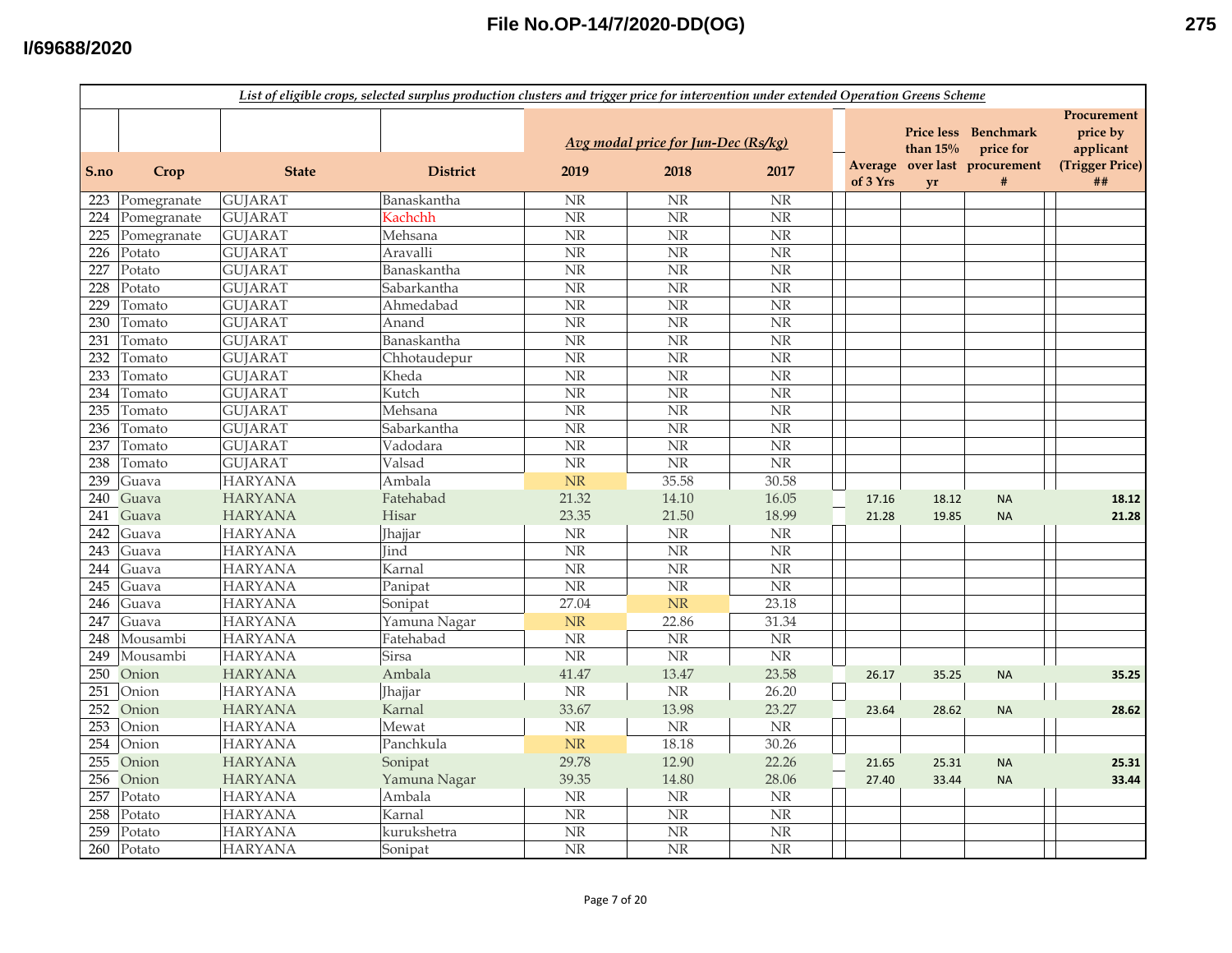|      | List of eligible crops, selected surplus production clusters and trigger price for intervention under extended Operation Greens Scheme |                  |                        |                        |                                             |                        |          |                                       |                                                              |                                                               |
|------|----------------------------------------------------------------------------------------------------------------------------------------|------------------|------------------------|------------------------|---------------------------------------------|------------------------|----------|---------------------------------------|--------------------------------------------------------------|---------------------------------------------------------------|
| S.no | Crop                                                                                                                                   | <b>State</b>     | <b>District</b>        | 2019                   | Avg modal price for Jun-Dec (Rs/kg)<br>2018 | 2017                   | of 3 Yrs | <b>Price less</b><br>than $15%$<br>yr | Benchmark<br>price for<br>Average over last procurement<br># | Procurement<br>price by<br>applicant<br>(Trigger Price)<br>## |
|      | 261 Potato                                                                                                                             | <b>HARYANA</b>   | Yamuna Nagar           | NR                     | <b>NR</b>                                   | <b>NR</b>              |          |                                       |                                                              |                                                               |
| 262  | Tomato                                                                                                                                 | <b>HARYANA</b>   | Jind                   | NR                     | 11.39                                       | 17.23                  |          |                                       |                                                              |                                                               |
| 263  | Tomato                                                                                                                                 | <b>HARYANA</b>   | Karnal                 | <b>NR</b>              | 11.27                                       | 20.13                  |          |                                       |                                                              |                                                               |
| 264  | Tomato                                                                                                                                 | <b>HARYANA</b>   | Mewat                  | $\rm{NR}$              | $\overline{\text{NR}}$                      | N <sub>R</sub>         |          |                                       |                                                              |                                                               |
| 265  | Tomato                                                                                                                                 | <b>HARYANA</b>   | Panipat                | $\rm{NR}$              | 11.14                                       | 30.79                  |          |                                       |                                                              |                                                               |
| 266  | Tomato                                                                                                                                 | <b>HARYANA</b>   | Rohtak                 | 12.62                  | 10.23                                       | 19.44                  | 14.10    | 10.72                                 | <b>NA</b>                                                    | 14.10                                                         |
| 267  | Tomato                                                                                                                                 | <b>HARYANA</b>   | Sonipat                | 17.06                  | 10.33                                       | 24.85                  | 17.41    | 14.5                                  | <b>NA</b>                                                    | 17.41                                                         |
| 268  | Tomato                                                                                                                                 | <b>HARYANA</b>   | Yamuna Nagar           | 16.71                  | 10.64                                       | 19.14                  | 15.50    | 14.2                                  | <b>NA</b>                                                    | 15.50                                                         |
| 269  | Guava                                                                                                                                  | <b>KARNATAKA</b> | <b>Bangalore Rural</b> | NR                     | NR                                          | <b>NR</b>              |          |                                       |                                                              |                                                               |
| 270  | Guava                                                                                                                                  | <b>KARNATAKA</b> | <b>Bangalore Urban</b> | <b>NR</b>              | NR                                          | NR                     |          |                                       |                                                              |                                                               |
| 271  | Guava                                                                                                                                  | <b>KARNATAKA</b> | Belgaum                | NR                     | $\overline{\text{NR}}$                      | $\overline{\text{NR}}$ |          |                                       |                                                              |                                                               |
| 272  | Guava                                                                                                                                  | <b>KARNATAKA</b> | Chikkaballapur         | NR                     | $\overline{\text{NR}}$                      | $\overline{\text{NR}}$ |          |                                       |                                                              |                                                               |
| 273  | Guava                                                                                                                                  | <b>KARNATAKA</b> | Dharwad                | $\overline{\text{NR}}$ | $\overline{\text{NR}}$                      | $\overline{\text{NR}}$ |          |                                       |                                                              |                                                               |
| 274  | Guava                                                                                                                                  | <b>KARNATAKA</b> | Haveri                 | NR                     | $\overline{\text{NR}}$                      | $\rm{NR}$              |          |                                       |                                                              |                                                               |
| 275  | Guava                                                                                                                                  | <b>KARNATAKA</b> | Kolar                  | $\rm{NR}$              | NR                                          | $\rm{NR}$              |          |                                       |                                                              |                                                               |
| 276  | Guava                                                                                                                                  | <b>KARNATAKA</b> | Koppal                 | $\overline{\text{NR}}$ | $\overline{\text{NR}}$                      | $\overline{\text{NR}}$ |          |                                       |                                                              |                                                               |
| 277  | Guava                                                                                                                                  | <b>KARNATAKA</b> | Mandva                 | NR                     | NR                                          | $\rm{NR}$              |          |                                       |                                                              |                                                               |
| 278  | Mango                                                                                                                                  | <b>KARNATAKA</b> | <b>Bangalore Rural</b> | NR                     | NR                                          | $\rm{NR}$              |          |                                       |                                                              |                                                               |
| 279  | Mango                                                                                                                                  | <b>KARNATAKA</b> | Belgaum                | NR                     | NR                                          | NR                     |          |                                       |                                                              |                                                               |
| 280  | Mango                                                                                                                                  | <b>KARNATAKA</b> | Chikkaballapur         | NR                     | NR                                          | $\rm{NR}$              |          |                                       |                                                              |                                                               |
| 281  | Mango                                                                                                                                  | <b>KARNATAKA</b> | Dharwad                | $\overline{\text{NR}}$ | $\overline{\text{NR}}$                      | $\rm{NR}$              |          |                                       |                                                              |                                                               |
| 282  | Mango                                                                                                                                  | <b>KARNATAKA</b> | Kolar                  | 16.01                  | 14.81                                       | 13.97                  | 14.93    | 13.61                                 | <b>NA</b>                                                    | 14.93                                                         |
| 283  | Mango                                                                                                                                  | <b>KARNATAKA</b> | Mandya                 | $\rm{NR}$              | NR                                          | $\rm NR$               |          |                                       |                                                              |                                                               |
| 284  | Mango                                                                                                                                  | <b>KARNATAKA</b> | Ramanagara             | 17.30                  | 7.22                                        | NR                     |          |                                       |                                                              |                                                               |
| 285  | Mango                                                                                                                                  | <b>KARNATAKA</b> | Tumkur                 | $\overline{\text{NR}}$ | $\overline{\text{NR}}$                      | <b>NR</b>              |          |                                       |                                                              |                                                               |
| 286  | Mousambi                                                                                                                               | <b>KARNATAKA</b> | Bijapur                | NR                     | $\overline{\text{NR}}$                      | $\overline{\text{NR}}$ |          |                                       |                                                              |                                                               |
| 287  | Mousambi                                                                                                                               | <b>KARNATAKA</b> | Chikkamagaluru         | NR                     | $\overline{\text{NR}}$                      | $\overline{\text{NR}}$ |          |                                       |                                                              |                                                               |
| 288  | Mousambi                                                                                                                               | <b>KARNATAKA</b> | Gulbarga               | $\overline{\text{NR}}$ | $\overline{\text{NR}}$                      | $\overline{\text{NR}}$ |          |                                       |                                                              |                                                               |
| 289  | Mousambi                                                                                                                               | <b>KARNATAKA</b> | Kodagu                 | NR                     | NR                                          | $\rm{NR}$              |          |                                       |                                                              |                                                               |
| 290  | Onion                                                                                                                                  | <b>KARNATAKA</b> | Bagalkot               | NR                     | NR                                          | $\rm{NR}$              |          |                                       |                                                              |                                                               |
| 291  | Onion                                                                                                                                  | <b>KARNATAKA</b> | Ballari                | NR                     | $\overline{\text{NR}}$                      | NR                     |          |                                       |                                                              |                                                               |
| 292  | Onion                                                                                                                                  | <b>KARNATAKA</b> | Belgaum                | <b>NR</b>              | 11.26                                       | 18.38                  |          |                                       |                                                              |                                                               |
| 293  | Onion                                                                                                                                  | KARNATAKA        | Bijapur                | NR                     | NR                                          | $\rm{NR}$              |          |                                       |                                                              |                                                               |
| 294  | Onion                                                                                                                                  | <b>KARNATAKA</b> | Chitradurga            | <b>NR</b>              | NR                                          | $\overline{\text{NR}}$ |          |                                       |                                                              |                                                               |
| 295  | Onion                                                                                                                                  | <b>KARNATAKA</b> | Dharwad                | 19.32                  | 7.88                                        | 18.58                  | 15.26    | 16.42                                 | <b>NA</b>                                                    | 16.42                                                         |
| 296  | Onion                                                                                                                                  | <b>KARNATAKA</b> | Gadag                  | NR                     | 6.33                                        | <b>NR</b>              |          |                                       |                                                              |                                                               |
| 297  | Onion                                                                                                                                  | <b>KARNATAKA</b> | Koppal                 | $\rm{NR}$              | NR                                          | $\rm{NR}$              |          |                                       |                                                              |                                                               |
| 298  | Papaya                                                                                                                                 | <b>KARNATAKA</b> | Ballari                | $\overline{\text{NR}}$ | $\overline{\text{NR}}$                      | $\overline{\text{NR}}$ |          |                                       |                                                              |                                                               |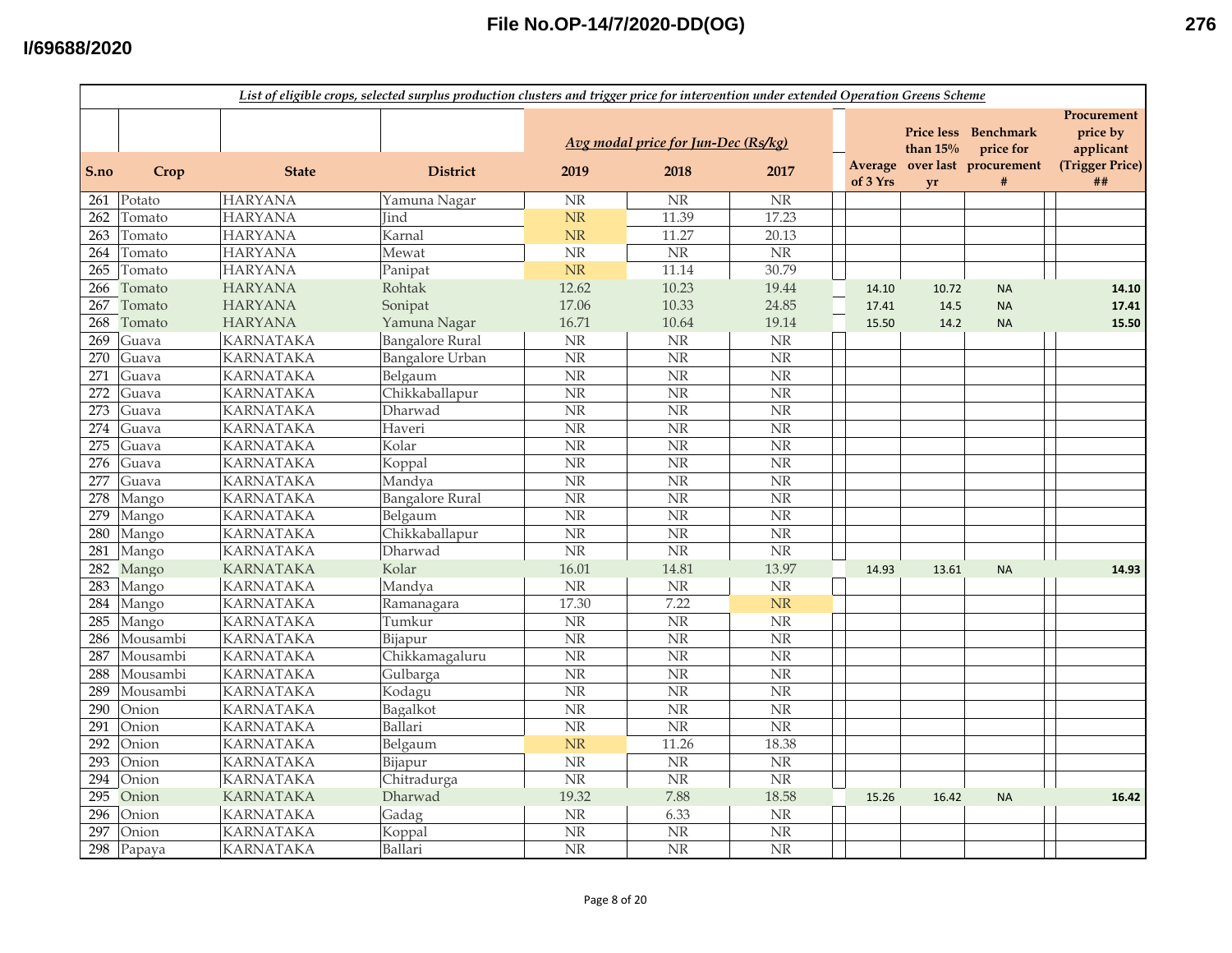|      | List of eligible crops, selected surplus production clusters and trigger price for intervention under extended Operation Greens Scheme |                       |                 |                        |                                             |                        |          |                                       |                                                                 |                                                               |  |
|------|----------------------------------------------------------------------------------------------------------------------------------------|-----------------------|-----------------|------------------------|---------------------------------------------|------------------------|----------|---------------------------------------|-----------------------------------------------------------------|---------------------------------------------------------------|--|
| S.no | Crop                                                                                                                                   | <b>State</b>          | <b>District</b> | 2019                   | Avg modal price for Jun-Dec (Rs/kg)<br>2018 | 2017                   | of 3 Yrs | <b>Price less</b><br>than $15%$<br>yr | Benchmark<br>price for<br>Average over last procurement<br>$\#$ | Procurement<br>price by<br>applicant<br>(Trigger Price)<br>## |  |
| 299  | Papaya                                                                                                                                 | <b>KARNATAKA</b>      | Bidar           | <b>NR</b>              | <b>NR</b>                                   | <b>NR</b>              |          |                                       |                                                                 |                                                               |  |
| 300  | $\overline{P}$ apaya                                                                                                                   | <b>KARNATAKA</b>      | Chamarajanagar  | $\overline{\text{NR}}$ | $\overline{\text{NR}}$                      | $\overline{\text{NR}}$ |          |                                       |                                                                 |                                                               |  |
| 301  | Papaya                                                                                                                                 | <b>KARNATAKA</b>      | Chikkaballapur  | $\overline{\text{NR}}$ | $\overline{\text{NR}}$                      | $\overline{\text{NR}}$ |          |                                       |                                                                 |                                                               |  |
| 302  | Papaya                                                                                                                                 | <b>KARNATAKA</b>      | Chitradurga     | NR                     | NR                                          | $\rm{NR}$              |          |                                       |                                                                 |                                                               |  |
| 303  | Papaya                                                                                                                                 | <b>KARNATAKA</b>      | Gulbarga        | $\overline{\text{NR}}$ | $\overline{\text{NR}}$                      | $\overline{\text{NR}}$ |          |                                       |                                                                 |                                                               |  |
| 304  | Papaya                                                                                                                                 | <b>KARNATAKA</b>      | Kolar           | $\overline{\text{NR}}$ | NR                                          | NR                     |          |                                       |                                                                 |                                                               |  |
| 305  | Papaya                                                                                                                                 | <b>KARNATAKA</b>      | Koppal          | NR                     | NR                                          | NR                     |          |                                       |                                                                 |                                                               |  |
| 306  | Papaya                                                                                                                                 | <b>KARNATAKA</b>      | Mandya          | NR                     | NR                                          | NR                     |          |                                       |                                                                 |                                                               |  |
| 307  | Papaya                                                                                                                                 | <b>KARNATAKA</b>      | Raichur         | <b>NR</b>              | $\overline{\text{NR}}$                      | $\overline{\text{NR}}$ |          |                                       |                                                                 |                                                               |  |
| 308  | Papaya                                                                                                                                 | <b>KARNATAKA</b>      | Ramanagara      | NR                     | NR                                          | $\rm{NR}$              |          |                                       |                                                                 |                                                               |  |
| 309  | Papaya                                                                                                                                 | <b>KARNATAKA</b>      | Tumkur          | <b>NR</b>              | NR                                          | NR                     |          |                                       |                                                                 |                                                               |  |
| 310  | Pineapple                                                                                                                              | <b>KARNATAKA</b>      | Shimoga         | $\overline{\text{NR}}$ | $\overline{\text{NR}}$                      | $\overline{\text{NR}}$ |          |                                       |                                                                 |                                                               |  |
| 311  | Pineapple                                                                                                                              | <b>KARNATAKA</b>      | Uttara Kannada  | $\overline{\text{NR}}$ | $\overline{\text{NR}}$                      | $\overline{\text{NR}}$ |          |                                       |                                                                 |                                                               |  |
| 312  | Pomegranate                                                                                                                            | <b>KARNATAKA</b>      | Bagalkot        | $\overline{\text{NR}}$ | N <sub>R</sub>                              | $\overline{\text{NR}}$ |          |                                       |                                                                 |                                                               |  |
| 313  | Pomegranate                                                                                                                            | <b>KARNATAKA</b>      | Ballari         | $\overline{\text{NR}}$ | $\overline{\text{NR}}$                      | $\overline{\text{NR}}$ |          |                                       |                                                                 |                                                               |  |
|      | 314 Pomegranate                                                                                                                        | <b>KARNATAKA</b>      | Bijapur         | $\overline{\text{NR}}$ | $\overline{\text{NR}}$                      | $\overline{\text{NR}}$ |          |                                       |                                                                 |                                                               |  |
| 315  | Pomegranate                                                                                                                            | <b>KARNATAKA</b>      | Chitradurga     | NR                     | NR                                          | NR                     |          |                                       |                                                                 |                                                               |  |
| 316  | Pomegranate                                                                                                                            | <b>KARNATAKA</b>      | Tumkur          | NR                     | NR                                          | NR                     |          |                                       |                                                                 |                                                               |  |
| 317  | Tomato                                                                                                                                 | <b>KARNATAKA</b>      | Belgaum         | <b>NR</b>              | NR                                          | NR                     |          |                                       |                                                                 |                                                               |  |
| 318  | Tomato                                                                                                                                 | <b>KARNATAKA</b>      | Chikkaballapur  | NR                     | NR                                          | 11.22                  |          |                                       |                                                                 |                                                               |  |
| 319  | Tomato                                                                                                                                 | <b>KARNATAKA</b>      | Chikkamagaluru  | NR                     | NR                                          | NR                     |          |                                       |                                                                 |                                                               |  |
| 320  | Tomato                                                                                                                                 | <b>KARNATAKA</b>      | Haveri          | <b>NR</b>              | NR                                          | NR                     |          |                                       |                                                                 |                                                               |  |
| 321  | Tomato                                                                                                                                 | <b>KARNATAKA</b>      | Kolar           | 10.93                  | 6.50                                        | 13.97                  | 10.47    | 9.29                                  | <b>NA</b>                                                       | 10.47                                                         |  |
| 322  | Tomato                                                                                                                                 | <b>KARNATAKA</b>      | Mandya          | <b>NR</b>              | NR                                          | $\rm NR$               |          |                                       |                                                                 |                                                               |  |
| 323  | Tomato                                                                                                                                 | <b>KARNATAKA</b>      | <b>Mysore</b>   | $\overline{\text{NR}}$ | $\overline{\text{NR}}$                      | $\overline{\text{NR}}$ |          |                                       |                                                                 |                                                               |  |
| 324  | Tomato                                                                                                                                 | <b>KARNATAKA</b>      | Tumkur          | NR                     | $\overline{\text{NR}}$                      | NR                     |          |                                       |                                                                 |                                                               |  |
| 325  | Pineapple                                                                                                                              | <b>KERALA</b>         | Ernakulam       | <b>NR</b>              | $\overline{\text{NR}}$                      | $\overline{\text{NR}}$ |          |                                       |                                                                 |                                                               |  |
| 326  | Pineapple                                                                                                                              | <b>KERALA</b>         | Kottayam        | $\overline{\text{NR}}$ | $\overline{\text{NR}}$                      | $\overline{\text{NR}}$ |          |                                       |                                                                 |                                                               |  |
| 327  | Guava                                                                                                                                  | <b>MADHYA PRADESH</b> | Bhopal          | NR                     | NR                                          | NR                     |          |                                       |                                                                 |                                                               |  |
| 328  | Guava                                                                                                                                  | <b>MADHYA PRADESH</b> | Chhindwara      | <b>NR</b>              | NR                                          | NR                     |          |                                       |                                                                 |                                                               |  |
| 329  | Guava                                                                                                                                  | MADHYA PRADESH        | Datia           | NR                     | NR                                          | NR                     |          |                                       |                                                                 |                                                               |  |
| 330  | Guava                                                                                                                                  | <b>MADHYA PRADESH</b> | <b>Dhar</b>     | <b>NR</b>              | <b>NR</b>                                   | NR                     |          |                                       |                                                                 |                                                               |  |
| 331  | Guava                                                                                                                                  | MADHYA PRADESH        | Hoshangabad     | NR                     | NR                                          | NR                     |          |                                       |                                                                 |                                                               |  |
| 332  | Guava                                                                                                                                  | MADHYA PRADESH        | Indore          | NR                     | NR                                          | NR                     |          |                                       |                                                                 |                                                               |  |
| 333  | Guava                                                                                                                                  | <b>MADHYA PRADESH</b> | Jabalpur        | NR                     | $\overline{\text{NR}}$                      | $\overline{\text{NR}}$ |          |                                       |                                                                 |                                                               |  |
| 334  | Guava                                                                                                                                  | MADHYA PRADESH        | Katni           | <b>NR</b>              | $\overline{\text{NR}}$                      | NR                     |          |                                       |                                                                 |                                                               |  |
| 335  | Guava                                                                                                                                  | <b>MADHYA PRADESH</b> | Khargone        | $\overline{\text{NR}}$ | $\overline{\text{NR}}$                      | NR                     |          |                                       |                                                                 |                                                               |  |
| 336  | Guava                                                                                                                                  | <b>MADHYA PRADESH</b> | Morena          | $\overline{\text{NR}}$ | $\overline{\text{NR}}$                      | $\overline{\text{NR}}$ |          |                                       |                                                                 |                                                               |  |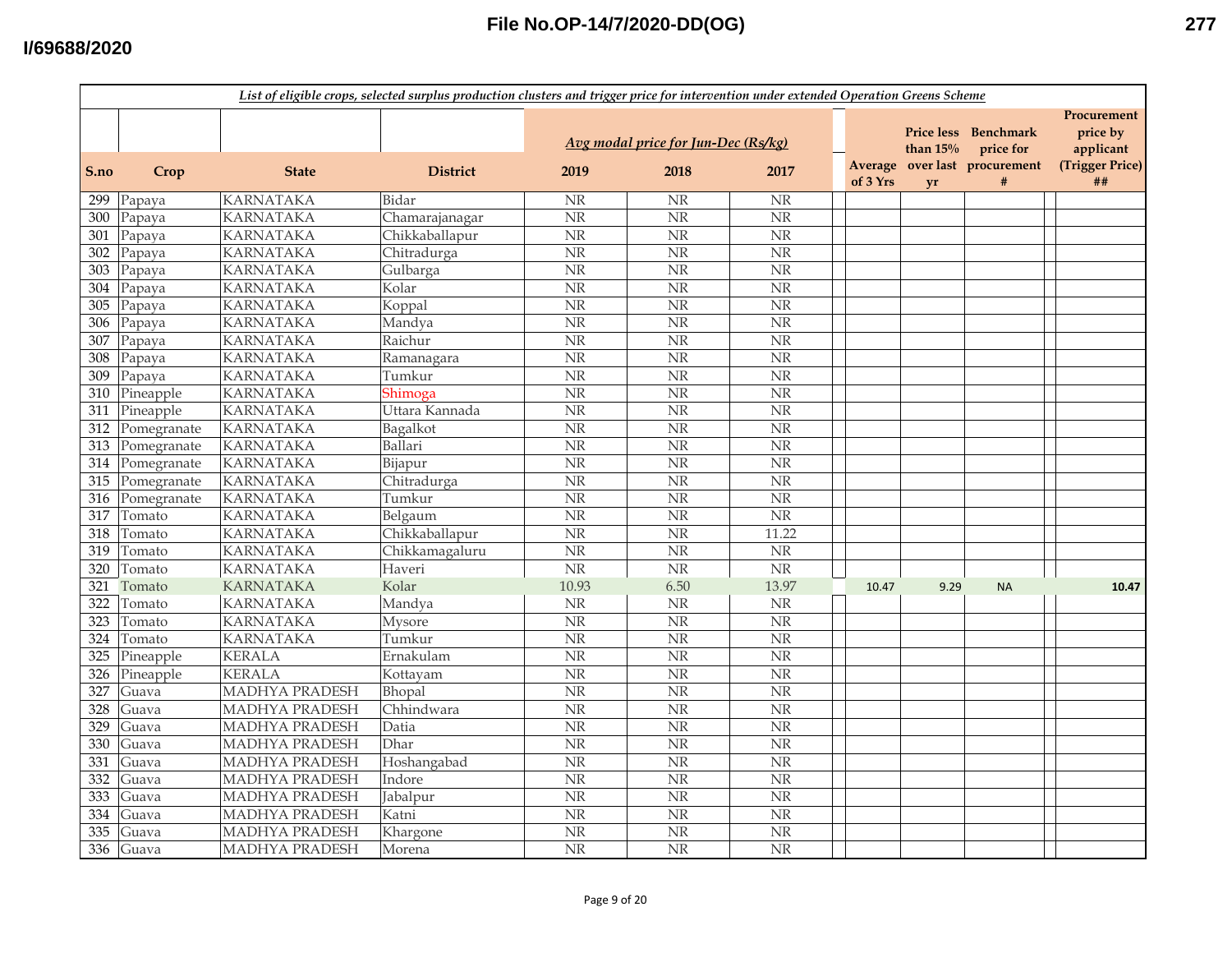|      | List of eligible crops, selected surplus production clusters and trigger price for intervention under extended Operation Greens Scheme |                       |                 |                                     |                        |                        |          |            |                                       |                                      |  |
|------|----------------------------------------------------------------------------------------------------------------------------------------|-----------------------|-----------------|-------------------------------------|------------------------|------------------------|----------|------------|---------------------------------------|--------------------------------------|--|
|      |                                                                                                                                        |                       |                 | Avg modal price for Jun-Dec (Rs/kg) |                        |                        |          | than $15%$ | Price less Benchmark<br>price for     | Procurement<br>price by<br>applicant |  |
| S.no | Crop                                                                                                                                   | <b>State</b>          | <b>District</b> | 2019                                | 2018                   | 2017                   | of 3 Yrs | <b>vr</b>  | Average over last procurement<br>$\#$ | (Trigger Price)<br>##                |  |
| 337  | Guava                                                                                                                                  | <b>MADHYA PRADESH</b> | Ratlam          | <b>NR</b>                           | $\rm{NR}$              | <b>NR</b>              |          |            |                                       |                                      |  |
| 338  | Guava                                                                                                                                  | <b>MADHYA PRADESH</b> | Rewa            | $\overline{\text{NR}}$              | $\overline{\text{NR}}$ | $\overline{\text{NR}}$ |          |            |                                       |                                      |  |
| 339  | Guava                                                                                                                                  | <b>MADHYA PRADESH</b> | Sagar           | $\overline{\text{NR}}$              | $\overline{\text{NR}}$ | N <sub>R</sub>         |          |            |                                       |                                      |  |
| 340  | Guava                                                                                                                                  | MADHYA PRADESH        | Sehore          | $\overline{\text{NR}}$              | $\overline{\text{NR}}$ | <b>NR</b>              |          |            |                                       |                                      |  |
| 341  | Guava                                                                                                                                  | MADHYA PRADESH        | Shahdol         | $\overline{\text{NR}}$              | NR                     | NR                     |          |            |                                       |                                      |  |
| 342  | Guava                                                                                                                                  | MADHYA PRADESH        | Shajapur        | $\rm{NR}$                           | <b>NR</b>              | $\overline{\text{NR}}$ |          |            |                                       |                                      |  |
| 343  | Guava                                                                                                                                  | MADHYA PRADESH        | Sheopur         | $\rm{NR}$                           | NR                     | <b>NR</b>              |          |            |                                       |                                      |  |
| 344  | Guava                                                                                                                                  | MADHYA PRADESH        | Sidhi           | $\rm{NR}$                           | NR                     | <b>NR</b>              |          |            |                                       |                                      |  |
| 345  | Guava                                                                                                                                  | MADHYA PRADESH        | Singrauli       | NR                                  | <b>NR</b>              | <b>NR</b>              |          |            |                                       |                                      |  |
| 346  | Guava                                                                                                                                  | MADHYA PRADESH        | Tikamgarh       | NR                                  | NR                     | <b>NR</b>              |          |            |                                       |                                      |  |
| 347  | Guava                                                                                                                                  | MADHYA PRADESH        | Vidisha         | NR                                  | <b>NR</b>              | NR                     |          |            |                                       |                                      |  |
| 348  | Mango                                                                                                                                  | MADHYA PRADESH        | Alirajpur       | $\overline{\text{NR}}$              | $\overline{\text{NR}}$ | $\overline{\text{NR}}$ |          |            |                                       |                                      |  |
| 349  | Mango                                                                                                                                  | <b>MADHYA PRADESH</b> | Anuppur         | $\rm{NR}$                           | $\overline{\text{NR}}$ | $\overline{\text{NR}}$ |          |            |                                       |                                      |  |
| 350  | Mango                                                                                                                                  | MADHYA PRADESH        | Balaghat        | $\overline{\text{NR}}$              | $\overline{\text{NR}}$ | $\overline{\text{NR}}$ |          |            |                                       |                                      |  |
| 351  | Mango                                                                                                                                  | <b>MADHYA PRADESH</b> | Betul           | $\overline{\text{NR}}$              | $\overline{\text{NR}}$ | N <sub>R</sub>         |          |            |                                       |                                      |  |
| 352  | Mango                                                                                                                                  | <b>MADHYA PRADESH</b> | Chhindwara      | $\overline{\text{NR}}$              | $\overline{\text{NR}}$ | N <sub>R</sub>         |          |            |                                       |                                      |  |
| 353  | Mango                                                                                                                                  | MADHYA PRADESH        | Indore          | NR                                  | <b>NR</b>              | <b>NR</b>              |          |            |                                       |                                      |  |
| 354  | Mango                                                                                                                                  | MADHYA PRADESH        | Katni           | $\rm{NR}$                           | $\overline{\text{NR}}$ | <b>NR</b>              |          |            |                                       |                                      |  |
| 355  | Mango                                                                                                                                  | <b>MADHYA PRADESH</b> | Rewa            | $\rm{NR}$                           | <b>NR</b>              | <b>NR</b>              |          |            |                                       |                                      |  |
| 356  | Mango                                                                                                                                  | MADHYA PRADESH        | Shahdol         | $\rm{NR}$                           | <b>NR</b>              | <b>NR</b>              |          |            |                                       |                                      |  |
| 357  | Mango                                                                                                                                  | MADHYA PRADESH        | Sidhi           | $\rm{NR}$                           | NR                     | <b>NR</b>              |          |            |                                       |                                      |  |
| 358  | Mango                                                                                                                                  | MADHYA PRADESH        | Singrauli       | NR                                  | <b>NR</b>              | <b>NR</b>              |          |            |                                       |                                      |  |
| 359  | Mango                                                                                                                                  | <b>MADHYA PRADESH</b> | Vidisha         | $\rm{NR}$                           | $\overline{\text{NR}}$ | $\overline{\text{NR}}$ |          |            |                                       |                                      |  |
| 360  | Mousambi                                                                                                                               | <b>MADHYA PRADESH</b> | Agar Malwa      | $\overline{\text{NR}}$              | N <sub>R</sub>         | $\overline{\text{NR}}$ |          |            |                                       |                                      |  |
| 361  | Mousambi                                                                                                                               | <b>MADHYA PRADESH</b> | Chhindwara      | $\overline{\text{NR}}$              | $\overline{\text{NR}}$ | $\overline{\text{NR}}$ |          |            |                                       |                                      |  |
| 362  | Mousambi                                                                                                                               | <b>MADHYA PRADESH</b> | Rajgarh         | $\rm{NR}$                           | N <sub>R</sub>         | $\overline{\text{NR}}$ |          |            |                                       |                                      |  |
| 363  | Mousambi                                                                                                                               | MADHYA PRADESH        | Shajapur        | $\rm{NR}$                           | N <sub>R</sub>         | NR                     |          |            |                                       |                                      |  |
| 364  | Onion                                                                                                                                  | MADHYA PRADESH        | Agar Malwa      | $\overline{\text{NR}}$              | $\overline{\text{NR}}$ | $\overline{\text{NR}}$ |          |            |                                       |                                      |  |
| 365  | Onion                                                                                                                                  | <b>MADHYA PRADESH</b> | Dewas           | 23.26                               | 5.04                   | NR                     |          |            |                                       |                                      |  |
| 366  | Onion                                                                                                                                  | <b>MADHYA PRADESH</b> | Dhar            | 18.33                               | 4.34                   | 11.12                  | 11.26    | 15.58      | <b>NA</b>                             | 15.58                                |  |
| 367  | Onion                                                                                                                                  | <b>MADHYA PRADESH</b> | Indore          | 34.47                               | 8.57                   | 22.78                  | 21.94    | 29.3       | <b>NA</b>                             | 29.30                                |  |
| 368  | Onion                                                                                                                                  | <b>MADHYA PRADESH</b> | Khandwa         | $\rm{NR}$                           | 5.36                   | 5.13                   |          |            |                                       |                                      |  |
| 369  | Onion                                                                                                                                  | <b>MADHYA PRADESH</b> | Rajgarh         | 22.99                               | 5.95                   | <b>NR</b>              |          |            |                                       |                                      |  |
| 370  | Onion                                                                                                                                  | MADHYA PRADESH        | Ratlam          | $\rm{NR}$                           | 5.96                   | $\rm{NR}$              |          |            |                                       |                                      |  |
| 371  | Onion                                                                                                                                  | <b>MADHYA PRADESH</b> | Rewa            | $\rm{NR}$                           | NR                     | $\overline{\text{NR}}$ |          |            |                                       |                                      |  |
| 372  | Onion                                                                                                                                  | MADHYA PRADESH        | sagar           | $\rm{NR}$                           | $\overline{\text{NR}}$ | <b>NR</b>              |          |            |                                       |                                      |  |
| 373  | Onion                                                                                                                                  | <b>MADHYA PRADESH</b> | Satna           | $\rm{NR}$                           | N <sub>R</sub>         | $\overline{\text{NR}}$ |          |            |                                       |                                      |  |
|      | 374 Onion                                                                                                                              | MADHYA PRADESH        | Shajapur        | 22.06                               | 6.80                   | 10.94                  | 13.27    | 18.75      | <b>NA</b>                             | 18.75                                |  |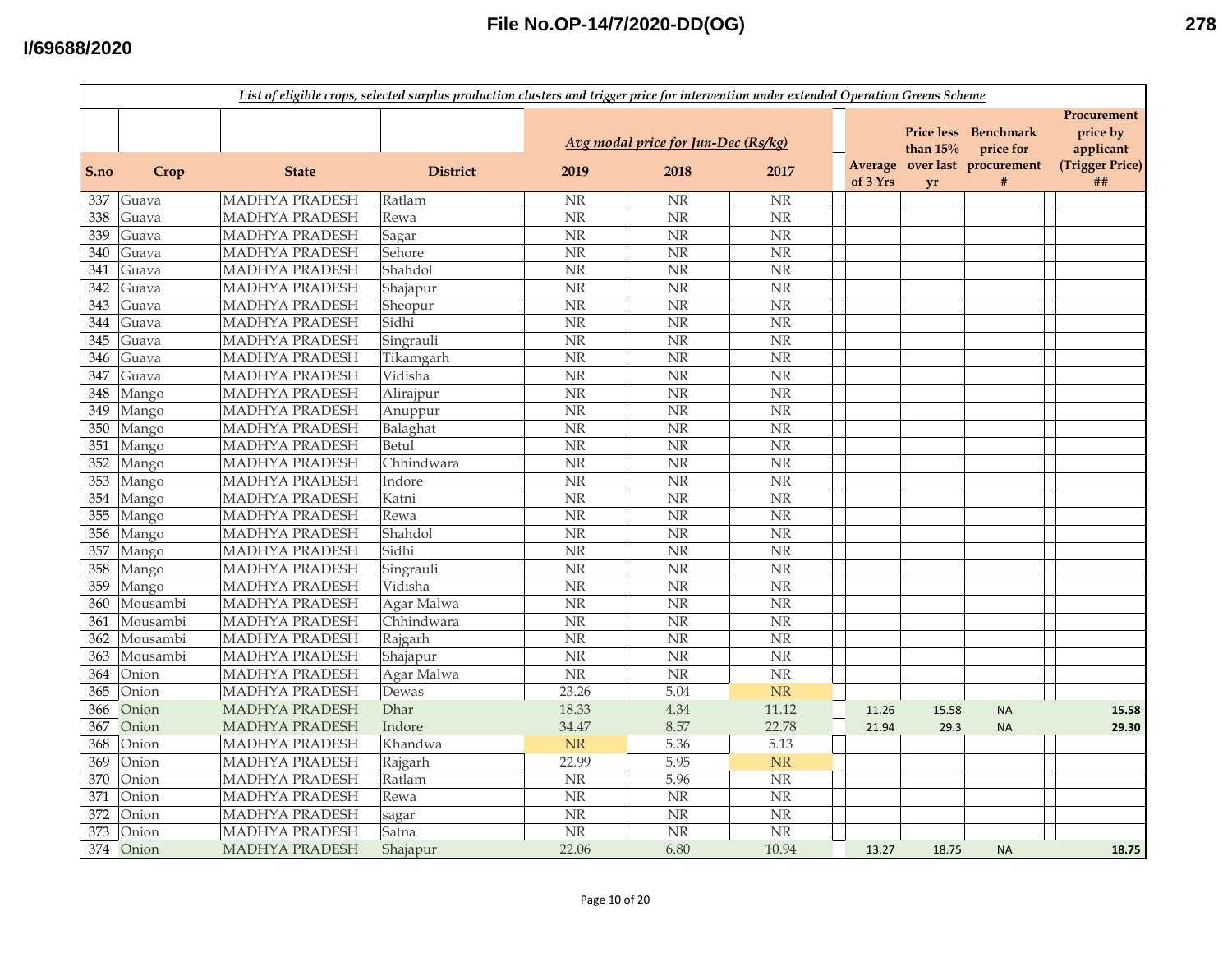|      | List of eligible crops, selected surplus production clusters and trigger price for intervention under extended Operation Greens Scheme |                       |                 |                                 |                                             |                        |          |            |                                                                    |                                                         |
|------|----------------------------------------------------------------------------------------------------------------------------------------|-----------------------|-----------------|---------------------------------|---------------------------------------------|------------------------|----------|------------|--------------------------------------------------------------------|---------------------------------------------------------|
| S.no | Crop                                                                                                                                   | <b>State</b>          | <b>District</b> | 2019                            | Avg modal price for Jun-Dec (Rs/kg)<br>2018 | 2017                   |          | than $15%$ | Price less Benchmark<br>price for<br>Average over last procurement | Procurement<br>price by<br>applicant<br>(Trigger Price) |
|      |                                                                                                                                        |                       |                 |                                 |                                             |                        | of 3 Yrs | <b>vr</b>  | #                                                                  | ##                                                      |
| 375  | Onion                                                                                                                                  | <b>MADHYA PRADESH</b> | Shivpuri        | NR                              | <b>NR</b>                                   | NR                     |          |            |                                                                    |                                                         |
| 376  | Onion                                                                                                                                  | MADHYA PRADESH        | Ujjain          | $\overline{\text{NR}}$          | 6.83                                        | $\overline{\text{NR}}$ |          |            |                                                                    |                                                         |
| 377  | Papaya                                                                                                                                 | MADHYA PRADESH        | Barwani         | $\rm{NR}$                       | $\overline{\text{NR}}$                      | $\overline{\text{NR}}$ |          |            |                                                                    |                                                         |
| 378  | Papaya                                                                                                                                 | <b>MADHYA PRADESH</b> | Bhopal          | $\rm{NR}$                       | $\rm{NR}$                                   | <b>NR</b>              |          |            |                                                                    |                                                         |
| 379  | Papaya                                                                                                                                 | MADHYA PRADESH        | Dhar            | $\rm{NR}$                       | $\overline{\text{NR}}$                      | $\overline{\text{NR}}$ |          |            |                                                                    |                                                         |
| 380  | Papaya                                                                                                                                 | MADHYA PRADESH        | <b>Ihabua</b>   | NR                              | <b>NR</b>                                   | <b>NR</b>              |          |            |                                                                    |                                                         |
| 381  | Papaya                                                                                                                                 | MADHYA PRADESH        | Khargone        | $\rm{NR}$                       | <b>NR</b>                                   | NR                     |          |            |                                                                    |                                                         |
| 382  | Papaya                                                                                                                                 | MADHYA PRADESH        | Neemuch         | $\rm{NR}$                       | <b>NR</b>                                   | NR                     |          |            |                                                                    |                                                         |
| 383  | Papaya                                                                                                                                 | MADHYA PRADESH        | Rewa            | $\rm{NR}$                       | <b>NR</b>                                   | $\overline{\text{NR}}$ |          |            |                                                                    |                                                         |
| 384  | Papaya                                                                                                                                 | MADHYA PRADESH        | Satna           | $\rm{NR}$                       | $\overline{\text{NR}}$                      | <b>NR</b>              |          |            |                                                                    |                                                         |
| 385  | Papaya                                                                                                                                 | MADHYA PRADESH        | Sehore          | NR                              | <b>NR</b>                                   | NR                     |          |            |                                                                    |                                                         |
| 386  | Papaya                                                                                                                                 | MADHYA PRADESH        | Shajapur        | $\rm{NR}$                       | $\overline{\text{NR}}$                      | $\overline{\text{NR}}$ |          |            |                                                                    |                                                         |
| 387  | Papaya                                                                                                                                 | MADHYA PRADESH        | Shivpuri        | NR                              | $\overline{\text{NR}}$                      | <b>NR</b>              |          |            |                                                                    |                                                         |
| 388  | Potato                                                                                                                                 | MADHYA PRADESH        | Chhindwara      | $\rm{NR}$                       | $\overline{\text{NR}}$                      | <b>NR</b>              |          |            |                                                                    |                                                         |
| 389  | Potato                                                                                                                                 | MADHYA PRADESH        | Dewas           | $\rm{NR}$                       | $\overline{\text{NR}}$                      | $\overline{\text{NR}}$ |          |            |                                                                    |                                                         |
| 390  | Potato                                                                                                                                 | MADHYA PRADESH        | Gwalior         | $\overline{\text{NR}}$          | $\overline{\text{NR}}$                      | $\overline{\text{NR}}$ |          |            |                                                                    |                                                         |
| 391  | Potato                                                                                                                                 | <b>MADHYA PRADESH</b> | Indore          | $\rm{NR}$                       | <b>NR</b>                                   | NR                     |          |            |                                                                    |                                                         |
| 392  | Potato                                                                                                                                 | MADHYA PRADESH        | Katni           | $\rm{NR}$                       | NR                                          | $\rm{NR}$              |          |            |                                                                    |                                                         |
| 393  | Potato                                                                                                                                 | MADHYA PRADESH        | Morena          | NR                              | <b>NR</b>                                   | <b>NR</b>              |          |            |                                                                    |                                                         |
| 394  | Potato                                                                                                                                 | MADHYA PRADESH        | Sagar           | $\rm{NR}$                       | NR                                          | $\rm NR$               |          |            |                                                                    |                                                         |
| 395  | Potato                                                                                                                                 | MADHYA PRADESH        | Shajapur        | NR                              | <b>NR</b>                                   | NR                     |          |            |                                                                    |                                                         |
| 396  | Potato                                                                                                                                 | MADHYA PRADESH        | Ujjain          | $\overline{\text{NR}}$          | $\overline{\text{NR}}$                      | $\overline{\text{NR}}$ |          |            |                                                                    |                                                         |
| 397  | Tomato                                                                                                                                 | MADHYA PRADESH        | Barwani         | 6.43                            | 7.45                                        | NR                     |          |            |                                                                    |                                                         |
| 398  | Tomato                                                                                                                                 | MADHYA PRADESH        | Chhatarpur      | NR                              | N <sub>R</sub>                              | $\rm NR$               |          |            |                                                                    |                                                         |
| 399  | Tomato                                                                                                                                 | <b>MADHYA PRADESH</b> | Chhindwara      | 11.16                           | 5.70                                        | 9.84                   | 8.90     | 9.48       | <b>NA</b>                                                          | 9.48                                                    |
| 400  | Tomato                                                                                                                                 | <b>MADHYA PRADESH</b> | Dewas           | 13.15                           | 5.38                                        | 17.16                  | 11.90    | 11.17      | <b>NA</b>                                                          | 11.90                                                   |
| 401  | Tomato                                                                                                                                 | <b>MADHYA PRADESH</b> | Dhar            | 9.54                            | 7.54                                        | 8.38                   | 8.49     | 8.11       | <b>NA</b>                                                          | 8.49                                                    |
| 402  | Tomato                                                                                                                                 | <b>MADHYA PRADESH</b> | Hoshangabad     | $\rm{NR}$                       | $\rm NR$                                    | $\rm{NR}$              |          |            |                                                                    |                                                         |
| 403  | Tomato                                                                                                                                 | MADHYA PRADESH        | Jabalpur        | $\rm{NR}$                       | 6.00                                        | 6.04                   |          |            |                                                                    |                                                         |
| 404  | Tomato                                                                                                                                 | MADHYA PRADESH        | Jhabua          | 13.00                           | 8.85                                        | <b>NR</b>              |          |            |                                                                    |                                                         |
| 405  | Tomato                                                                                                                                 | MADHYA PRADESH        | Katni           | $\ensuremath{\text{NR}}\xspace$ | <b>NR</b>                                   | $\rm NR$               |          |            |                                                                    |                                                         |
| 406  | Tomato                                                                                                                                 | MADHYA PRADESH        | Khandwa         | 13.65                           | 6.72                                        | NR                     |          |            |                                                                    |                                                         |
| 407  | Tomato                                                                                                                                 | MADHYA PRADESH        | Khargone        | $\rm{NR}$                       | <b>NR</b>                                   | NR                     |          |            |                                                                    |                                                         |
| 408  | Tomato                                                                                                                                 | MADHYA PRADESH        | Raisen          | $\rm{NR}$                       | <b>NR</b>                                   | $\overline{\text{NR}}$ |          |            |                                                                    |                                                         |
| 409  | Tomato                                                                                                                                 | MADHYA PRADESH        | Rewa            | $\overline{\text{NR}}$          | <b>NR</b>                                   | $\overline{\text{NR}}$ |          |            |                                                                    |                                                         |
| 410  | Tomato                                                                                                                                 | MADHYA PRADESH        | Sagar           | <b>NR</b>                       | 7.22                                        | 13.46                  |          |            |                                                                    |                                                         |
| 411  | Tomato                                                                                                                                 | <b>MADHYA PRADESH</b> | Satna           | $\rm{NR}$                       | $\overline{\text{NR}}$                      | $\overline{\text{NR}}$ |          |            |                                                                    |                                                         |
| 412  | Tomato                                                                                                                                 | MADHYA PRADESH        | Shajapur        | $\overline{\text{NR}}$          | 7.60                                        | $\overline{\text{NR}}$ |          |            |                                                                    |                                                         |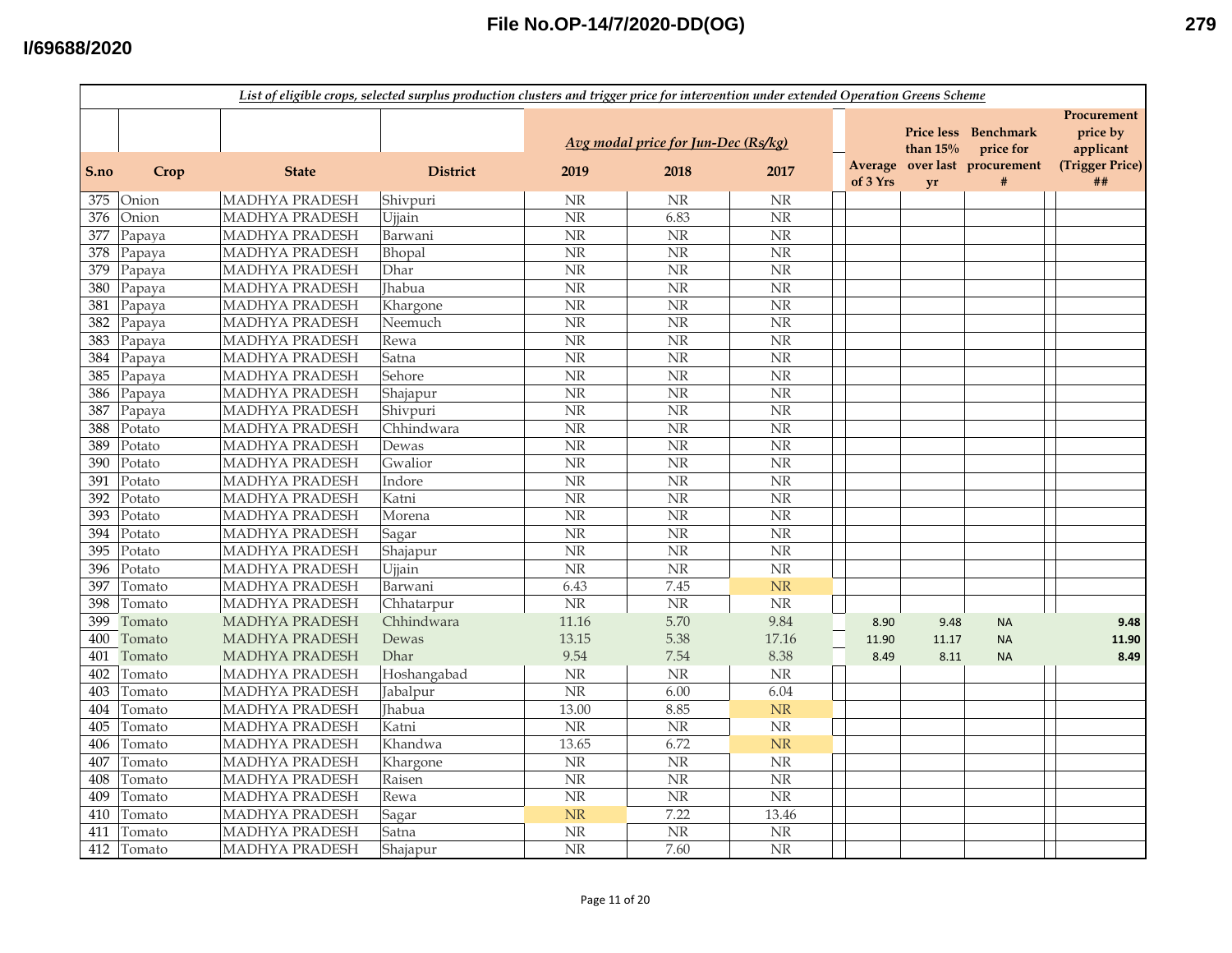|      | List of eligible crops, selected surplus production clusters and trigger price for intervention under extended Operation Greens Scheme |                    |                    |                        |                                     |                        |                     |                                 |                                                        |                                                         |  |
|------|----------------------------------------------------------------------------------------------------------------------------------------|--------------------|--------------------|------------------------|-------------------------------------|------------------------|---------------------|---------------------------------|--------------------------------------------------------|---------------------------------------------------------|--|
|      |                                                                                                                                        |                    |                    |                        | Avg modal price for Jun-Dec (Rs/kg) |                        |                     | <b>Price less</b><br>than $15%$ | <b>Benchmark</b><br>price for<br>over last procurement | Procurement<br>price by<br>applicant<br>(Trigger Price) |  |
| S.no | Crop                                                                                                                                   | <b>State</b>       | <b>District</b>    | 2019                   | 2018                                | 2017                   | Average<br>of 3 Yrs | <b>vr</b>                       | $\#$                                                   | ##                                                      |  |
| 413  | Tomato                                                                                                                                 | MADHYA PRADESH     | Shivpuri           | <b>NR</b>              | 3.53                                | 1.56                   |                     |                                 |                                                        |                                                         |  |
| 414  | Guava                                                                                                                                  | MAHARASHTRA        | Ahmednagar         | $\rm{NR}$              | $\overline{\text{NR}}$              | $\overline{\text{NR}}$ |                     |                                 |                                                        |                                                         |  |
| 415  | Guava                                                                                                                                  | <b>MAHARASHTRA</b> | Jalgaon            | $\overline{\text{NR}}$ | $\overline{\text{NR}}$              | $\overline{\text{NR}}$ |                     |                                 |                                                        |                                                         |  |
| 416  | Guava                                                                                                                                  | MAHARASHTRA        | Nashik             | $\rm{NR}$              | NR                                  | NR                     |                     |                                 |                                                        |                                                         |  |
| 417  | Guava                                                                                                                                  | MAHARASHTRA        | Osmanabad          | $\rm{NR}$              | <b>NR</b>                           | $\overline{\text{NR}}$ |                     |                                 |                                                        |                                                         |  |
| 418  | Guava                                                                                                                                  | <b>MAHARASHTRA</b> | Pune               | NR                     | $\overline{\text{NR}}$              | $\overline{\text{NR}}$ |                     |                                 |                                                        |                                                         |  |
| 419  | Guava                                                                                                                                  | <b>MAHARASHTRA</b> | Solapur            | $\rm{NR}$              | NR                                  | NR                     |                     |                                 |                                                        |                                                         |  |
| 420  | Mango                                                                                                                                  | <b>MAHARASHTRA</b> | Beed               | NR                     | NR                                  | NR                     |                     |                                 |                                                        |                                                         |  |
| 421  | Mango                                                                                                                                  | MAHARASHTRA        | Nanded             | NR                     | <b>NR</b>                           | $\overline{\text{NR}}$ |                     |                                 |                                                        |                                                         |  |
| 422  | Mango                                                                                                                                  | MAHARASHTRA        | Osmanabad          | $\overline{\text{NR}}$ | NR                                  | $\overline{\text{NR}}$ |                     |                                 |                                                        |                                                         |  |
| 423  | Mango                                                                                                                                  | MAHARASHTRA        | Pune               | NR                     | 95.47                               | NR                     |                     |                                 |                                                        |                                                         |  |
| 424  | Mango                                                                                                                                  | MAHARASHTRA        | Raigad             | $\overline{\text{NR}}$ | NR                                  | $\overline{\text{NR}}$ |                     |                                 |                                                        |                                                         |  |
| 425  | Mango                                                                                                                                  | MAHARASHTRA        | Ratnagiri          | $\rm{NR}$              | $\overline{\text{NR}}$              | <b>NR</b>              |                     |                                 |                                                        |                                                         |  |
| 426  | Mango                                                                                                                                  | MAHARASHTRA        | Sindhudurg         | NR                     | $\overline{\text{NR}}$              | $\overline{\text{NR}}$ |                     |                                 |                                                        |                                                         |  |
| 427  | Mousambi                                                                                                                               | <b>MAHARASHTRA</b> | Ahmednagar         | $\overline{\text{NR}}$ | N <sub>R</sub>                      | $\overline{\text{NR}}$ |                     |                                 |                                                        |                                                         |  |
| 428  | Mousambi                                                                                                                               | MAHARASHTRA        | Akola              | $\overline{\text{NR}}$ | $\overline{\text{NR}}$              | $\overline{\text{NR}}$ |                     |                                 |                                                        |                                                         |  |
| 429  | Mousambi                                                                                                                               | <b>MAHARASHTRA</b> | Amravati           | NR                     | $\rm{NR}$                           | $\rm{NR}$              |                     |                                 |                                                        |                                                         |  |
| 430  | Mousambi                                                                                                                               | MAHARASHTRA        | Nagpur             | $\overline{\text{NR}}$ | $\overline{\text{NR}}$              | $\overline{\text{NR}}$ |                     |                                 |                                                        |                                                         |  |
|      | 431 Onion                                                                                                                              | <b>MAHARASHTRA</b> | Ahmadnagar         | 43.78                  | 8.58                                | 25.64                  | 26.00               | 37.21                           | <b>NA</b>                                              | 37.21                                                   |  |
| 432  | Onion                                                                                                                                  | <b>MAHARASHTRA</b> | Jalgaon            | 36.74                  | 7.30                                | 20.32                  | 21.46               | 31.23                           | <b>NA</b>                                              | 31.23                                                   |  |
| 433  | Onion                                                                                                                                  | <b>MAHARASHTRA</b> | <b>Nashik</b>      | 47.73                  | 8.70                                | 25.93                  | 27.45               | 40.57                           | <b>NA</b>                                              | 40.57                                                   |  |
| 434  | Onion                                                                                                                                  | <b>MAHARASHTRA</b> | Pune               | 34.42                  | 9.52                                | 24.22                  | 22.72               | 29.26                           | <b>NA</b>                                              | 29.26                                                   |  |
| 435  | Papaya                                                                                                                                 | <b>MAHARASHTRA</b> | Akola              | $\rm{NR}$              | NR                                  | $\rm{NR}$              |                     |                                 |                                                        |                                                         |  |
| 436  | Papaya                                                                                                                                 | MAHARASHTRA        | Dhule              | $\overline{\text{NR}}$ | <b>NR</b>                           | $\overline{\text{NR}}$ |                     |                                 |                                                        |                                                         |  |
| 437  | Papaya                                                                                                                                 | MAHARASHTRA        | Hingoli            | $\overline{\text{NR}}$ | $\overline{\text{NR}}$              | $\overline{\text{NR}}$ |                     |                                 |                                                        |                                                         |  |
| 438  | Papaya                                                                                                                                 | <b>MAHARASHTRA</b> | Jalgaon            | $\overline{\text{NR}}$ | $\overline{\text{NR}}$              | $\overline{\text{NR}}$ |                     |                                 |                                                        |                                                         |  |
| 439  | Papaya                                                                                                                                 | <b>MAHARASHTRA</b> | Nanded             | $\rm{NR}$              | <b>NR</b>                           | $\overline{\text{NR}}$ |                     |                                 |                                                        |                                                         |  |
| 440  | Papaya                                                                                                                                 | <b>MAHARASHTRA</b> | Nandurbar          | $\overline{\text{NR}}$ | $\overline{\text{NR}}$              | $\overline{\text{NR}}$ |                     |                                 |                                                        |                                                         |  |
| 441  | Papaya                                                                                                                                 | MAHARASHTRA        | Solapur            | NR                     | N <sub>R</sub>                      | $\overline{\text{NR}}$ |                     |                                 |                                                        |                                                         |  |
| 442  | Pomegranate                                                                                                                            | <b>MAHARASHTRA</b> | Ahmednagar         | 58.12                  | 46.36                               | 41.26                  | 48.58               | 49.4                            | <b>NA</b>                                              | 49.40                                                   |  |
| 443  | Pomegranate                                                                                                                            | <b>MAHARASHTRA</b> | Nashik             | 53.99                  | 35.99                               | 35.10                  | 41.69               | 45.89                           | <b>NA</b>                                              | 45.89                                                   |  |
| 444  | Pomegranate                                                                                                                            | <b>MAHARASHTRA</b> | Pune               | NR                     | 34.18                               | 58.66                  |                     |                                 |                                                        |                                                         |  |
| 445  | Pomegranate                                                                                                                            | <b>MAHARASHTRA</b> | Solapur            | 35.51                  | 26.43                               | 26.28                  | 29.41               | 30.18                           | <b>NA</b>                                              | 30.18                                                   |  |
| 446  | Tomato                                                                                                                                 | <b>MAHARASHTRA</b> | Nashik             | 17.14                  | 6.56                                | 16.76                  | 13.48               | 14.57                           | <b>NA</b>                                              | 14.57                                                   |  |
| 447  | Tomato                                                                                                                                 | <b>MAHARASHTRA</b> | Pune               | 12.40                  | 8.64                                | 16.02                  | 12.35               | 10.54                           | <b>NA</b>                                              | 12.35                                                   |  |
| 448  | Tomato                                                                                                                                 | <b>MAHARASHTRA</b> | Solapur            | 7.85                   | 4.37                                | 9.85                   | 7.35                | 6.67                            | <b>NA</b>                                              | 7.35                                                    |  |
| 449  | Pineapple                                                                                                                              | <b>MANIPUR</b>     | Churachandpur      | $\rm{NR}$              | NR                                  | $\rm{NR}$              |                     |                                 |                                                        |                                                         |  |
| 450  | Pineapple                                                                                                                              | <b>MANIPUR</b>     | <b>Imphal East</b> | $\overline{\text{NR}}$ | $\overline{\text{NR}}$              | 9.97                   |                     |                                 |                                                        |                                                         |  |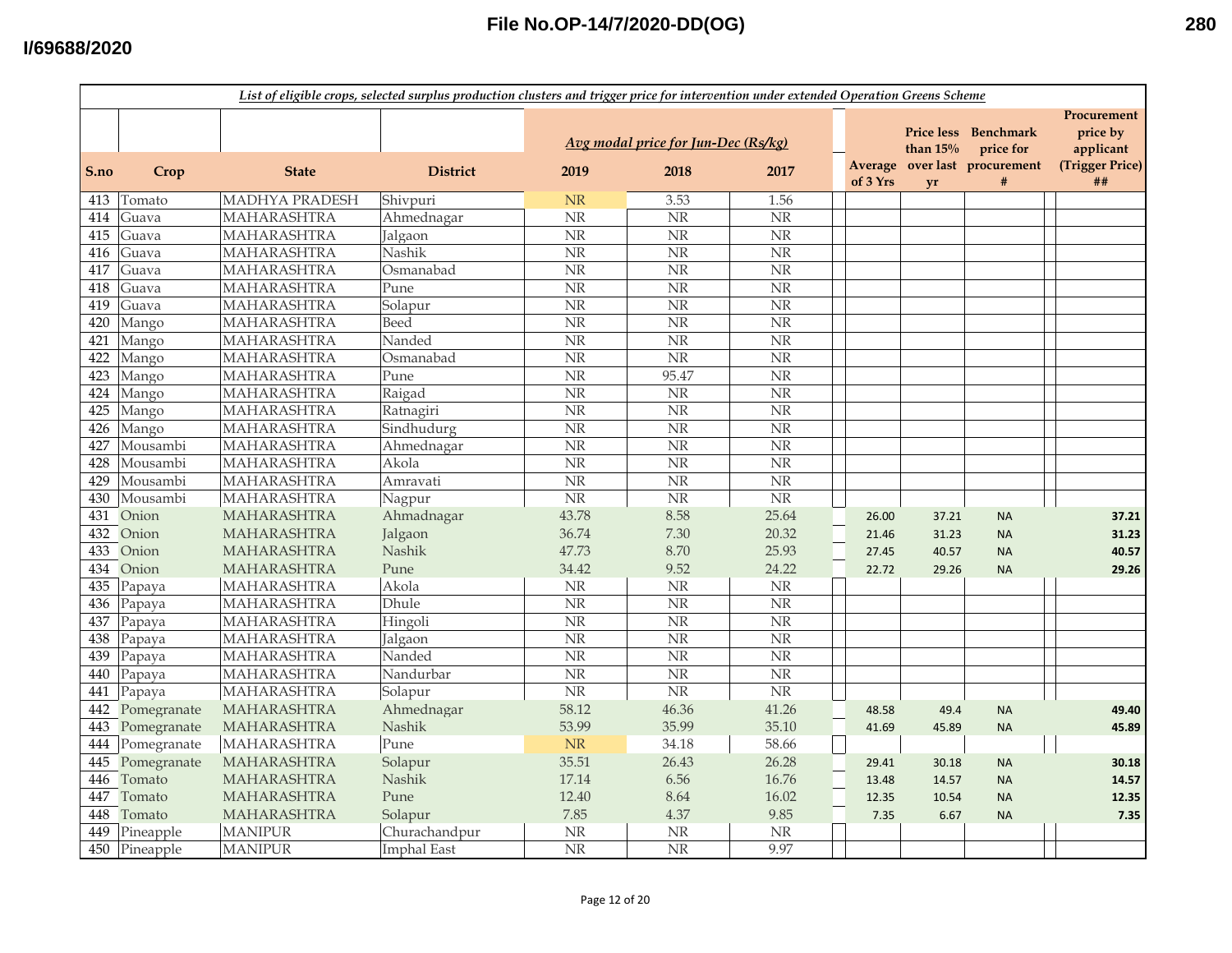| File No.OP-14/7/2020-DD(OG) |  |
|-----------------------------|--|
|-----------------------------|--|

|      | List of eligible crops, selected surplus production clusters and trigger price for intervention under extended Operation Greens Scheme |                  |                 |                        |                                     |                        |          |            |                                                                    |                                                         |  |
|------|----------------------------------------------------------------------------------------------------------------------------------------|------------------|-----------------|------------------------|-------------------------------------|------------------------|----------|------------|--------------------------------------------------------------------|---------------------------------------------------------|--|
|      |                                                                                                                                        |                  |                 |                        | Avg modal price for Jun-Dec (Rs/kg) |                        |          | than $15%$ | Price less Benchmark<br>price for<br>Average over last procurement | Procurement<br>price by<br>applicant<br>(Trigger Price) |  |
| S.no | Crop                                                                                                                                   | <b>State</b>     | <b>District</b> | 2019                   | 2018                                | 2017                   | of 3 Yrs | yr         | #                                                                  | ##                                                      |  |
| 451  | Pineapple                                                                                                                              | <b>MANIPUR</b>   | Senapati        | NR                     | <b>NR</b>                           | <b>NR</b>              |          |            |                                                                    |                                                         |  |
| 452  | Pineapple                                                                                                                              | <b>MANIPUR</b>   | Thoubal         | 16.51                  | $\overline{\text{NR}}$              | $\overline{\text{NR}}$ |          |            |                                                                    |                                                         |  |
| 453  | Pineapple                                                                                                                              | MEGHALAYA        | East Garo Hills | $\overline{\text{NR}}$ | $\overline{\text{NR}}$              | $\overline{\text{NR}}$ |          |            |                                                                    |                                                         |  |
| 454  | Pineapple                                                                                                                              | MEGHALAYA        | Ri-Bhoi         | $\overline{\text{NR}}$ | $\overline{\text{NR}}$              | $\overline{\text{NR}}$ |          |            |                                                                    |                                                         |  |
| 455  | Pineapple                                                                                                                              | <b>MEGHALAYA</b> | West Garo Hills | 23.90                  | 25.54                               | <b>NR</b>              |          |            |                                                                    |                                                         |  |
| 456  | Pineapple                                                                                                                              | <b>NAGALAND</b>  | Dimapur         | NR                     | $\overline{\text{NR}}$              | NR                     |          |            |                                                                    |                                                         |  |
| 457  | Pineapple                                                                                                                              | <b>NAGALAND</b>  | Mokokchung      | $\rm{NR}$              | NR                                  | NR                     |          |            |                                                                    |                                                         |  |
| 458  | Pineapple                                                                                                                              | <b>NAGALAND</b>  | Peren           | <b>NR</b>              | <b>NR</b>                           | <b>NR</b>              |          |            |                                                                    |                                                         |  |
| 459  | Pineapple                                                                                                                              | <b>NAGALAND</b>  | Phek            | NR                     | $\overline{\text{NR}}$              | NR                     |          |            |                                                                    |                                                         |  |
| 460  | Pineapple                                                                                                                              | <b>NAGALAND</b>  | Wokha           | NR                     | $\overline{\text{NR}}$              | <b>NR</b>              |          |            |                                                                    |                                                         |  |
| 461  | Mango                                                                                                                                  | <b>ODISHA</b>    | Anugul          | $\overline{\text{NR}}$ | NR                                  | NR                     |          |            |                                                                    |                                                         |  |
| 462  | Mango                                                                                                                                  | <b>ODISHA</b>    | Dhenkanal       | $\rm{NR}$              | $\overline{\text{NR}}$              | $\overline{\text{NR}}$ |          |            |                                                                    |                                                         |  |
| 463  | Mango                                                                                                                                  | ODISHA           | Gajapati        | $\overline{\text{NR}}$ | $\overline{\text{NR}}$              | $\overline{\text{NR}}$ |          |            |                                                                    |                                                         |  |
| 464  | Mango                                                                                                                                  | <b>ODISHA</b>    | Ganjam          | <b>NR</b>              | $\overline{\text{NR}}$              | NR                     |          |            |                                                                    |                                                         |  |
| 465  | Mango                                                                                                                                  | <b>ODISHA</b>    | Kalahandi       | $\overline{\text{NR}}$ | $\overline{\text{NR}}$              | NR                     |          |            |                                                                    |                                                         |  |
| 466  | Mango                                                                                                                                  | <b>ODISHA</b>    | Kandhamal       | $\overline{\text{NR}}$ | $\overline{\text{NR}}$              | $\overline{\text{NR}}$ |          |            |                                                                    |                                                         |  |
| 467  | Mango                                                                                                                                  | <b>ODISHA</b>    | Kendujhar       | $\rm{NR}$              | NR                                  | NR                     |          |            |                                                                    |                                                         |  |
| 468  | Mango                                                                                                                                  | ODISHA           | Koraput         | $\rm{NR}$              | NR                                  | <b>NR</b>              |          |            |                                                                    |                                                         |  |
| 469  | Mango                                                                                                                                  | <b>ODISHA</b>    | Malkangiri      | <b>NR</b>              | NR                                  | NR                     |          |            |                                                                    |                                                         |  |
| 470  | Mango                                                                                                                                  | <b>ODISHA</b>    | Mayurbhanj      | NR                     | NR                                  | <b>NR</b>              |          |            |                                                                    |                                                         |  |
| 471  | Mango                                                                                                                                  | <b>ODISHA</b>    | Nabarangpur     | NR                     | NR                                  | NR                     |          |            |                                                                    |                                                         |  |
| 472  | Mango                                                                                                                                  | ODISHA           | Rayagada        | $\overline{\text{NR}}$ | $\overline{\text{NR}}$              | $\overline{\text{NR}}$ |          |            |                                                                    |                                                         |  |
| 473  | Mango                                                                                                                                  | <b>ODISHA</b>    | Sambalpur       | $\rm{NR}$              | NR                                  | NR                     |          |            |                                                                    |                                                         |  |
| 474  | Mango                                                                                                                                  | <b>ODISHA</b>    | Sundargarh      | $\rm{NR}$              | $\overline{\text{NR}}$              | $\overline{\text{NR}}$ |          |            |                                                                    |                                                         |  |
| 475  | Mousambi                                                                                                                               | <b>ODISHA</b>    | Angul           | $\overline{\text{NR}}$ | $\overline{\text{NR}}$              | $\overline{\text{NR}}$ |          |            |                                                                    |                                                         |  |
| 476  | Mousambi                                                                                                                               | <b>ODISHA</b>    | Baleshwar       | $\rm{NR}$              | $\overline{\text{NR}}$              | N <sub>R</sub>         |          |            |                                                                    |                                                         |  |
| 477  | Mousambi                                                                                                                               | <b>ODISHA</b>    | <b>Bhadrak</b>  | $\rm{NR}$              | $\overline{\text{NR}}$              | NR                     |          |            |                                                                    |                                                         |  |
| 478  | Mousambi                                                                                                                               | <b>ODISHA</b>    | Dhenkanal       | $\overline{\text{NR}}$ | $\overline{\text{NR}}$              | $\overline{\text{NR}}$ |          |            |                                                                    |                                                         |  |
| 479  | Mousambi                                                                                                                               | ODISHA           | Gajapati        | $\rm{NR}$              | NR                                  | <b>NR</b>              |          |            |                                                                    |                                                         |  |
| 480  | Mousambi                                                                                                                               | ODISHA           | Ganjam          | $\rm{NR}$              | NR                                  | <b>NR</b>              |          |            |                                                                    |                                                         |  |
| 481  | Mousambi                                                                                                                               | ODISHA           | Kalahandi       | $\rm{NR}$              | NR                                  | NR                     |          |            |                                                                    |                                                         |  |
| 482  | Mousambi                                                                                                                               | ODISHA           | Kandhamal       | NR                     | NR                                  | <b>NR</b>              |          |            |                                                                    |                                                         |  |
| 483  | Mousambi                                                                                                                               | <b>ODISHA</b>    | Kendujhar       | <b>NR</b>              | NR                                  | NR                     |          |            |                                                                    |                                                         |  |
| 484  | Mousambi                                                                                                                               | <b>ODISHA</b>    | Mayurbhanj      | NR                     | NR                                  | <b>NR</b>              |          |            |                                                                    |                                                         |  |
| 485  | Mousambi                                                                                                                               | ODISHA           | Rayagada        | $\rm{NR}$              | <b>NR</b>                           | $\overline{\text{NR}}$ |          |            |                                                                    |                                                         |  |
| 486  | Mousambi                                                                                                                               | <b>ODISHA</b>    | Sundargarh      | $\rm{NR}$              | $\overline{\text{NR}}$              | <b>NR</b>              |          |            |                                                                    |                                                         |  |
| 487  | Tomato                                                                                                                                 | <b>ODISHA</b>    | Anugul          | $\rm{NR}$              | $\overline{\text{NR}}$              | $\overline{\text{NR}}$ |          |            |                                                                    |                                                         |  |
| 488  | Tomato                                                                                                                                 | <b>ODISHA</b>    | Balangir        | 24.11                  | 16.02                               | 27.71                  | 22.61    | 20.5       | <b>NA</b>                                                          | 22.61                                                   |  |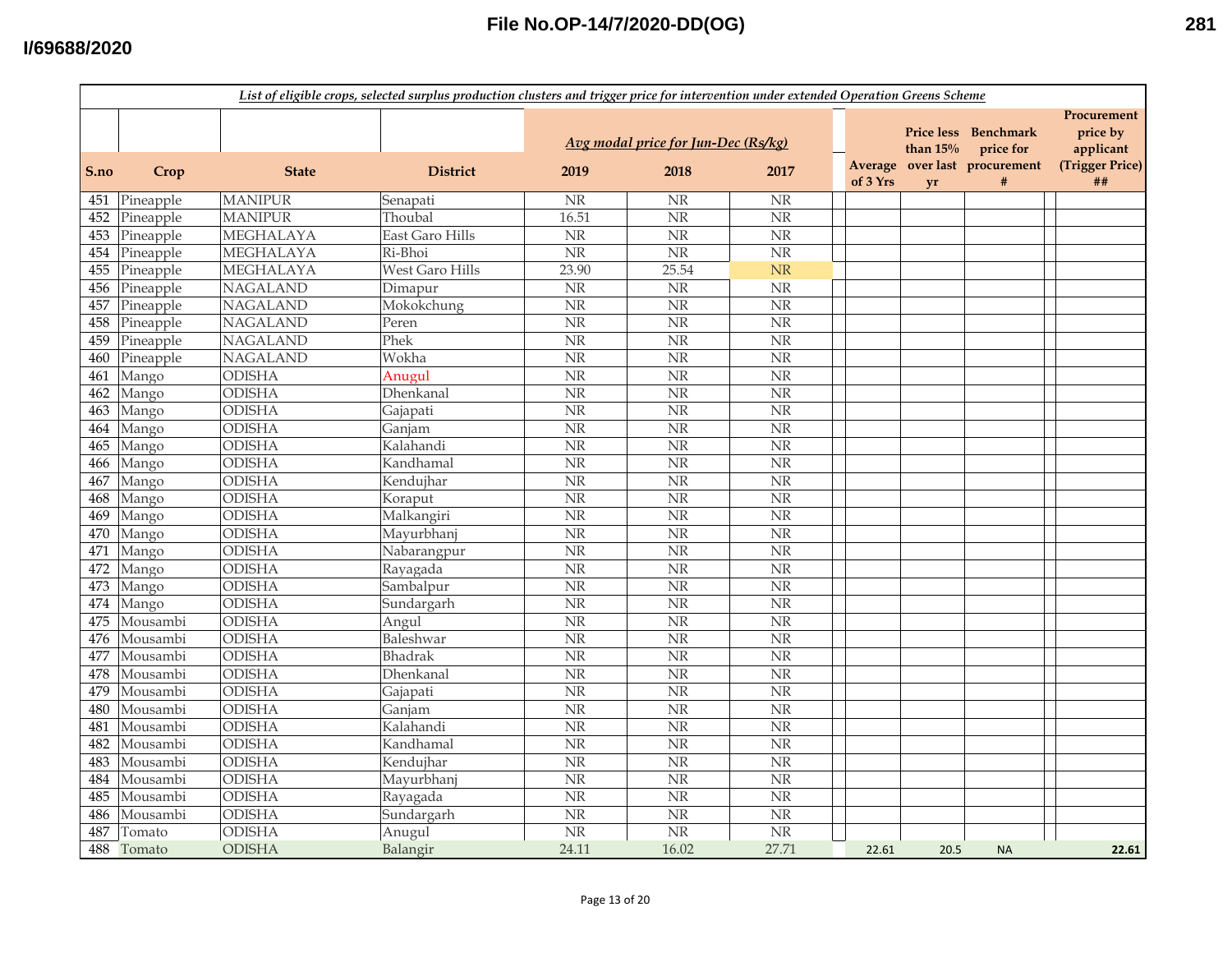|      | List of eligible crops, selected surplus production clusters and trigger price for intervention under extended Operation Greens Scheme |                  |                 |                                 |                                     |                        |  |                     |                                 |                               |                                      |  |
|------|----------------------------------------------------------------------------------------------------------------------------------------|------------------|-----------------|---------------------------------|-------------------------------------|------------------------|--|---------------------|---------------------------------|-------------------------------|--------------------------------------|--|
|      |                                                                                                                                        |                  |                 |                                 | Avg modal price for Jun-Dec (Rs/kg) |                        |  |                     | <b>Price less</b><br>than $15%$ | <b>Benchmark</b><br>price for | Procurement<br>price by<br>applicant |  |
| S.no | Crop                                                                                                                                   | <b>State</b>     | <b>District</b> | 2019                            | 2018                                | 2017                   |  | Average<br>of 3 Yrs | yr                              | over last procurement<br>$\#$ | (Trigger Price)<br>##                |  |
| 489  | Tomato                                                                                                                                 | <b>ODISHA</b>    | <b>Bhadrak</b>  | 25.74                           | 17.59                               | 29.69                  |  | 24.34               | 21.88                           | <b>NA</b>                     | 24.34                                |  |
| 490  | Tomato                                                                                                                                 | <b>ODISHA</b>    | Cuttack         | 25.29                           | 20.42                               | 34.10                  |  | 26.60               | 21.49                           | <b>NA</b>                     | 26.60                                |  |
| 491  | Tomato                                                                                                                                 | <b>ODISHA</b>    | Dhenkanal       | 28.96                           | 19.20                               | 33.27                  |  | 27.14               | 24.62                           | <b>NA</b>                     | 27.14                                |  |
| 492  | Tomato                                                                                                                                 | <b>ODISHA</b>    | Ganjam          | 29.11                           | 20.04                               | 30.37                  |  | 26.51               | 24.75                           | <b>NA</b>                     | 26.51                                |  |
| 493  | Tomato                                                                                                                                 | <b>ODISHA</b>    | Jagatsinghpur   | $\rm{NR}$                       | NR                                  | $\rm NR$               |  |                     |                                 |                               |                                      |  |
| 494  | Tomato                                                                                                                                 | <b>ODISHA</b>    | Kalahandi       | 39.81                           | 27.39                               | 45.45                  |  | 37.55               | 33.84                           | <b>NA</b>                     | 37.55                                |  |
| 495  | Tomato                                                                                                                                 | <b>ODISHA</b>    | Kandhamal       | $\rm{NR}$                       | $\rm{NR}$                           | $\rm{NR}$              |  |                     |                                 |                               |                                      |  |
| 496  | Tomato                                                                                                                                 | <b>ODISHA</b>    | Kendrapara      | 32.95                           | 21.10                               | 40.06                  |  | 31.37               | 28.01                           | <b>NA</b>                     | 31.37                                |  |
| 497  | Tomato                                                                                                                                 | <b>ODISHA</b>    | kendujhar       | $\rm{NR}$                       | <b>NR</b>                           | <b>NR</b>              |  |                     |                                 |                               |                                      |  |
| 498  | Tomato                                                                                                                                 | <b>ODISHA</b>    | Khordha         | <b>NR</b>                       | 14.62                               | 36.44                  |  |                     |                                 |                               |                                      |  |
| 499  | Tomato                                                                                                                                 | <b>ODISHA</b>    | Koraput         | 20.78                           | 20.07                               | 30.52                  |  | 23.79               | 17.66                           | <b>NA</b>                     | 23.79                                |  |
| 500  | Tomato                                                                                                                                 | <b>ODISHA</b>    | Mayurbhanj      | 31.64                           | 21.59                               | 33.61                  |  | 28.94               | 26.89                           | <b>NA</b>                     | 28.94                                |  |
| 501  | Tomato                                                                                                                                 | <b>ODISHA</b>    | Sonepur         | <b>NR</b>                       | 13.49                               | $\rm{NR}$              |  |                     |                                 |                               |                                      |  |
| 502  | Tomato                                                                                                                                 | <b>ODISHA</b>    | Sundargarh      | 31.16                           | 16.96                               | 25.50                  |  | 24.54               | 26.49                           | <b>NA</b>                     | 26.49                                |  |
| 503  | Guava                                                                                                                                  | <b>PUNJAB</b>    | Bathinda        | $\rm{NR}$                       | $\rm{NR}$                           | $\rm{NR}$              |  |                     |                                 |                               |                                      |  |
| 504  | Guava                                                                                                                                  | <b>PUNJAB</b>    | Fazilka         | <b>NR</b>                       | $\overline{\text{NR}}$              | NR                     |  |                     |                                 |                               |                                      |  |
| 505  | Guava                                                                                                                                  | <b>PUNJAB</b>    | Jalandhar       | <b>NR</b>                       | NR                                  | $\rm NR$               |  |                     |                                 |                               |                                      |  |
| 506  | Guava                                                                                                                                  | <b>PUNJAB</b>    | Ludhiana        | $\ensuremath{\text{NR}}\xspace$ | NR                                  | $\rm NR$               |  |                     |                                 |                               |                                      |  |
| 507  | Guava                                                                                                                                  | <b>PUNJAB</b>    | Muktsar         | <b>NR</b>                       | <b>NR</b>                           | NR                     |  |                     |                                 |                               |                                      |  |
| 508  | Guava                                                                                                                                  | <b>PUNJAB</b>    | Patiala         | <b>NR</b>                       | <b>NR</b>                           | $\rm{NR}$              |  |                     |                                 |                               |                                      |  |
| 509  | Guava                                                                                                                                  | <b>PUNJAB</b>    | Rupnagar        | <b>NR</b>                       | $\rm NR$                            | NR                     |  |                     |                                 |                               |                                      |  |
| 510  | Guava                                                                                                                                  | <b>PUNJAB</b>    | S.A.S Nagar     | <b>NR</b>                       | $\overline{\text{NR}}$              | NR                     |  |                     |                                 |                               |                                      |  |
| 511  | Guava                                                                                                                                  | <b>PUNJAB</b>    | Sangrur         | <b>NR</b>                       | NR                                  | $\overline{\text{NR}}$ |  |                     |                                 |                               |                                      |  |
| 512  | Mousambi                                                                                                                               | <b>PUNJAB</b>    | Fazilka         | <b>NR</b>                       | $\overline{\text{NR}}$              | $\rm{NR}$              |  |                     |                                 |                               |                                      |  |
| 513  | Mousambi                                                                                                                               | <b>PUNJAB</b>    | Hoshiarpur      | <b>NR</b>                       | $\overline{\text{NR}}$              | $\rm NR$               |  |                     |                                 |                               |                                      |  |
| 514  | Potato                                                                                                                                 | <b>PUNJAB</b>    | Amritsar        | 7.47                            | 7.03                                | 3.57                   |  | 6.02                | 6.35                            | <b>NA</b>                     | 6.35                                 |  |
| 515  | Potato                                                                                                                                 | <b>PUNJAB</b>    | Hoshiarpur      | 9.63                            | 7.33                                | 3.81                   |  | 6.92                | 8.19                            | <b>NA</b>                     | 8.19                                 |  |
| 516  | Potato                                                                                                                                 | <b>PUNJAB</b>    | Jalandhar       | 8.31                            | 3.05                                | 3.87                   |  | 5.08                | 7.07                            | <b>NA</b>                     | 7.07                                 |  |
| 517  | Potato                                                                                                                                 | <b>PUNJAB</b>    | Kapurthala      | 10.68                           | 6.70                                | 4.00                   |  | 7.13                | 9.08                            | <b>NA</b>                     | 9.08                                 |  |
| 518  | Potato                                                                                                                                 | <b>PUNJAB</b>    | Ludhiana        | 12.24                           | 5.34                                | 2.58                   |  | 6.72                | 10.4                            | <b>NA</b>                     | 10.40                                |  |
| 519  | Potato                                                                                                                                 | <b>PUNJAB</b>    | Moga            | 8.37                            | 6.80                                | 3.36                   |  | 6.17                | 7.11                            | <b>NA</b>                     | 7.11                                 |  |
| 520  | Mousambi                                                                                                                               | <b>RAJASTHAN</b> | Sri Ganganagar  | <b>NR</b>                       | $\rm{NR}$                           | <b>NR</b>              |  |                     |                                 |                               |                                      |  |
| 521  | Onion                                                                                                                                  | <b>RAJASTHAN</b> | Jodhpur         | <b>NR</b>                       | <b>NR</b>                           | 14.04                  |  |                     |                                 |                               |                                      |  |
| 522  | Onion                                                                                                                                  | <b>RAJASTHAN</b> | Nagaur          | <b>NR</b>                       | NR                                  | <b>NR</b>              |  |                     |                                 |                               |                                      |  |
| 523  | Onion                                                                                                                                  | <b>RAJASTHAN</b> | Sikar           | <b>NR</b>                       | 13.55                               | 25.73                  |  |                     |                                 |                               |                                      |  |
| 524  | Guava                                                                                                                                  | Tamilnadu        | Cuddalore       | <b>NR</b>                       | <b>NR</b>                           | $\rm{NR}$              |  |                     |                                 |                               |                                      |  |
| 525  | Guava                                                                                                                                  | Tamilnadu        | Dindigul        | <b>NR</b>                       | <b>NR</b>                           | $\rm NR$               |  |                     |                                 |                               |                                      |  |
| 526  | Guava                                                                                                                                  | Tamilnadu        | Madurai         | <b>NR</b>                       | $\overline{\text{NR}}$              | N <sub>R</sub>         |  |                     |                                 |                               |                                      |  |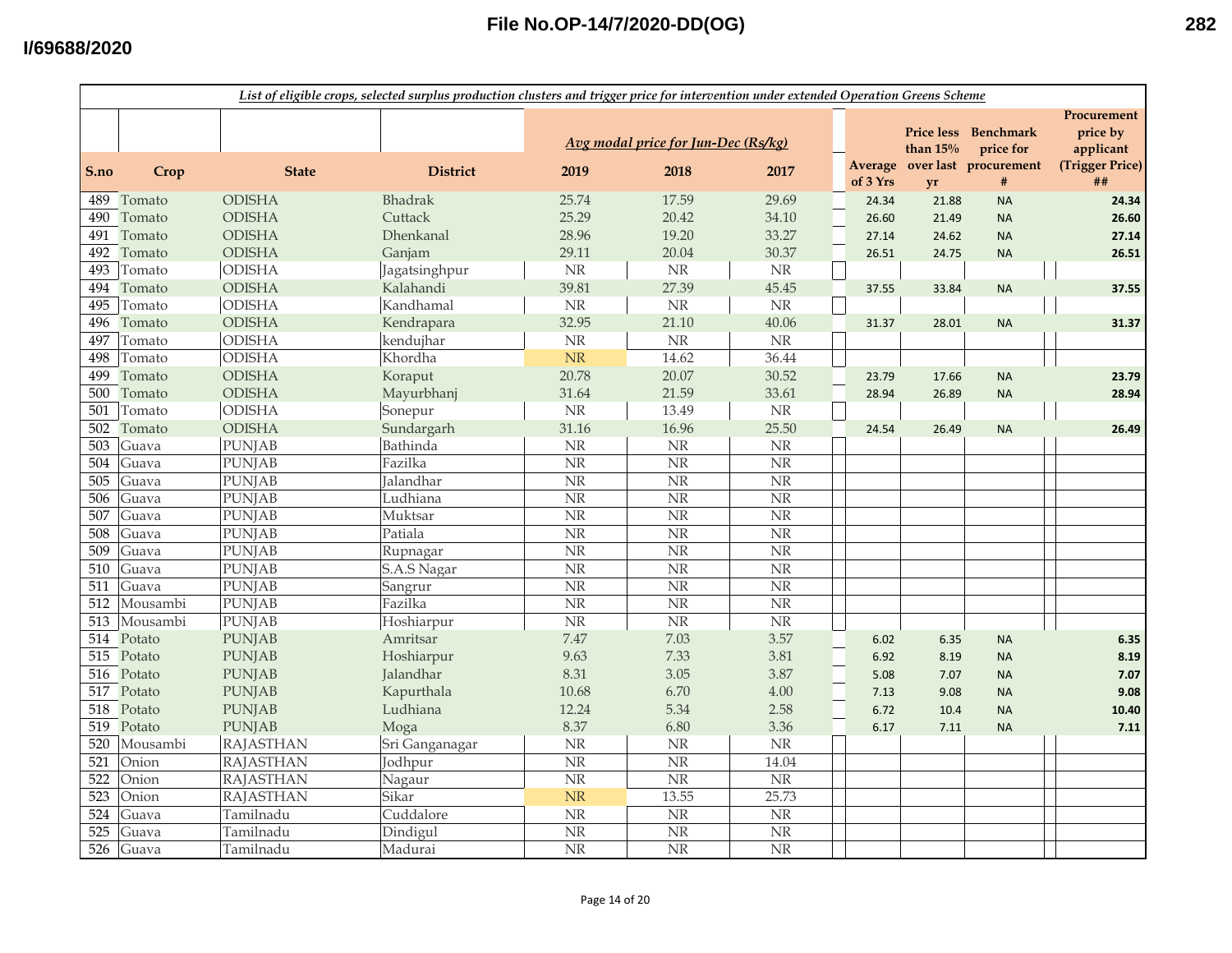|      |            |                  | List of eligible crops, selected surplus production clusters and trigger price for intervention under extended Operation Greens Scheme |                        |                                     |                        |          |                                 |                                                 |                                                         |
|------|------------|------------------|----------------------------------------------------------------------------------------------------------------------------------------|------------------------|-------------------------------------|------------------------|----------|---------------------------------|-------------------------------------------------|---------------------------------------------------------|
|      |            |                  |                                                                                                                                        |                        | Avg modal price for Jun-Dec (Rs/kg) |                        | Average  | <b>Price less</b><br>than $15%$ | Benchmark<br>price for<br>over last procurement | Procurement<br>price by<br>applicant<br>(Trigger Price) |
| S.no | Crop       | <b>State</b>     | <b>District</b>                                                                                                                        | 2019                   | 2018                                | 2017                   | of 3 Yrs | <b>vr</b>                       | $\#$                                            | ##                                                      |
| 527  | Guava      | Tamilnadu        | Vellore                                                                                                                                | $\rm{NR}$              | <b>NR</b>                           | <b>NR</b>              |          |                                 |                                                 |                                                         |
| 528  | Guava      | Tamilnadu        | Virudhunagar                                                                                                                           | $\overline{\text{NR}}$ | N <sub>R</sub>                      | $\overline{\text{NR}}$ |          |                                 |                                                 |                                                         |
| 529  | Mango      | Tamilnadu        | Dharmapuri                                                                                                                             | $\overline{\text{NR}}$ | NR                                  | $\overline{\text{NR}}$ |          |                                 |                                                 |                                                         |
| 530  | Mango      | Tamilnadu        | Dindigul                                                                                                                               | $\overline{\text{NR}}$ | $\overline{\text{NR}}$              | NR                     |          |                                 |                                                 |                                                         |
| 531  | Mango      | Tamilnadu        | Krishnagiri                                                                                                                            | $\overline{\text{NR}}$ | NR                                  | $\overline{\text{NR}}$ |          |                                 |                                                 |                                                         |
| 532  | Mango      | Tamilnadu        | Thiruvallur                                                                                                                            | NR                     | <b>NR</b>                           | <b>NR</b>              |          |                                 |                                                 |                                                         |
| 533  | Mango      | Tamilnadu        | Vellore                                                                                                                                | $\rm{NR}$              | NR                                  | NR                     |          |                                 |                                                 |                                                         |
| 534  | Onion      | Tamilnadu        | Dindigul                                                                                                                               | $\rm{NR}$              | <b>NR</b>                           | NR                     |          |                                 |                                                 |                                                         |
| 535  | Onion      | Tamilnadu        | Namakkal                                                                                                                               | NR                     | NR                                  | $\overline{\text{NR}}$ |          |                                 |                                                 |                                                         |
| 536  | Onion      | Tamilnadu        | Perambalur                                                                                                                             | NR                     | NR                                  | NR                     |          |                                 |                                                 |                                                         |
| 537  | Onion      | Tamilnadu        | Tiruchirappalli                                                                                                                        | NR                     | <b>NR</b>                           | $\overline{\text{NR}}$ |          |                                 |                                                 |                                                         |
| 538  | Onion      | Tamilnadu        | Tirunelveli                                                                                                                            | $\overline{\text{NR}}$ | NR                                  | $\overline{\text{NR}}$ |          |                                 |                                                 |                                                         |
| 539  | Papaya     | Tamilnadu        | Coimbatore                                                                                                                             | $\overline{\text{NR}}$ | $\overline{\text{NR}}$              | $\overline{\text{NR}}$ |          |                                 |                                                 |                                                         |
| 540  | Papaya     | Tamilnadu        | Dharmapuri                                                                                                                             | $\overline{\text{NR}}$ | $\overline{\text{NR}}$              | $\overline{\text{NR}}$ |          |                                 |                                                 |                                                         |
| 541  | Papaya     | Tamilnadu        | Dindigul                                                                                                                               | $\overline{\text{NR}}$ | <b>NR</b>                           | $\overline{\text{NR}}$ |          |                                 |                                                 |                                                         |
| 542  | Papaya     | Tamilnadu        | Erode                                                                                                                                  | $\overline{\text{NR}}$ | $\overline{\text{NR}}$              | $\overline{\text{NR}}$ |          |                                 |                                                 |                                                         |
| 543  | Papaya     | Tamilnadu        | Salem                                                                                                                                  | $\rm{NR}$              | $\overline{\text{NR}}$              | $\rm{NR}$              |          |                                 |                                                 |                                                         |
| 544  | Papaya     | Tamilnadu        | Tiruppur                                                                                                                               | NR                     | NR                                  | NR                     |          |                                 |                                                 |                                                         |
| 545  | Papaya     | Tamilnadu        | Tiruvannamalai                                                                                                                         | NR                     | <b>NR</b>                           | <b>NR</b>              |          |                                 |                                                 |                                                         |
| 546  | Papaya     | Tamilnadu        | Vellore                                                                                                                                | $\rm{NR}$              | NR                                  | $\rm{NR}$              |          |                                 |                                                 |                                                         |
| 547  | Tomato     | Tamilnadu        | Coimbatore                                                                                                                             | NR                     | NR                                  | <b>NR</b>              |          |                                 |                                                 |                                                         |
| 548  | Tomato     | Tamilnadu        | Krishnagiri                                                                                                                            | NR                     | NR                                  | <b>NR</b>              |          |                                 |                                                 |                                                         |
| 549  | Tomato     | Tamilnadu        | Salem                                                                                                                                  | $\overline{\text{NR}}$ | NR                                  | $\overline{\text{NR}}$ |          |                                 |                                                 |                                                         |
| 550  | Tomato     | Tamilnadu        | SDharmapuri                                                                                                                            | $\overline{\text{NR}}$ | $\overline{\text{NR}}$              | $\overline{\text{NR}}$ |          |                                 |                                                 |                                                         |
| 551  | Mango      | TELANGANA        | Adilabad                                                                                                                               | $\overline{\text{NR}}$ | $\overline{\text{NR}}$              | $\overline{\text{NR}}$ |          |                                 |                                                 |                                                         |
| 552  | Mango      | <b>TELANGANA</b> | Karimnagar                                                                                                                             | $\overline{\text{NR}}$ | $\overline{\text{NR}}$              | $\overline{\text{NR}}$ |          |                                 |                                                 |                                                         |
| 553  | Mango      | <b>TELANGANA</b> | Khammam                                                                                                                                | $\overline{\text{NR}}$ | <b>NR</b>                           | $\overline{\text{NR}}$ |          |                                 |                                                 |                                                         |
| 554  | Mango      | TELANGANA        | Mahbubnagar                                                                                                                            | $\overline{\text{NR}}$ | $\overline{\text{NR}}$              | $\overline{\text{NR}}$ |          |                                 |                                                 |                                                         |
| 555  | Mango      | <b>TELANGANA</b> | Warangal                                                                                                                               | $\rm{NR}$              | $\overline{\text{NR}}$              | $\overline{\text{NR}}$ |          |                                 |                                                 |                                                         |
| 556  | Mousambi   | TELANGANA        | Nalgonda                                                                                                                               | NR                     | <b>NR</b>                           | NR                     |          |                                 |                                                 |                                                         |
| 557  | Mousambi   | <b>TELANGANA</b> | Suryapet                                                                                                                               | $\rm{NR}$              | NR                                  | NR                     |          |                                 |                                                 |                                                         |
| 558  | Onion      | <b>TELANGANA</b> | Karimnagar                                                                                                                             | NR                     | <b>NR</b>                           | <b>NR</b>              |          |                                 |                                                 |                                                         |
| 559  | Onion      | <b>TELANGANA</b> | Medak                                                                                                                                  | $\rm{NR}$              | <b>NR</b>                           | $\rm{NR}$              |          |                                 |                                                 |                                                         |
| 560  | Onion      | <b>TELANGANA</b> | Mehbubnagar                                                                                                                            | NR                     | <b>NR</b>                           | NR                     |          |                                 |                                                 |                                                         |
| 561  | Tomato     | TELANGANA        | Adilabad                                                                                                                               | $\overline{\text{NR}}$ | NR                                  | $\overline{\text{NR}}$ |          |                                 |                                                 |                                                         |
| 562  | Tomato     | <b>TELANGANA</b> | Mahbubnagar                                                                                                                            | $\overline{\text{NR}}$ | N <sub>R</sub>                      | $\overline{\text{NR}}$ |          |                                 |                                                 |                                                         |
| 563  | Tomato     | TELANGANA        | Medak                                                                                                                                  | $\overline{\text{NR}}$ | $\overline{\text{NR}}$              | 13.78                  |          |                                 |                                                 |                                                         |
|      | 564 Tomato | TELANGANA        | Nagarkurnool                                                                                                                           | $\overline{\text{NR}}$ | N <sub>R</sub>                      | 18.17                  |          |                                 |                                                 |                                                         |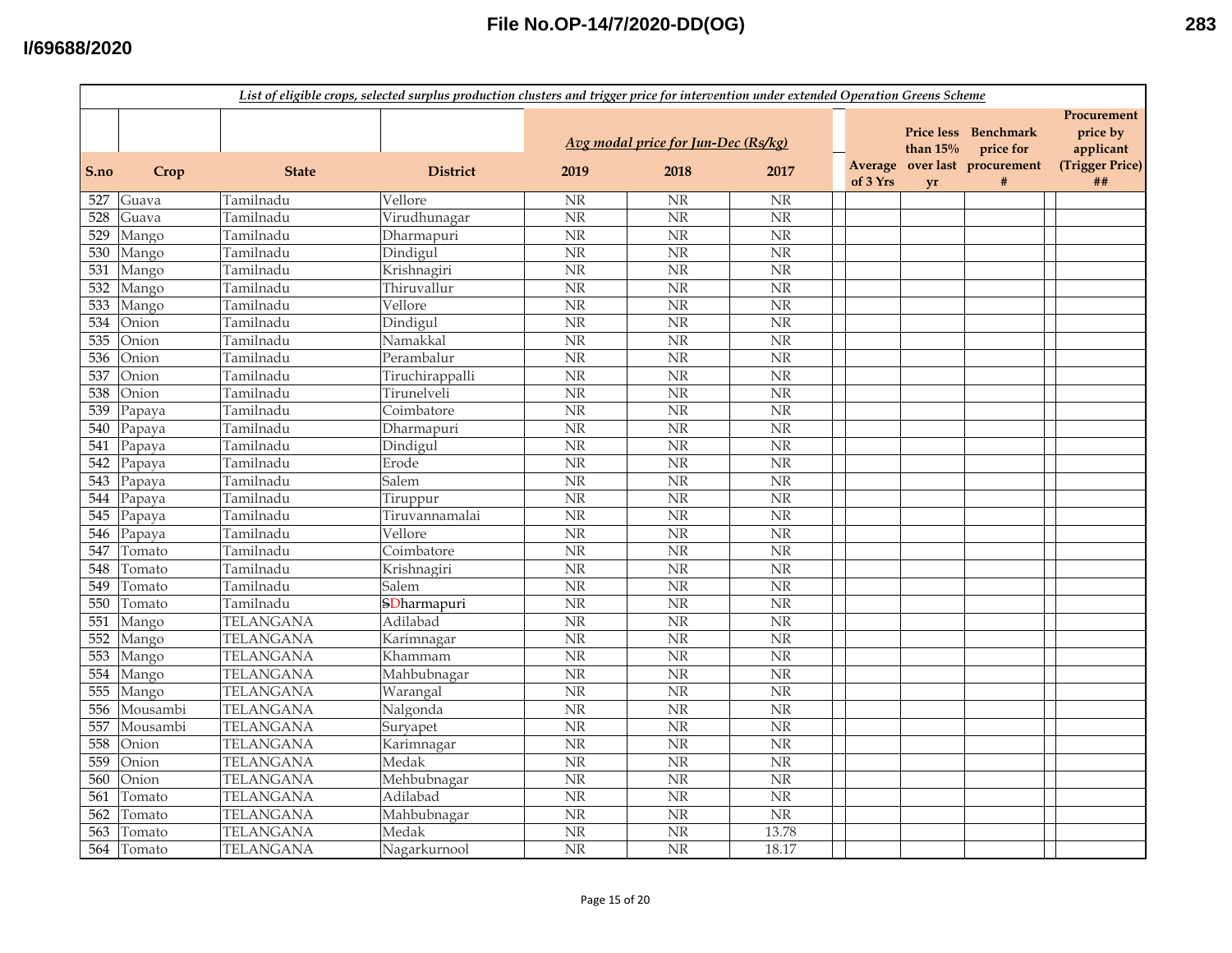|      | List of eligible crops, selected surplus production clusters and trigger price for intervention under extended Operation Greens Scheme |                      |                     |                        |                                             |                        |          |                  |                                                                         |                                                               |  |  |
|------|----------------------------------------------------------------------------------------------------------------------------------------|----------------------|---------------------|------------------------|---------------------------------------------|------------------------|----------|------------------|-------------------------------------------------------------------------|---------------------------------------------------------------|--|--|
| S.no | Crop                                                                                                                                   | <b>State</b>         | <b>District</b>     | 2019                   | Avg modal price for Jun-Dec (Rs/kg)<br>2018 | 2017                   | of 3 Yrs | than $15%$<br>yr | Price less Benchmark<br>price for<br>Average over last procurement<br># | Procurement<br>price by<br>applicant<br>(Trigger Price)<br>## |  |  |
| 565  | Tomato                                                                                                                                 | TELANGANA            | Nalgonda            | $\rm{NR}$              | <b>NR</b>                                   | $\rm NR$               |          |                  |                                                                         |                                                               |  |  |
| 566  | Tomato                                                                                                                                 | <b>TELANGANA</b>     | Nizamabad           | $\overline{\text{NR}}$ | N <sub>R</sub>                              | $\overline{\text{NR}}$ |          |                  |                                                                         |                                                               |  |  |
| 567  | Tomato                                                                                                                                 | <b>TELANGANA</b>     | Ranga Reddy         | $\overline{\text{NR}}$ | $\overline{\text{NR}}$                      | 11.84                  |          |                  |                                                                         |                                                               |  |  |
| 568  | Tomato                                                                                                                                 | <b>TELANGANA</b>     | Sangareddy          | $\rm{NR}$              | $\rm NR$                                    | <b>NR</b>              |          |                  |                                                                         |                                                               |  |  |
| 569  | Tomato                                                                                                                                 | <b>TELANGANA</b>     | Siddipet            | NR                     | $\overline{\text{NR}}$                      | $\overline{\text{NR}}$ |          |                  |                                                                         |                                                               |  |  |
| 570  | Tomato                                                                                                                                 | <b>TELANGANA</b>     | Vikarabad           | $\rm{NR}$              | <b>NR</b>                                   | $\overline{\text{NR}}$ |          |                  |                                                                         |                                                               |  |  |
| 571  | Tomato                                                                                                                                 | <b>TELANGANA</b>     | Yadadri             | $\rm{NR}$              | <b>NR</b>                                   | NR                     |          |                  |                                                                         |                                                               |  |  |
| 572  | Pineapple                                                                                                                              | <b>TRIPURA</b>       | Gomati              | $\rm{NR}$              | NR                                          | NR                     |          |                  |                                                                         |                                                               |  |  |
| 573  | Pineapple                                                                                                                              | <b>TRIPURA</b>       | NORTH TRIPURA       | 15.97                  | $\overline{\text{NR}}$                      | $\overline{\text{NR}}$ |          |                  |                                                                         |                                                               |  |  |
| 574  | Pineapple                                                                                                                              | <b>TRIPURA</b>       | Sipahijala          | $\rm{NR}$              | NR                                          | $\rm{NR}$              |          |                  |                                                                         |                                                               |  |  |
| 575  | Pineapple                                                                                                                              | <b>TRIPURA</b>       | South Tripura       | NR                     | <b>NR</b>                                   | <b>NR</b>              |          |                  |                                                                         |                                                               |  |  |
| 576  | Pineapple                                                                                                                              | <b>TRIPURA</b>       | West Tripura        | $\overline{\text{NR}}$ | N <sub>R</sub>                              | $\overline{\text{NR}}$ |          |                  |                                                                         |                                                               |  |  |
| 577  | Guava                                                                                                                                  | <b>UTTAR PRADESH</b> | Agra                | $\overline{\text{NR}}$ | $\overline{\text{NR}}$                      | $\overline{\text{NR}}$ |          |                  |                                                                         |                                                               |  |  |
| 578  | Guava                                                                                                                                  | <b>UTTAR PRADESH</b> | Aligarh             | $\overline{\text{NR}}$ | $\overline{\text{NR}}$                      | $\overline{\text{NR}}$ |          |                  |                                                                         |                                                               |  |  |
| 579  | Guava                                                                                                                                  | <b>UTTAR PRADESH</b> | Badaun              | $\overline{\text{NR}}$ | <b>NR</b>                                   | $\overline{\text{NR}}$ |          |                  |                                                                         |                                                               |  |  |
| 580  | Guava                                                                                                                                  | <b>UTTAR PRADESH</b> | Bareilly            | $\overline{\text{NR}}$ | $\overline{\text{NR}}$                      | $\overline{\text{NR}}$ |          |                  |                                                                         |                                                               |  |  |
| 581  | Guava                                                                                                                                  | <b>UTTAR PRADESH</b> | Bulandshahr         | $\rm{NR}$              | $\rm{NR}$                                   | <b>NR</b>              |          |                  |                                                                         |                                                               |  |  |
| 582  | Guava                                                                                                                                  | <b>UTTAR PRADESH</b> | Etah                | $\rm{NR}$              | NR                                          | NR                     |          |                  |                                                                         |                                                               |  |  |
| 583  | Guava                                                                                                                                  | <b>UTTAR PRADESH</b> | Farrukhabad         | <b>NR</b>              | <b>NR</b>                                   | NR                     |          |                  |                                                                         |                                                               |  |  |
| 584  | Guava                                                                                                                                  | <b>UTTAR PRADESH</b> | Hathras             | $\rm{NR}$              | NR                                          | NR                     |          |                  |                                                                         |                                                               |  |  |
| 585  | Guava                                                                                                                                  | <b>UTTAR PRADESH</b> | <b>Kanpur Nagar</b> | NR                     | <b>NR</b>                                   | NR                     |          |                  |                                                                         |                                                               |  |  |
| 586  | Guava                                                                                                                                  | <b>UTTAR PRADESH</b> | Kasganj             | NR                     | <b>NR</b>                                   | $\overline{\text{NR}}$ |          |                  |                                                                         |                                                               |  |  |
| 587  | Guava                                                                                                                                  | <b>UTTAR PRADESH</b> | Kaushambi           | $\overline{\text{NR}}$ | <b>NR</b>                                   | <b>NR</b>              |          |                  |                                                                         |                                                               |  |  |
| 588  | Guava                                                                                                                                  | <b>UTTAR PRADESH</b> | Moradabad           | $\overline{\text{NR}}$ | NR                                          | $\overline{\text{NR}}$ |          |                  |                                                                         |                                                               |  |  |
| 589  | Guava                                                                                                                                  | <b>UTTAR PRADESH</b> | Rampur              | $\overline{\text{NR}}$ | $\overline{\text{NR}}$                      | $\overline{\text{NR}}$ |          |                  |                                                                         |                                                               |  |  |
| 590  | Guava                                                                                                                                  | <b>UTTAR PRADESH</b> | Sambhal             | $\rm{NR}$              | $\overline{\text{NR}}$                      | <b>NR</b>              |          |                  |                                                                         |                                                               |  |  |
| 591  | Guava                                                                                                                                  | <b>UTTAR PRADESH</b> | Unnao               | $\rm{NR}$              | <b>NR</b>                                   | $\overline{\text{NR}}$ |          |                  |                                                                         |                                                               |  |  |
| 592  | Mango                                                                                                                                  | <b>UTTAR PRADESH</b> | Aligarh             | $\overline{\text{NR}}$ | $\overline{\text{NR}}$                      | $\overline{\text{NR}}$ |          |                  |                                                                         |                                                               |  |  |
| 593  | Mango                                                                                                                                  | <b>UTTAR PRADESH</b> | Ambedkar Nagar      | $\rm{NR}$              | NR                                          | $\rm{NR}$              |          |                  |                                                                         |                                                               |  |  |
| 594  | Mango                                                                                                                                  | <b>UTTAR PRADESH</b> | Amroha              | $\rm{NR}$              | N <sub>R</sub>                              | NR                     |          |                  |                                                                         |                                                               |  |  |
| 595  | Mango                                                                                                                                  | <b>UTTAR PRADESH</b> | Bijnor              | 12.74                  | 10.16                                       | 11.28                  | 11.39    | 10.83            | <b>NA</b>                                                               | 11.39                                                         |  |  |
| 596  | Mango                                                                                                                                  | <b>UTTAR PRADESH</b> | Bulandshahr         | 17.52                  | 15.09                                       | 18.97                  | 17.19    | 14.89            | <b>NA</b>                                                               | 17.19                                                         |  |  |
|      | 597 Mango                                                                                                                              | <b>UTTAR PRADESH</b> | Faizabad            | 23.04                  | 16.71                                       | 22.12                  | 20.62    | 19.58            | <b>NA</b>                                                               | 20.62                                                         |  |  |
| 598  | Mango                                                                                                                                  | <b>UTTAR PRADESH</b> | Hardoi              | 24.49                  | 18.59                                       | NR                     |          |                  |                                                                         |                                                               |  |  |
| 599  | Mango                                                                                                                                  | <b>UTTAR PRADESH</b> | Kasganj             | NR                     | NR                                          | NR                     |          |                  |                                                                         |                                                               |  |  |
| 600  | Mango                                                                                                                                  | <b>UTTAR PRADESH</b> | Kheri               | $\rm{NR}$              | <b>NR</b>                                   | $\overline{\text{NR}}$ |          |                  |                                                                         |                                                               |  |  |
| 601  | Mango                                                                                                                                  | <b>UTTAR PRADESH</b> | Lucknow             | 30.64                  | 18.36                                       | NR                     |          |                  |                                                                         |                                                               |  |  |
|      | 602 Mango                                                                                                                              | <b>UTTAR PRADESH</b> | Meerut              | NR                     | $\overline{\text{NR}}$                      | 16.04                  |          |                  |                                                                         |                                                               |  |  |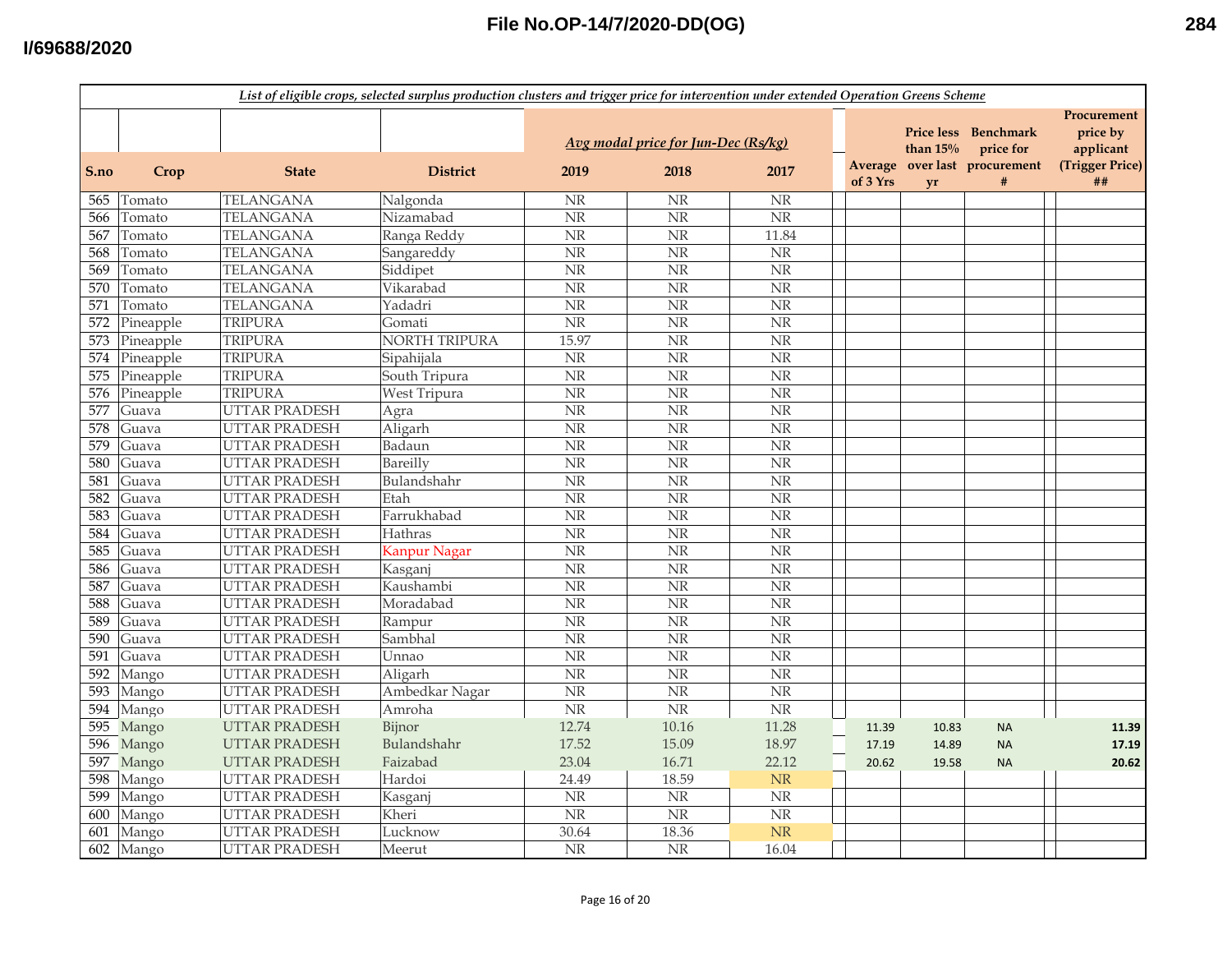|      | List of eligible crops, selected surplus production clusters and trigger price for intervention under extended Operation Greens Scheme |                      |                 |           |                                     |                        |                     |                                 |                               |                                      |  |
|------|----------------------------------------------------------------------------------------------------------------------------------------|----------------------|-----------------|-----------|-------------------------------------|------------------------|---------------------|---------------------------------|-------------------------------|--------------------------------------|--|
|      |                                                                                                                                        |                      |                 |           | Avg modal price for Jun-Dec (Rs/kg) |                        |                     | <b>Price less</b><br>than $15%$ | <b>Benchmark</b><br>price for | Procurement<br>price by<br>applicant |  |
| S.no | Crop                                                                                                                                   | <b>State</b>         | <b>District</b> | 2019      | 2018                                | 2017                   | Average<br>of 3 Yrs | vr                              | over last procurement<br>#    | (Trigger Price)<br>##                |  |
|      | 603 Mango                                                                                                                              | <b>UTTAR PRADESH</b> | Muzaffarnagar   | 18.14     | 15.64                               | 16.54                  | 16.77               | 15.42                           | <b>NA</b>                     | 16.77                                |  |
| 604  | Mango                                                                                                                                  | <b>UTTAR PRADESH</b> | Saharanpur      | 14.73     | 11.44                               | 15.29                  | 13.82               | 12.52                           | <b>NA</b>                     | 13.82                                |  |
| 605  | Mango                                                                                                                                  | <b>UTTAR PRADESH</b> | Sitapur         | 20.74     | 17.11                               | 23.22                  | 20.36               | 17.63                           | <b>NA</b>                     | 20.36                                |  |
| 606  | Mango                                                                                                                                  | UTTAR PRADESH        | Sultanpur       | 30.12     | NR                                  | NR                     |                     |                                 |                               |                                      |  |
| 607  | Mango                                                                                                                                  | <b>UTTAR PRADESH</b> | Unnao           | 24.40     | 18.58                               | 20.84                  | 21.27               | 20.74                           | <b>NA</b>                     | 21.27                                |  |
| 608  | Onion                                                                                                                                  | <b>UTTAR PRADESH</b> | Allahabad       | 36.32     | 12.99                               | 18.25                  | 22.52               | 30.87                           | <b>NA</b>                     | 30.87                                |  |
| 609  | Onion                                                                                                                                  | <b>UTTAR PRADESH</b> | Amethi          | 35.91     | 14.51                               | NR                     |                     |                                 |                               |                                      |  |
| 610  | Onion                                                                                                                                  | <b>UTTAR PRADESH</b> | Azamgarh        | 41.65     | 14.82                               | NR                     |                     |                                 |                               |                                      |  |
| 611  | Onion                                                                                                                                  | <b>UTTAR PRADESH</b> | Bahraich        | 38.92     | 15.40                               | 21.58                  | 25.30               | 33.08                           | <b>NA</b>                     | 33.08                                |  |
| 612  | Onion                                                                                                                                  | <b>UTTAR PRADESH</b> | Ballia          | 38.07     | 13.05                               | 20.65                  | 23.93               | 32.36                           | <b>NA</b>                     | 32.36                                |  |
| 613  | Onion                                                                                                                                  | <b>UTTAR PRADESH</b> | Bareilly        | NR        | NR                                  | $\rm NR$               |                     |                                 |                               |                                      |  |
| 614  | Onion                                                                                                                                  | <b>UTTAR PRADESH</b> | Chandauli       | $\rm{NR}$ | 16.72                               | $\overline{\text{NR}}$ |                     |                                 |                               |                                      |  |
| 615  | Onion                                                                                                                                  | <b>UTTAR PRADESH</b> | Farrukhabad     | 37.37     | 13.38                               | 16.98                  | 22.57               | 31.76                           | <b>NA</b>                     | 31.76                                |  |
| 616  | Onion                                                                                                                                  | <b>UTTAR PRADESH</b> | Fatehpur        | 35.98     | 13.15                               | 25.91                  | 25.01               | 30.58                           | <b>NA</b>                     | 30.58                                |  |
| 617  | Onion                                                                                                                                  | <b>UTTAR PRADESH</b> | Ghazipur        | 40.21     | 13.86                               | 20.86                  | 24.97               | 34.18                           | <b>NA</b>                     | 34.18                                |  |
| 618  | Onion                                                                                                                                  | <b>UTTAR PRADESH</b> | Gonda           | 37.74     | 14.64                               | 22.22                  | 24.86               | 32.08                           | <b>NA</b>                     | 32.08                                |  |
| 619  | Onion                                                                                                                                  | <b>UTTAR PRADESH</b> | Hardoi          | $\rm{NR}$ | $\rm NR$                            | $\rm{NR}$              |                     |                                 |                               |                                      |  |
| 620  | Onion                                                                                                                                  | <b>UTTAR PRADESH</b> | Jaunpur         | 38.87     | 15.35                               | 19.95                  | 24.72               | 33.04                           | <b>NA</b>                     | 33.04                                |  |
| 621  | Onion                                                                                                                                  | <b>UTTAR PRADESH</b> | Kannauj         | 33.86     | 12.76                               | 18.73                  | 21.78               | 28.78                           | <b>NA</b>                     | 28.78                                |  |
| 622  | Onion                                                                                                                                  | <b>UTTAR PRADESH</b> | Kanpur Nagar    | <b>NR</b> | NR                                  | <b>NR</b>              |                     |                                 |                               |                                      |  |
| 623  | Onion                                                                                                                                  | <b>UTTAR PRADESH</b> | Kaushambi       | NR        | 12.90                               | $\rm{NR}$              |                     |                                 |                               |                                      |  |
| 624  | Onion                                                                                                                                  | <b>UTTAR PRADESH</b> | Mainpuri        | 36.16     | 12.12                               | 17.23                  | 21.84               | 30.74                           | <b>NA</b>                     | 30.74                                |  |
| 625  | Onion                                                                                                                                  | <b>UTTAR PRADESH</b> | Mirzapur        | 40.77     | 15.48                               | NR                     |                     |                                 |                               |                                      |  |
| 626  | Onion                                                                                                                                  | <b>UTTAR PRADESH</b> | Pratapgarh      | 33.48     | 9.69                                | 20.24                  | 21.14               | 28.45                           | <b>NA</b>                     | 28.45                                |  |
| 627  | Onion                                                                                                                                  | <b>UTTAR PRADESH</b> | Rae Bareli      | 39.28     | 14.43                               | NR                     |                     |                                 |                               |                                      |  |
| 628  | Onion                                                                                                                                  | <b>UTTAR PRADESH</b> | Shahjahanpur    | 29.45     | 17.01                               | 17.65                  | 21.37               | 25.03                           | <b>NA</b>                     | 25.03                                |  |
| 629  | Onion                                                                                                                                  | <b>UTTAR PRADESH</b> | Siddharth Nagar | 39.74     | 14.88                               | NR                     |                     |                                 |                               |                                      |  |
| 630  | Onion                                                                                                                                  | <b>UTTAR PRADESH</b> | Sonbhadra       | 40.39     | 13.21                               | 21.79                  | 25.13               | 34.33                           | <b>NA</b>                     | 34.33                                |  |
| 631  | Onion                                                                                                                                  | <b>UTTAR PRADESH</b> | Sultanpur       | 37.67     | 14.08                               | NR                     |                     |                                 |                               |                                      |  |
| 632  | Onion                                                                                                                                  | <b>UTTAR PRADESH</b> | Sultanpur       | 37.67     | 14.08                               | NR                     |                     |                                 |                               |                                      |  |
| 633  | Onion                                                                                                                                  | <b>UTTAR PRADESH</b> | Unnao           | 34.66     | 12.30                               | 18.91                  | 21.96               | 29.46                           | <b>NA</b>                     | 29.46                                |  |
| 634  | Onion                                                                                                                                  | UTTAR PRADESH        | Varanasi        | $\rm{NR}$ | 14.92                               | $\rm{NR}$              |                     |                                 |                               |                                      |  |
| 635  | Potato                                                                                                                                 | <b>UTTAR PRADESH</b> | Agra            | 11.60     | 5.64                                | 4.13                   | 7.12                | 9.86                            | <b>NA</b>                     | 9.86                                 |  |
| 636  | Potato                                                                                                                                 | <b>UTTAR PRADESH</b> | Aligarh         | 12.42     | 5.31                                | 4.39                   | 7.37                | 10.56                           | <b>NA</b>                     | 10.56                                |  |
| 637  | Potato                                                                                                                                 | <b>UTTAR PRADESH</b> | Allahabad       | 13.32     | 7.63                                | 4.97                   | 8.64                | 11.32                           | <b>NA</b>                     | 11.32                                |  |
| 638  | Potato                                                                                                                                 | <b>UTTAR PRADESH</b> | Badaun          | 10.53     | 6.44                                | 3.45                   | 6.81                | 8.95                            | <b>NA</b>                     | 8.95                                 |  |
| 639  | Potato                                                                                                                                 | <b>UTTAR PRADESH</b> | Barabanki       | 13.05     | 7.28                                | 5.30                   | 8.54                | 11.09                           | <b>NA</b>                     | 11.09                                |  |
|      | $\overline{640}$ Potato                                                                                                                | <b>UTTAR PRADESH</b> | Bulandshahr     | 12.92     | 6.33                                | 4.86                   | 8.03                | 10.98                           | <b>NA</b>                     | 10.98                                |  |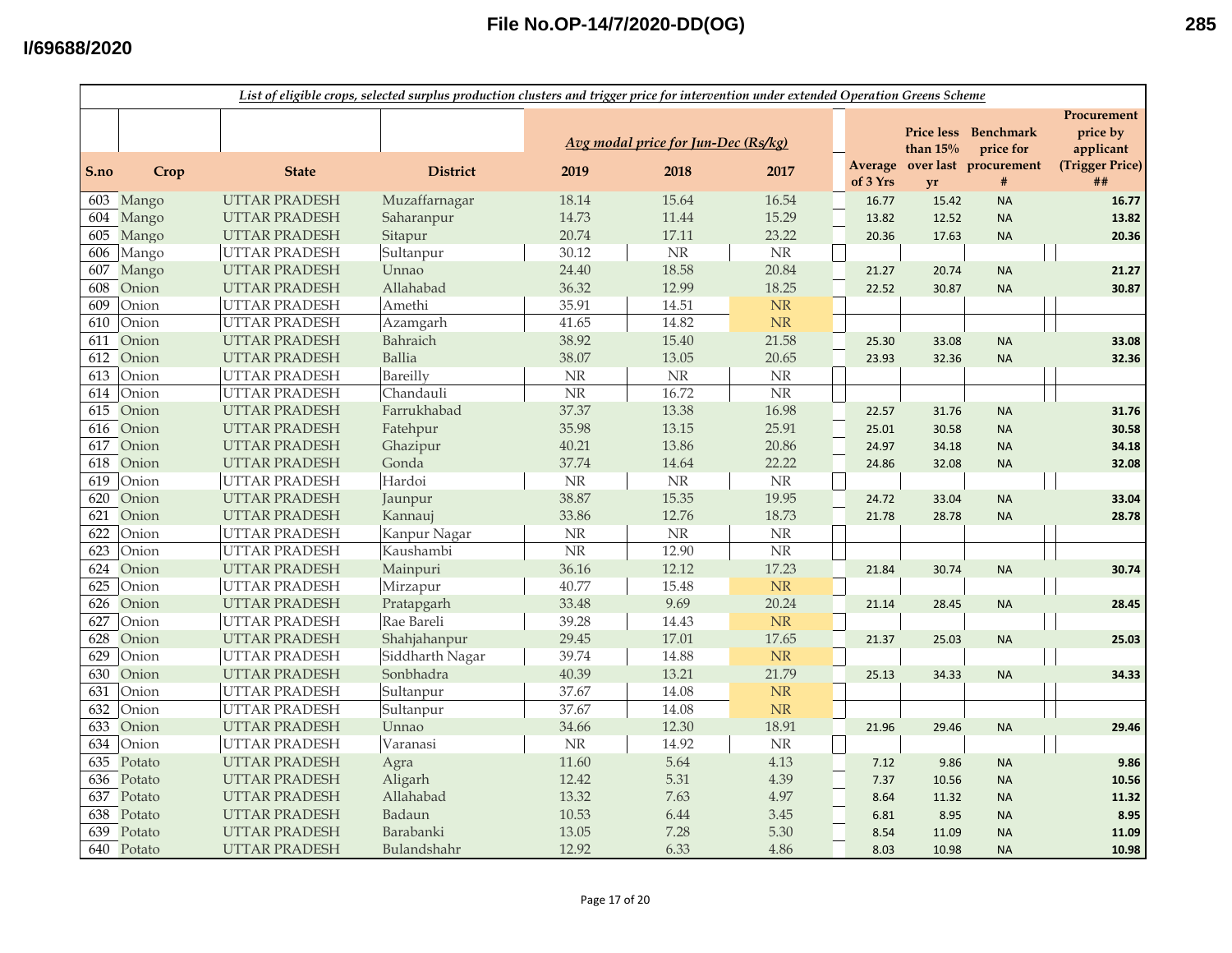|      | List of eligible crops, selected surplus production clusters and trigger price for intervention under extended Operation Greens Scheme |                      |                 |                        |                                     |                        |          |                                 |                                                        |                                                         |  |
|------|----------------------------------------------------------------------------------------------------------------------------------------|----------------------|-----------------|------------------------|-------------------------------------|------------------------|----------|---------------------------------|--------------------------------------------------------|---------------------------------------------------------|--|
|      |                                                                                                                                        |                      |                 |                        | Avg modal price for Jun-Dec (Rs/kg) |                        | Average  | <b>Price less</b><br>than $15%$ | <b>Benchmark</b><br>price for<br>over last procurement | Procurement<br>price by<br>applicant<br>(Trigger Price) |  |
| S.no | Crop                                                                                                                                   | <b>State</b>         | <b>District</b> | 2019                   | 2018                                | 2017                   | of 3 Yrs | <b>vr</b>                       | #                                                      | ##                                                      |  |
|      | 641 Potato                                                                                                                             | <b>UTTAR PRADESH</b> | Etawah          | 10.55                  | 6.43                                | 3.09                   | 6.69     | 8.97                            | <b>NA</b>                                              | 8.97                                                    |  |
| 642  | Potato                                                                                                                                 | <b>UTTAR PRADESH</b> | Farrukhabad     | 12.38                  | 5.32                                | 4.87                   | 7.52     | 10.52                           | <b>NA</b>                                              | 10.52                                                   |  |
| 643  | Potato                                                                                                                                 | <b>UTTAR PRADESH</b> | Firozabad       | 11.67                  | 6.20                                | 3.67                   | 7.18     | 9.92                            | <b>NA</b>                                              | 9.92                                                    |  |
| 644  | Potato                                                                                                                                 | <b>UTTAR PRADESH</b> | Hapur           | NR                     | 8.20                                | 4.82                   |          |                                 |                                                        |                                                         |  |
| 645  | Potato                                                                                                                                 | <b>UTTAR PRADESH</b> | Hardoi          | 10.97                  | 7.74                                | 4.88                   | 7.86     | 9.32                            | <b>NA</b>                                              | 9.32                                                    |  |
| 646  | Potato                                                                                                                                 | <b>UTTAR PRADESH</b> | Hathras         | 11.39                  | 4.66                                | 3.99                   | 6.68     | 9.68                            | <b>NA</b>                                              | 9.68                                                    |  |
| 647  | Potato                                                                                                                                 | <b>UTTAR PRADESH</b> | jaunpur         | $\rm{NR}$              | NR                                  | $\rm NR$               |          |                                 |                                                        |                                                         |  |
| 648  | Potato                                                                                                                                 | <b>UTTAR PRADESH</b> | Kannauj         | 11.84                  | 6.62                                | 4.69                   | 7.72     | 10.06                           | <b>NA</b>                                              | 10.06                                                   |  |
| 649  | Potato                                                                                                                                 | <b>UTTAR PRADESH</b> | KanpurNagar     | $\rm{NR}$              | NR                                  | <b>NR</b>              |          |                                 |                                                        |                                                         |  |
| 650  | Potato                                                                                                                                 | <b>UTTAR PRADESH</b> | Mainpuri        | 10.68                  | 6.53                                | 3.60                   | 6.93     | 9.07                            | <b>NA</b>                                              | 9.07                                                    |  |
| 651  | Potato                                                                                                                                 | <b>UTTAR PRADESH</b> | Mathura         | 11.83                  | 6.22                                | 3.95                   | 7.34     | 10.06                           | <b>NA</b>                                              | 10.06                                                   |  |
| 652  | Potato                                                                                                                                 | <b>UTTAR PRADESH</b> | Meerut          | 15.27                  | 7.58                                | 4.48                   | 9.11     | 12.98                           | <b>NA</b>                                              | 12.98                                                   |  |
| 653  | Potato                                                                                                                                 | <b>UTTAR PRADESH</b> | Muradabad       | $\rm{NR}$              | $\rm{NR}$                           | <b>NR</b>              |          |                                 |                                                        |                                                         |  |
| 654  | Potato                                                                                                                                 | <b>UTTAR PRADESH</b> | Sambhal         | 7.12                   | 5.89                                | 3.75                   | 5.58     | 6.05                            | <b>NA</b>                                              | 6.05                                                    |  |
| 655  | Potato                                                                                                                                 | <b>UTTAR PRADESH</b> | Shahjahanpur    | 9.81                   | 7.10                                | 4.98                   | 7.30     | 8.34                            | <b>NA</b>                                              | 8.34                                                    |  |
| 656  | Tomato                                                                                                                                 | <b>UTTAR PRADESH</b> | Agra            | 18.96                  | 9.39                                | 21.67                  | 16.68    | 16.12                           | <b>NA</b>                                              | 16.68                                                   |  |
| 657  | Tomato                                                                                                                                 | <b>UTTAR PRADESH</b> | Aligarh         | 14.88                  | 8.59                                | 18.22                  | 13.90    | 12.65                           | <b>NA</b>                                              | 13.90                                                   |  |
| 658  | Tomato                                                                                                                                 | <b>UTTAR PRADESH</b> | Amethi          | 19.42                  | <b>NR</b>                           | 19.45                  |          |                                 |                                                        |                                                         |  |
| 659  | Tomato                                                                                                                                 | <b>UTTAR PRADESH</b> | Barabanki       | 18.43                  | 11.75                               | 21.92                  | 17.37    | 15.66                           | <b>NA</b>                                              | 17.37                                                   |  |
| 660  | Tomato                                                                                                                                 | <b>UTTAR PRADESH</b> | Etah            | 15.19                  | 9.13                                | 19.71                  | 14.68    | 12.91                           | <b>NA</b>                                              | 14.68                                                   |  |
| 661  | Tomato                                                                                                                                 | <b>UTTAR PRADESH</b> | Faizabad        | 18.45                  | 8.78                                | 13.73                  | 13.65    | 15.68                           | <b>NA</b>                                              | 15.68                                                   |  |
| 662  | Tomato                                                                                                                                 | <b>UTTAR PRADESH</b> | Fatehpur        | 17.83                  | 9.01                                | 18.40                  | 15.08    | 15.16                           | <b>NA</b>                                              | 15.16                                                   |  |
| 663  | Tomato                                                                                                                                 | <b>UTTAR PRADESH</b> | Hamirpur        | 18.22                  | 9.43                                | 20.31                  | 15.99    | 15.49                           | <b>NA</b>                                              | 15.99                                                   |  |
| 664  | Tomato                                                                                                                                 | <b>UTTAR PRADESH</b> | Jalaun          | 14.97                  | 9.01                                | 17.68                  | 13.88    | 12.72                           | <b>NA</b>                                              | 13.88                                                   |  |
| 665  | Tomato                                                                                                                                 | <b>UTTAR PRADESH</b> | Kannauj         | 18.53                  | 10.07                               | 17.91                  | 15.50    | 15.75                           | <b>NA</b>                                              | 15.75                                                   |  |
| 666  | Tomato                                                                                                                                 | <b>UTTAR PRADESH</b> | Kanpur Dehat    | 15.06                  | 6.43                                | 13.86                  | 11.78    | 12.8                            | <b>NA</b>                                              | 12.80                                                   |  |
| 667  | Tomato                                                                                                                                 | <b>UTTAR PRADESH</b> | kanpur Nagar    | $\rm{NR}$              | $\rm{NR}$                           | $\rm NR$               |          |                                 |                                                        |                                                         |  |
| 668  | Tomato                                                                                                                                 | <b>UTTAR PRADESH</b> | Kasganj         | 16.20                  | 10.30                               | 18.83                  | 15.11    | 13.77                           | <b>NA</b>                                              | 15.11                                                   |  |
| 669  | Tomato                                                                                                                                 | <b>UTTAR PRADESH</b> | Lucknow         | 19.17                  | 9.89                                | 17.63                  | 15.56    | 16.29                           | <b>NA</b>                                              | 16.29                                                   |  |
| 670  | Tomato                                                                                                                                 | <b>UTTAR PRADESH</b> | Mainpuri        | 17.19                  | 9.97                                | 16.08                  | 14.41    | 14.61                           | <b>NA</b>                                              | 14.61                                                   |  |
| 671  | Tomato                                                                                                                                 | <b>UTTAR PRADESH</b> | Mathura         | 17.82                  | 10.12                               | 23.01                  | 16.98    | 15.15                           | <b>NA</b>                                              | 16.98                                                   |  |
| 672  | Tomato                                                                                                                                 | <b>UTTAR PRADESH</b> | Mirzapur        | <b>NR</b>              | 9.81                                | 15.01                  |          |                                 |                                                        |                                                         |  |
| 673  | Tomato                                                                                                                                 | <b>UTTAR PRADESH</b> | Sonbhadra       | 13.41                  | 9.48                                | 17.96                  | 13.62    | 11.4                            | <b>NA</b>                                              | 13.62                                                   |  |
| 674  | Tomato                                                                                                                                 | <b>UTTAR PRADESH</b> | Unnao           | 16.57                  | 11.27                               | 17.66                  | 15.17    | 14.08                           | <b>NA</b>                                              | 15.17                                                   |  |
| 675  | Guava                                                                                                                                  | <b>WEST BENGAL</b>   | Purba Burdhaman | <b>NR</b>              | <b>NR</b>                           | NR                     |          |                                 |                                                        |                                                         |  |
| 676  | Guava                                                                                                                                  | <b>WEST BENGAL</b>   | Bankura         | $\overline{\text{NR}}$ | N <sub>R</sub>                      | $\overline{\text{NR}}$ |          |                                 |                                                        |                                                         |  |
| 677  | Guava                                                                                                                                  | <b>WEST BENGAL</b>   | Birbhum         | NR                     | NR                                  | $\overline{\text{NR}}$ |          |                                 |                                                        |                                                         |  |
| 678  | Guava                                                                                                                                  | WEST BENGAL          | Murshidabad     | $\overline{\text{NR}}$ | N <sub>R</sub>                      | $\overline{\text{NR}}$ |          |                                 |                                                        |                                                         |  |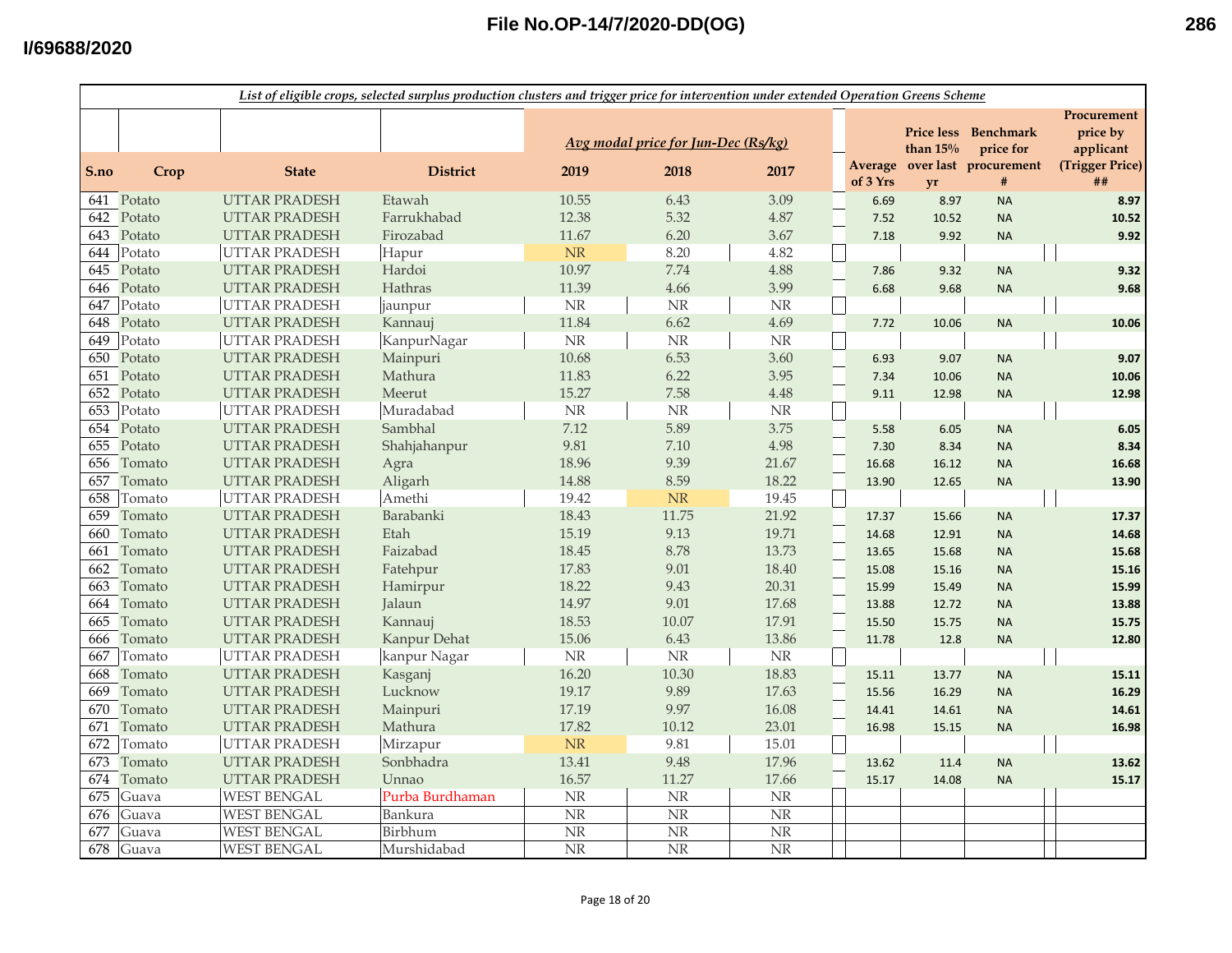|      |            |                    | List of eligible crops, selected surplus production clusters and trigger price for intervention under extended Operation Greens Scheme |                        |                                     |                        |          |                                 |                                    |                                      |
|------|------------|--------------------|----------------------------------------------------------------------------------------------------------------------------------------|------------------------|-------------------------------------|------------------------|----------|---------------------------------|------------------------------------|--------------------------------------|
|      |            |                    |                                                                                                                                        |                        | Avg modal price for Jun-Dec (Rs/kg) |                        |          | <b>Price less</b><br>than $15%$ | <b>Benchmark</b><br>price for      | Procurement<br>price by<br>applicant |
| S.no | Crop       | <b>State</b>       | <b>District</b>                                                                                                                        | 2019                   | 2018                                | 2017                   | of 3 Yrs | <b>vr</b>                       | Average over last procurement<br># | (Trigger Price)<br>##                |
| 679  | Guava      | <b>WEST BENGAL</b> | Nadia                                                                                                                                  | NR                     | $\rm NR$                            | NR                     |          |                                 |                                    |                                      |
| 680  | Guava      | <b>WEST BENGAL</b> | North 24 Parganas                                                                                                                      | $\overline{\text{NR}}$ | $\overline{\text{NR}}$              | $\overline{\text{NR}}$ |          |                                 |                                    |                                      |
| 681  | Guava      | <b>WEST BENGAL</b> | Purba Medinipur                                                                                                                        | $\overline{\text{NR}}$ | $\overline{\text{NR}}$              | $\overline{\text{NR}}$ |          |                                 |                                    |                                      |
| 682  | Guava      | <b>WEST BENGAL</b> | Purulia                                                                                                                                | <b>NR</b>              | $\rm{NR}$                           | $\rm NR$               |          |                                 |                                    |                                      |
| 683  | Guava      | <b>WEST BENGAL</b> | South 24 Parganas                                                                                                                      | <b>NR</b>              | $\overline{\text{NR}}$              | $\overline{\text{NR}}$ |          |                                 |                                    |                                      |
| 684  | Mango      | <b>WEST BENGAL</b> | MaldaH                                                                                                                                 | <b>NR</b>              | 16.73                               | 24.78                  |          |                                 |                                    |                                      |
| 685  | Mango      | <b>WEST BENGAL</b> | Murshidabad                                                                                                                            | NR                     | <b>NR</b>                           | <b>NR</b>              |          |                                 |                                    |                                      |
| 686  | Mango      | <b>WEST BENGAL</b> | Nadia                                                                                                                                  | <b>NR</b>              | NR                                  | $\rm NR$               |          |                                 |                                    |                                      |
| 687  | Mango      | <b>WEST BENGAL</b> | North 24 Parganas                                                                                                                      | $\rm{NR}$              | NR                                  | NR                     |          |                                 |                                    |                                      |
| 688  | Onion      | <b>WEST BENGAL</b> | Hooghly                                                                                                                                | <b>NR</b>              | 15.21                               | 39.91                  |          |                                 |                                    |                                      |
| 689  | Onion      | <b>WEST BENGAL</b> | Murshidabad                                                                                                                            | <b>NR</b>              | 16.33                               | 38.11                  |          |                                 |                                    |                                      |
| 690  | Onion      | <b>WEST BENGAL</b> | Nadia                                                                                                                                  | 58.96                  | 16.50                               | 41.70                  | 39.05    | 50.11                           | <b>NA</b>                          | 50.11                                |
| 691  | Onion      | <b>WEST BENGAL</b> | North 24 Parganas                                                                                                                      | NR                     | 15.42                               | 37.27                  |          |                                 |                                    |                                      |
| 692  | Onion      | <b>WEST BENGAL</b> | Paschim Medinipur                                                                                                                      | NR                     | 15.58                               | 36.31                  |          |                                 |                                    |                                      |
| 693  | Papaya     | <b>WEST BENGAL</b> | Purba Burdhaman                                                                                                                        | $\rm{NR}$              | $\overline{\text{NR}}$              | $\rm{NR}$              |          |                                 |                                    |                                      |
| 694  | Papaya     | <b>WEST BENGAL</b> | Bankura                                                                                                                                | <b>NR</b>              | $\overline{\text{NR}}$              | $\overline{\text{NR}}$ |          |                                 |                                    |                                      |
| 695  | Papaya     | <b>WEST BENGAL</b> | Birbhum                                                                                                                                | <b>NR</b>              | NR                                  | $\rm NR$               |          |                                 |                                    |                                      |
| 696  | Papaya     | <b>WEST BENGAL</b> | Hooghly                                                                                                                                | <b>NR</b>              | NR                                  | $\rm{NR}$              |          |                                 |                                    |                                      |
| 697  | Papaya     | <b>WEST BENGAL</b> | Murshidabad                                                                                                                            | NR                     | $\overline{\text{NR}}$              | NR                     |          |                                 |                                    |                                      |
| 698  | Papaya     | <b>WEST BENGAL</b> | Nadia                                                                                                                                  | <b>NR</b>              | NR                                  | $\rm{NR}$              |          |                                 |                                    |                                      |
| 699  | Papaya     | <b>WEST BENGAL</b> | North 24 Parganas                                                                                                                      | <b>NR</b>              | <b>NR</b>                           | NR                     |          |                                 |                                    |                                      |
| 700  | Papaya     | <b>WEST BENGAL</b> | Purba Medinipur                                                                                                                        | <b>NR</b>              | NR                                  | NR                     |          |                                 |                                    |                                      |
| 701  | Papaya     | <b>WEST BENGAL</b> | South 24 Parganas                                                                                                                      | <b>NR</b>              | $\overline{\text{NR}}$              | NR                     |          |                                 |                                    |                                      |
| 702  | Papaya     | <b>WEST BENGAL</b> | Uttar Dinajpur                                                                                                                         | <b>NR</b>              | NR                                  | $\overline{\text{NR}}$ |          |                                 |                                    |                                      |
| 703  | Pineapple  | <b>WEST BENGAL</b> | Darjeeling                                                                                                                             | <b>NR</b>              | $\overline{\text{NR}}$              | $\overline{\text{NR}}$ |          |                                 |                                    |                                      |
| 704  | Pineapple  | <b>WEST BENGAL</b> | Dinajpur Uttar                                                                                                                         | $\overline{\text{NR}}$ | $\overline{\text{NR}}$              | $\overline{\text{NR}}$ |          |                                 |                                    |                                      |
| 705  | Potato     | <b>WEST BENGAL</b> | Bankura                                                                                                                                | <b>NR</b>              | <b>NR</b>                           | $\rm NR$               |          |                                 |                                    |                                      |
| 706  | Potato     | <b>WEST BENGAL</b> | Bardhaman                                                                                                                              | $\overline{\text{NR}}$ | $\overline{\text{NR}}$              | $\overline{\text{NR}}$ |          |                                 |                                    |                                      |
| 707  | Potato     | <b>WEST BENGAL</b> | Cooch Behar                                                                                                                            | <b>NR</b>              | <b>NR</b>                           | $\rm{NR}$              |          |                                 |                                    |                                      |
| 708  | Potato     | <b>WEST BENGAL</b> | Hooghly                                                                                                                                | NR                     | NR                                  | $\rm{NR}$              |          |                                 |                                    |                                      |
| 709  | Potato     | <b>WEST BENGAL</b> | Jalpaiguri                                                                                                                             | $\rm{NR}$              | $\rm NR$                            | $\rm NR$               |          |                                 |                                    |                                      |
| 710  | Potato     | <b>WEST BENGAL</b> | Paschim Medinipur                                                                                                                      | $\rm{NR}$              | $\overline{\text{NR}}$              | NR                     |          |                                 |                                    |                                      |
| 711  | Tomato     | <b>WEST BENGAL</b> | Alipurduar                                                                                                                             | 26.53                  | 22.26                               | 36.72                  | 28.50    | 22.55                           | <b>NA</b>                          | 28.50                                |
| 712  | Tomato     | <b>WEST BENGAL</b> | Cooch Behar                                                                                                                            | 28.72                  | 22.39                               | 59.10                  | 36.73    | 24.41                           | <b>NA</b>                          | 36.73                                |
| 713  | Tomato     | <b>WEST BENGAL</b> | Murshidabad                                                                                                                            | $\rm{NR}$              | NR                                  | $\rm NR$               |          |                                 |                                    |                                      |
| 714  | Tomato     | <b>WEST BENGAL</b> | Nadia                                                                                                                                  | 32.16                  | 21.75                               | 39.31                  | 31.07    | 27.33                           | <b>NA</b>                          | 31.07                                |
|      | 715 Tomato | <b>WEST BENGAL</b> | North 24 Parganas                                                                                                                      | 31.07                  | 18.08                               | 26.40                  | 25.19    | 26.41                           | <b>NA</b>                          | 26.41                                |
|      | 716 Tomato | <b>WEST BENGAL</b> | Paschim Medinipur                                                                                                                      | 31.92                  | 19.96                               | 38.02                  | 29.97    | 27.13                           | <b>NA</b>                          | 29.97                                |